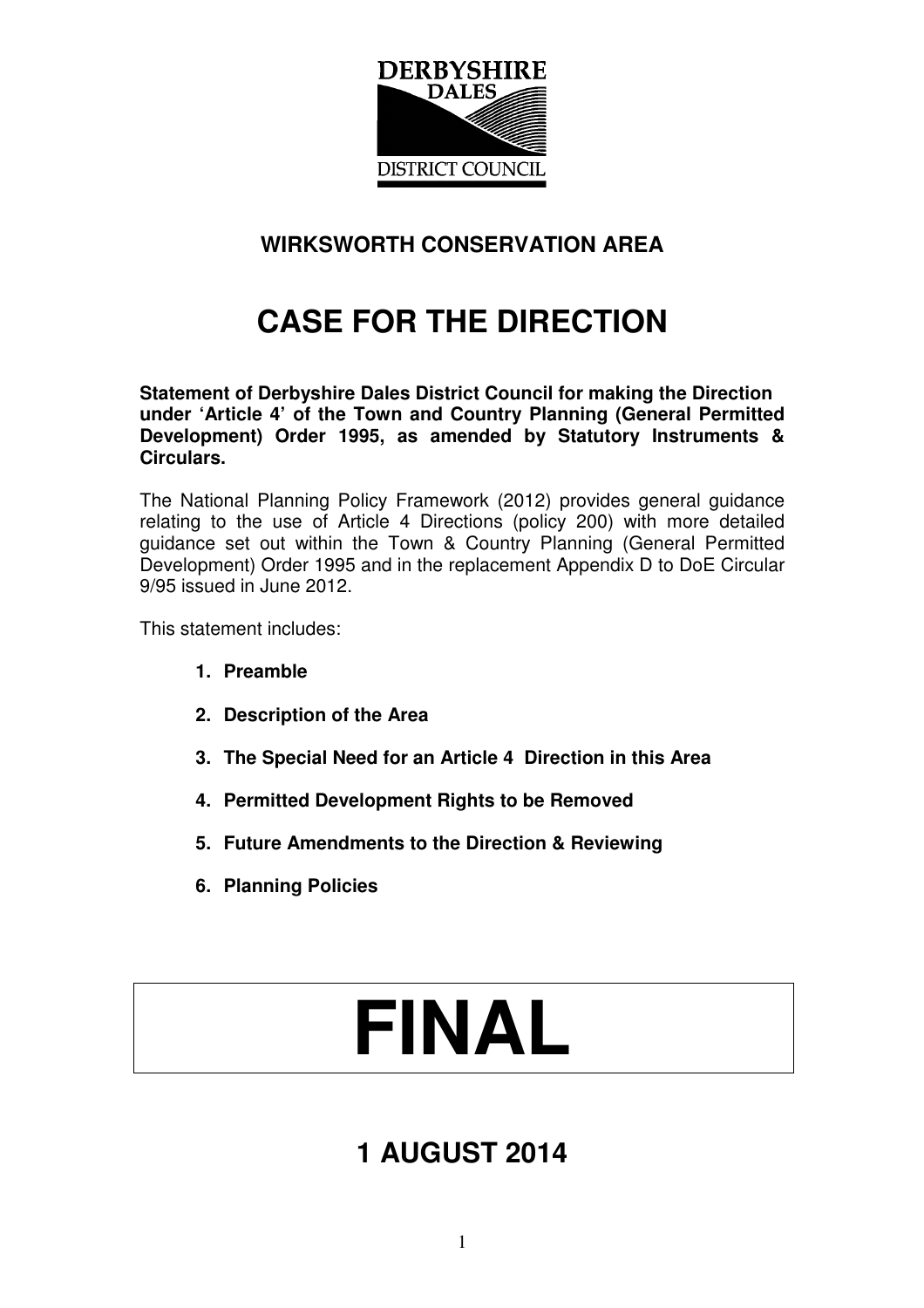#### **1) Preamble**

The first Conservation Area in Wirksworth was designated on 21 August 1970. On 23 January 1973 the Department of the Environment published the statutory 'list of buildings of architectural or historic interest' for the town of Wirksworth which included over 100 buildings within the town centre area.

In 1978 Wirksworth was declared a 'General Improvement Area' and later that year the 'Wirksworth Project', administered by the Civic Trust was started. Its aim was the economic, social and environmental re-generation of the town. Also in 1978 a 'Town Scheme' was set up funded by the Historic Buildings & Monuments Commission (later known as English Heritage); Derbyshire County Council and Derbyshire Dales District Council. This scheme was specifically set up with the aim of trying to reverse a trend of unsympathetic repairs & alterations to both 'listed' buildings and historic/traditional buildings that did not benefit from statutory protection.

On 9 January 1979 & 2 October 1979 the Conservation Area was extended to form the current Conservation Area boundary. These extensions included many buildings outside the immediate core of the town but which were, nevertheless, of considerable age and architectural interest. The extensions also brought the entire 'historic' town centre, and it's setting, under Conservation Area designation.

In 1982 Wirksworth Town Council claimed the 'Wirksworth Project' to have been worthwhile and declared their intention to take it over. This intervention became crucial to its success. The 'Project' won two prestigious awards – The Europa Nostra Award and the Civic Trust Award for work to individual buildings. In 1984 the area was awarded the RTPI Silver Jubilee Cup for Planning Achievement.

By the late 1980s it became clear that the excellent, on going, work of the 'Project' needed to be assisted by planning controls to safeguard the important and distinctive character of many of the un-listed buildings within the Conservation Area, and particularly all those un-listed properties which had already been identified and included in the 'Town Scheme' project of 1978. The District Council took on this issue and undertook further research and survey work which led to a conclusion that an Article 4 Direction should be made to cover all those properties included within the 'Town Scheme' together with a number of other un-listed buildings which had been identified during the additional survey work. The buildings/structures to be included in the Article 4 Direction were identified on a map, and in the form of a written 'Schedule of Properties'.

The Article 4 Direction was approved by the Secretary of State on 25 March 1992. A supplementary Direction, covering an additional two properties, was approved by the Secretary of State on 30 April 1992.

The approved Wirksworth Article 4 Direction of 1992 was based on the **Town & Country Planning General Development Order 1988**. The Wirksworth Article 4 Direction **removed** the following Classes of development: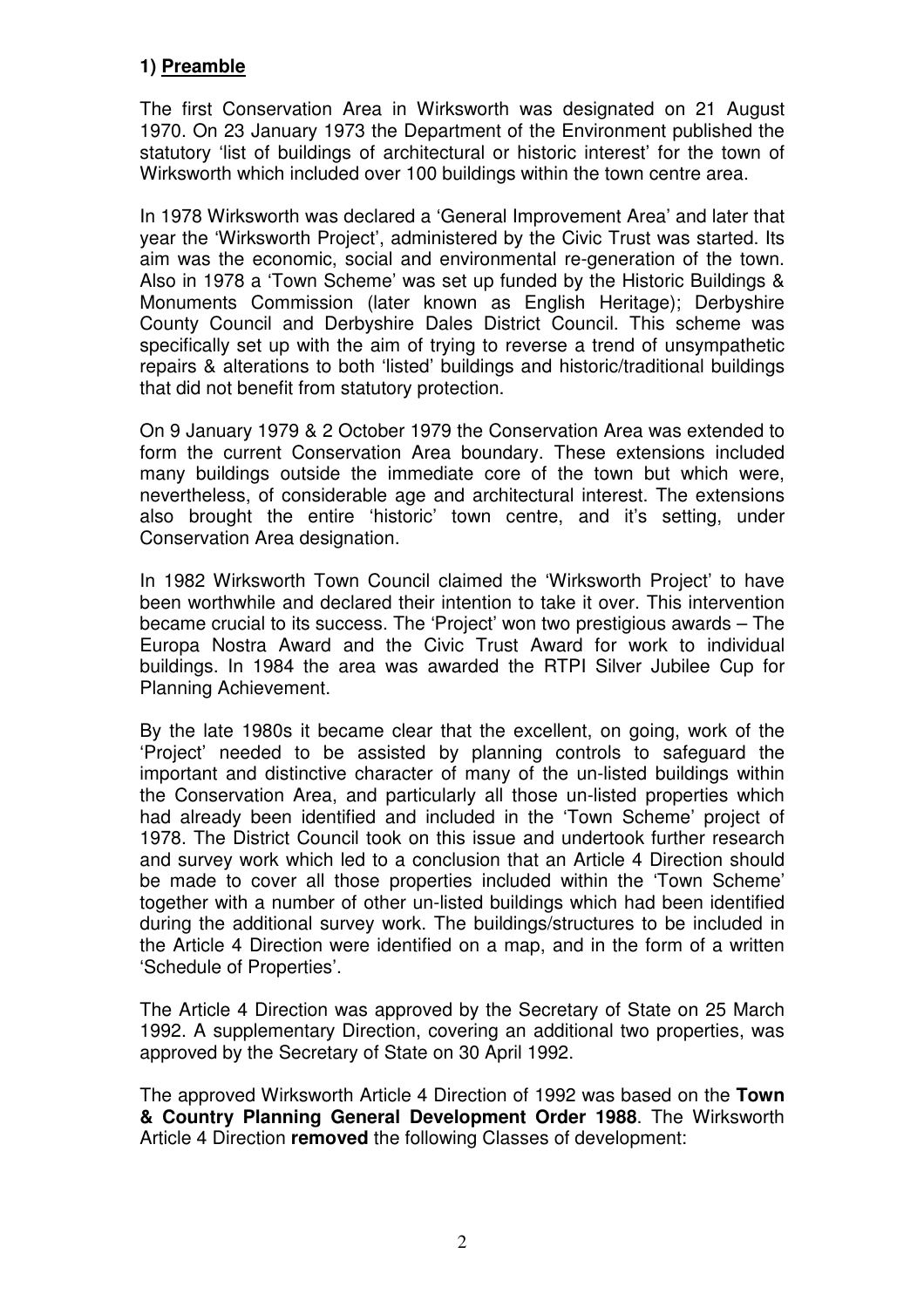#### **Schedule 2, Part 1:**

- Class A (The enlargement, improvement or other alteration of a dwellinghouse)
- Class C (Any other alteration to the roof of a dwellinghouse)
- Class D (The erection or construction of a porch outside any external door of a dwellinghouse)
- Class E (The provision within the curtilage of a dwellinghouse of any building or enclosure, swimming or other pool required for a purpose incidental to the enjoyment of the dwellinghouse as such, or the maintenance, improvement or other alteration of such a building or enclosure). Insofar as it relates to existing properties.
- Class F (The provision within the curtilage of a dwellinghouse of a hard surface for any purpose incidental to the enjoyment of the dwellinghouse as such)
- Class H (The installation, alteration or replacement of a satellite antenna on a dwellinghouse or within the curtilage of a dwellinghouse)

and,

#### **Schedule 2, Part 2:**

- Class A (The erection, construction, maintenance, improvement or alteration of a gate, fence, wall or other means of enclosure)
- Class C (The painting of the exterior of any building or work). Insofar as it relates to exterior masonry, brickwork & render.

The removal of the above, normally, permitted development was imposed on the entire property, in each case, including the front, sides, rear and roof, as well as their curtilage, and structures therein, (where applicable to the Classes above). As part of the Direction, a small number of listed buildings and commercial properties were also included primarily in relation to Classes A & C of Part 2, Schedule 2. Normal planning controls on these particular building types (i.e. listed buildings and commercial properties) have been exercised.

Three years after the introduction of the Wirksworth Article 4 Direction the government published the **Town & Country Planning (General Permitted Development) Order 1995** (came into force 3 June 1995). In relation to the Classes of development removed under the 1988 Order, the same Classes were retained in the 1995 Order and, therefore, the normally permitted development rights removed under the 1992 Article 4 Direction, as listed above, remained pertinent.

Since 2005 the government has introduced a number of 'amendments' to the General Permitted Development Order 1995 in the form of Circulars and Statutory Instruments. These are listed below in chronological order:

- **ODPM Circular 10/2005** Permitted Development Rights for Antennas. October 2005.
- **Statutory Instrument 2008 No. 675.** The Town & Country Planning (General Permitted Development) (Amendment) (England) Order 2008.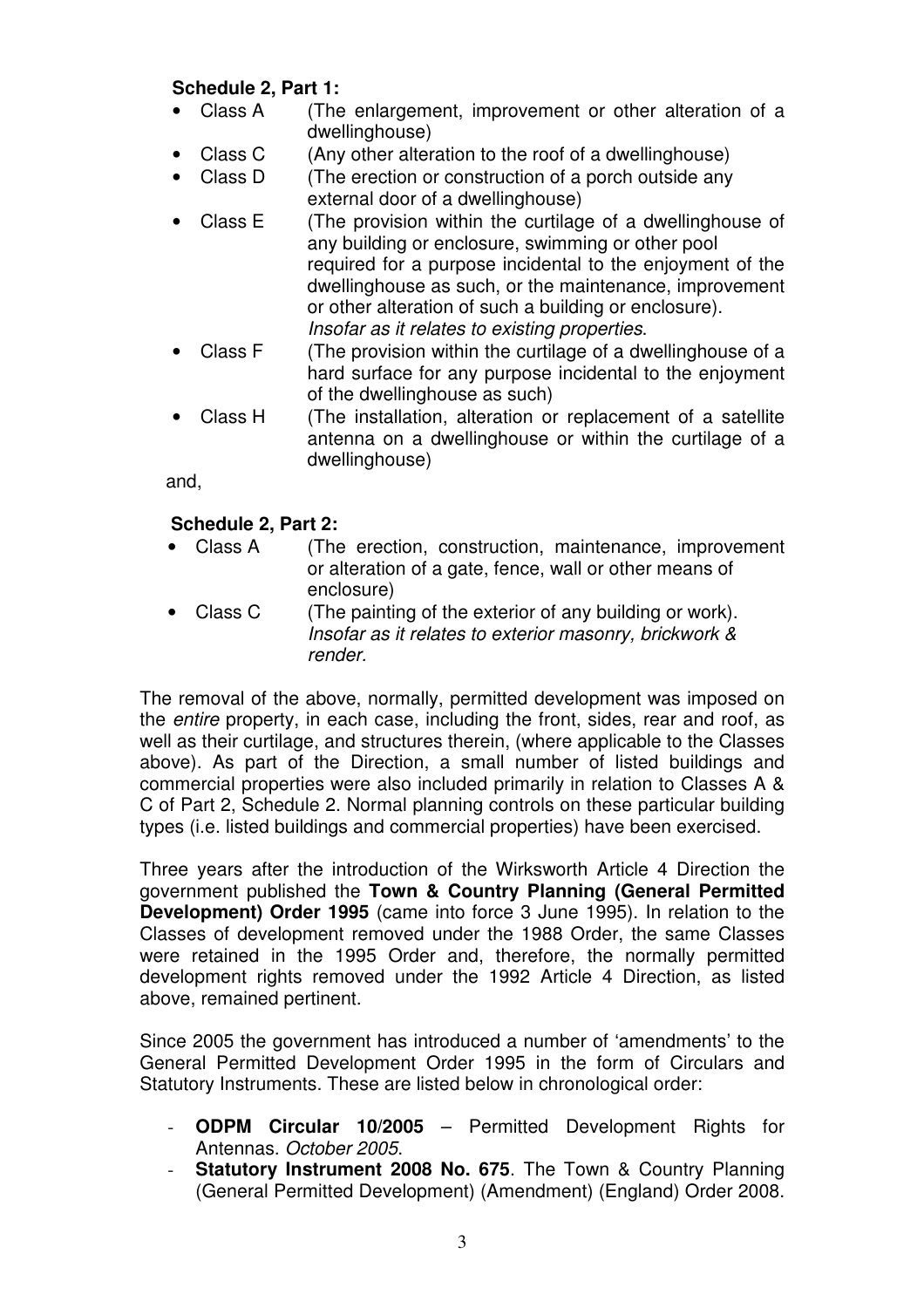This introduced Part 40 (Installation of Domestic Microgeneration Equiptment). Came into force 6 April 2008.

- **Statutory Instrument 2008 No. 2362.** The Town & Country Planning (General Permitted Development) (Amendment) (No.2) (England) Order 2008. This introduced a number of amendments to the Order. Came into force 1 October 2008.
- **Statutory Instrument 2010 No. 654.** The Town & Country Planning (General Permitted Development) (Amendment) (England) Order 2010. This introduced amendments to the Order including: Directions restricting permitted development; Procedure for article 4 (1) directions; Directions with immediate effect; Class I of Part 3, Schedule 2; Part 8 (Industrial & Warehouse Development); Part 32 (Schools, Colleges, Universities & Hospitals); Part 41 (Office Buildings); Part 42 (Shops or Catering, Financial or Professional Services Establishments). Came into force on 6 April 2010.
- **Statutory Instrument 2011 No. 2056.** The Town & Country Planning (General Permitted Development) (Amendment) (England) Order 2011. This introduced Classes D & E in Part 2, Schedule 2 and Class A in Part 12, Schedule 2. The Order also introduced a number of amendments to Part 40 (Installation of Domestic Microgeneration Equipment), previously introduced in 2008. Came into force 1 October 2011.
- **Statutory Instrument 2012 No. 748.** The Town & Country Planning (General Permitted Development) (Amendment) (England) Order 2012. This introduced some amendments to Part 6, Schedule 2; Part 7, Schedule 2; Part 40, Schedule 2 and Part 42, Schedule 2. It also introduced Part 43 (Installation of Non-Domestic Microgeneration Equipment). *Came into force on 6 April 2012*.
- **Statutory Instrument 2013 No**. **1101.** The Town & Country Planning (General Permitted Development) (Amendment) (England) Order 2013. This introduced some amendments to Part 1 of Schedule 2, Class A; Part 2 of Schedule 2, Class A and Part 3 of Schedule 2, Class B. This instrument also introduced Class J, Class K, Class L & Class M. It also introduced under Part 4 of Schedule 2 – Class C & Class D. Amendments were also made to Part 8 of Schedule 2, Part 24 of Schedule 2, Part 32 of Schedule 2, Part 41 of Schedule 2 and Part 42 of Schedule 2. Came into force on 30 May 2013.

#### **Legislation/Guidance relating to Article 4 Directions:**

In June 2012 the government published – **'Replacement Appendix D to Department of the Environment Circular 9/95: General Development Consolidation Order 1995'**. which supersedes Appendix D of Department of the Environment Circular 9/95: General Development Consolidation Order 1995. This replacement 'Appendix D' reflects changes to the Article 4 process introduced in April 2010 (SI No. 654), and changes to related compensation arrangements introduced in October 2010. The replacement 'Appendix D' outlines the use of Article 4 Directions, powers to make them, the role of the Secretary of State, guidance on modifications, cancellations & monitoring of Article 4 Directions and compensation. The replacement appendix also provides a set procedure for the Article 4 Direction process and the 'models' for a non-immediate direction and an immediate direction.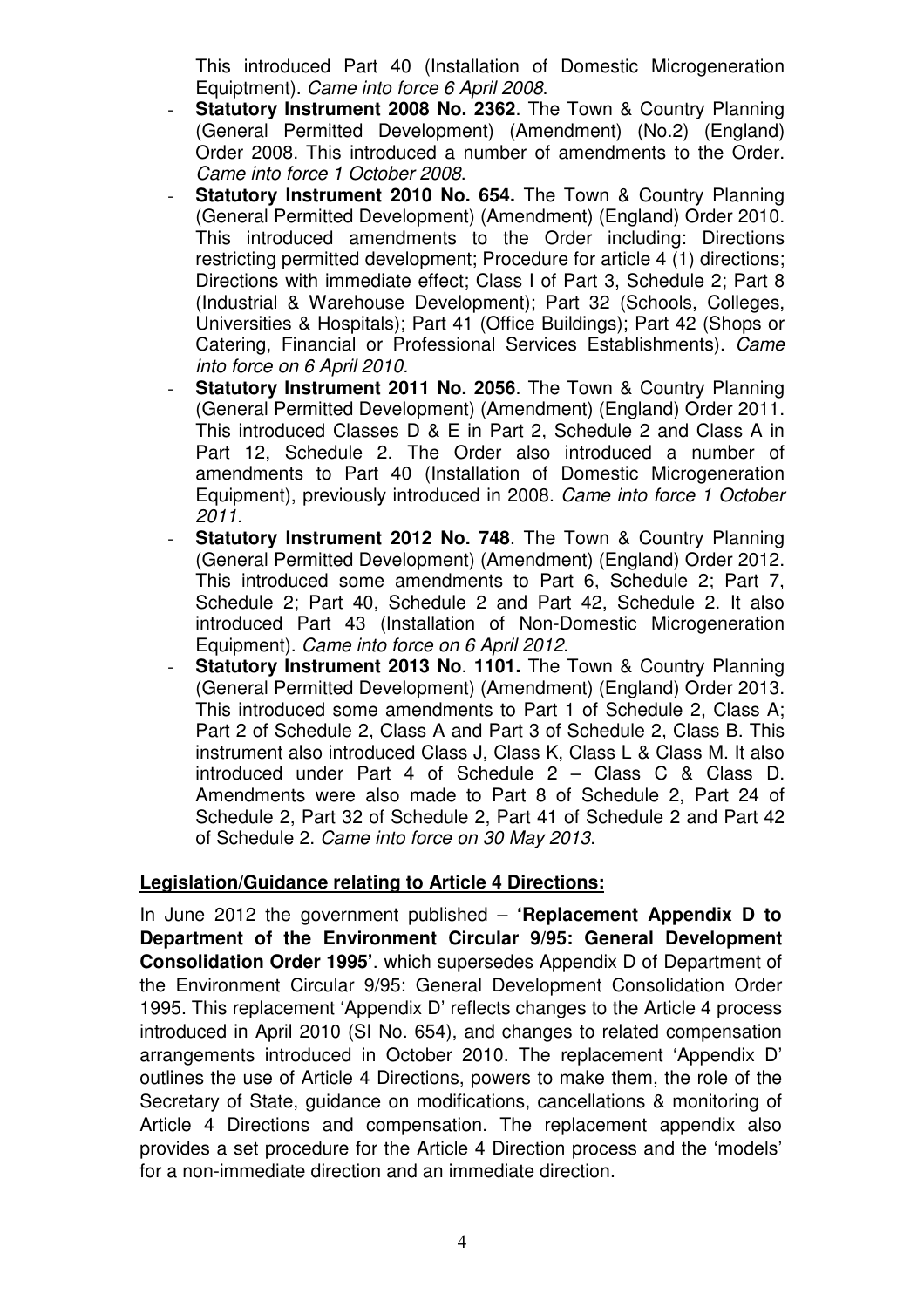No relevant 'amendments' or new Classes have been made/issued, to date (July 2014), by Government since 30 May 2013.

Local Planning Authority's should, ideally, undertake a regular review of their Article 4 Directions. This has not been undertaken and coupled with the effect of the recent introduction of a large quantity of amendments and new Classes to the General Permitted Development Order this has led to the decision of the District Council to carry out a thorough review and up-dating of the current Wirksworth Article 4 Direction.

#### **2) Description of the Area**

#### **Derbyshire Dales**

The Derbyshire Dales, lying within the East Midlands and to the west of the Derbyshire County covers an area of approximately 79,000 hectares (307 sq miles) and comprises some of the most diverse and beautiful scenic areas in Britain. The Peak District National Park covers over half the area of the Derbyshire Dales and is responsible for the planning functions in that area. Outside of the Peak District National Park, Derbyshire Dales covers approximately 33,000 hectares (128 sq miles) of land with a total population of around 45,000. Within the District itself there are 33 Conservation Areas and 1327 listed buildings.

The majority of the District is rural in character and comprises attractive areas of countryside interspersed with a large number of villages and hamlets. The main towns within the District are Matlock, Wirksworth and Ashbourne. There is a definite contrast in landscape ranging from rugged uplands in the north to the softer fertile agricultural land in the south. Equally, there is a diverse range of materials, from the creamy pink sandstones, buff grit-stone, grey-white limestone and charcoal grey slates found predominantly in the north, to the warm orange-red brick, bluish hues of Staffordshire tiles and crisp brown and sepia thatch found further south.

#### **Wirksworth**

Wirksworth has a long history with evidence of Roman lead mining in the area, some 2,000 years ago. The settlement began in the base of a 'bowl' in the hills above and to the west of the River Derwent. The parish church of St Mary is the oldest built fabric in the town dating from c.1270 and stands in a relatively large churchyard surrounded by a 'close' of houses. To the north west of the churchyard is the Market Place forming the core of the town. From this a number of roads lead off following the topography of the landscape. In general the houses are tightly 'packed' and are located immediately at the back of the pavement. Occasional larger houses of the minor gentry are set back from the road and located in their own grounds.

The topography of Wirksworth is a fundamental and intrinsic part of its historic morphology, context and historic evolution. The nature of that topography is that many buildings can be seen from a number of aspects – on the level, from above and from below. In many cases, but not all, therefore, the character and appearance of a large number of buildings is representative in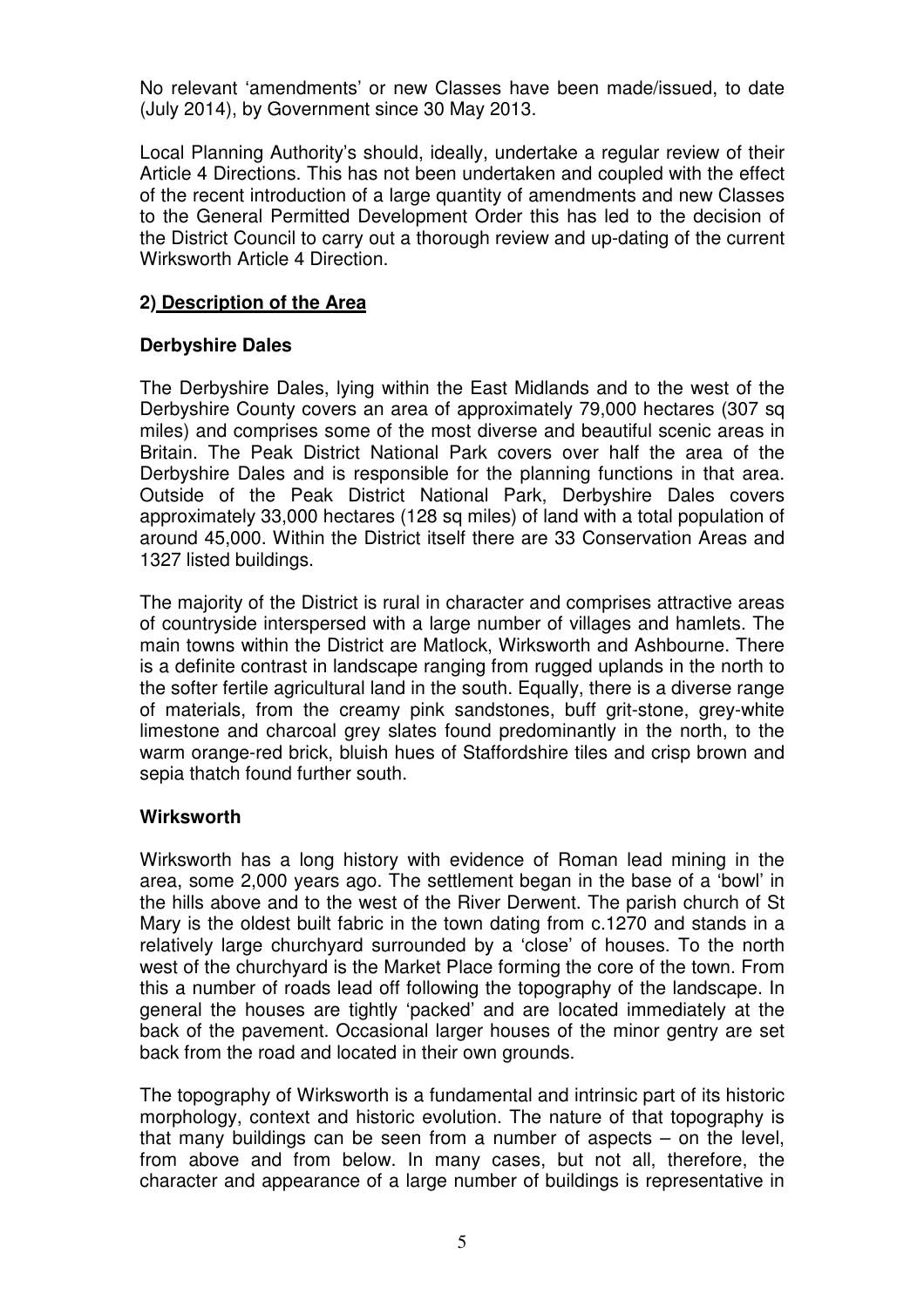many or all of their building elevations and roofscape (the latter being a particularly important element/characteristic of the town). In the current Article 4 Direction the removal of permitted development rights from all elevations, & roofs, of every property was imposed to control inappropriate or unsympathetic development where it could be seen from the numerous public vantage points throughout the Conservation Area. This takes into account not only short-range views but also medium and long-range views. Whilst this situation is not unique it provides myriad views, glimpses and vistas of buildings within the Conservation Area of Wirksworth which are deemed to contribute significantly to its special character and appearance.

As a consequence of the relative affluence of the town during the later  $18<sup>th</sup>$ and early  $19<sup>th</sup>$  centuries the town has a remarkably large number of fine examples of domestic architecture with sandstone and limestone buildings mixing harmoniously together. Wirksworth currently has 134 listed buildings. Due to the historic density of the built fabric Wirksworth has a distinctive character and in places is often described as 'higgledy-piggledy' and 'cheekby-jowl'. Interspersed between the built fabric is a web of roads, lanes, footpaths and gennels providing historic links between parts of the town.

The moribund nature of Wirksworth from the 1950s through to the early 1970s had the effect of preserving the architectural character and details of the town to a greater degree than other, more affluent and economically prosperous towns where change and alteration was more rapid. The 'Town Scheme', the 'Wirksworth Project', and the Article 4 Direction from 1992 has built upon that special & distinctive character and has contributed significantly to the upward turn and economic prosperity of the town.

#### **3) The Special Need for an Article 4 Direction in Wirksworth Conservation Area**

Derbyshire Dales District Council is committed to the protection and enhancement of the Wirksworth Conservation Area. The primary use, therefore, of an Article 4 Direction is to preserve and enhance that special character and appearance for the present, and future, benefit of society.

The special historic and architectural interest of the buildings and spaces in this area was identified by the undertaking of a Conservation Area Character Appraisal in 2001. This document was a comprehensive appraisal by Derbyshire Dales District Council, Wirksworth Town Council & the Derbyshire Historic Buildings Trust following the principles established in the English Heritage Policy Document 'Conservation Area Appraisals' (March 1997) and was subsequently approved & adopted by the District Council in 2001.

The current Article 4 Direction for Wirksworth (approved in 1992) has been in place for over twenty years and that period of time has given the District Council a unique insight into its positive impact. The following discourse explores some, and deliberates on a number, of those successes.

Fortunately, the introduction of the Direction came at a time when the surge in the replacement of traditional joinery details (for example, doors & windows) with uPVC was in its infancy. Furthermore, as a consequence of the depressed economic times which affected Wirksworth in the 1950s, 60s and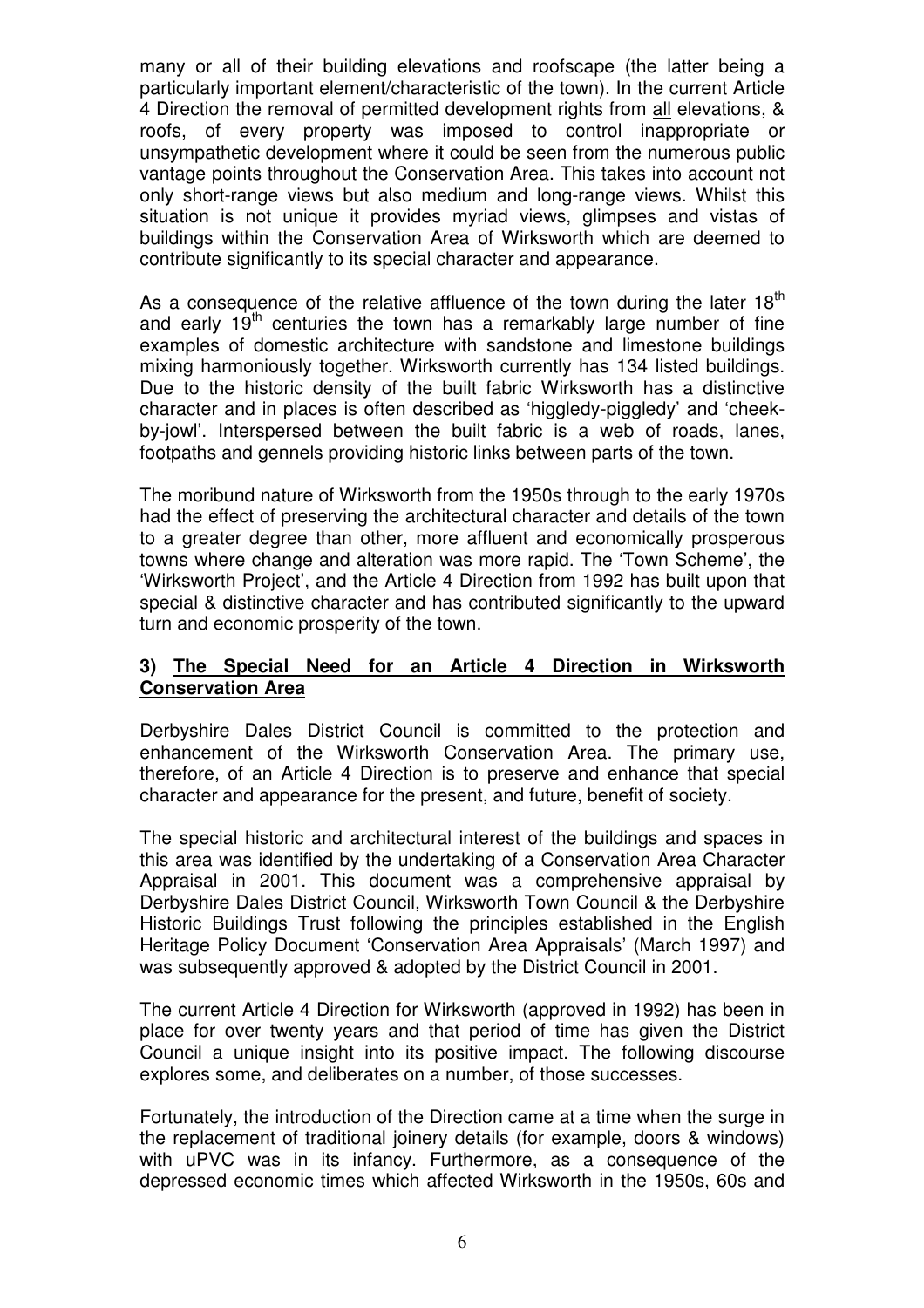70s 'modernisation' and general replacement or removal of traditional architectural details and materials had not taken place to any great, or near wholesale, degree. This had resulted in the historic and architectural character and appearance of the town being effectively 'frozen' during a period when many traditional details & materials, including inappropriate extensions and additions were taking place across the nation. It was the economic depression of the town and its unique retention of so many historical and architectural elements that attracted the Civic Trust, and other heritage bodies, to the town in the late 1970s.

The introduction of the Article 4 Direction in 1992 followed the success of the 'Wirksworth Project' in its primary aim to re-generate the town, economically and culturally, through the repair and restoration of its unique architectural and historic character and appearance. Whilst a large number of buildings were protected by virtue of 'listing' or were commercial properties (i.e. not benefiting from many, normally, permitted development rights) there remained a large number of buildings (residential properties – 'dwellinghouses') where additional planning controls could assist in retaining the unique historic character and appearance of the market town; protect the achievements of the 'Wirksworth Project' and prevent unsympathetic development/alteration in the future.

The imposition of the Article 4 Direction in 1992 has allowed that character and appearance to be retained to the benefit of the town, as a whole, in restricting or not allowing works of alteration, extension or replacement that could potentially affect the special character and appearance of the Conservation Area. The General Permitted Development Order (1995, and as amended to date) has consistently recognised the contribution of listed buildings, and buildings on Article 1(5) land (i.e. Conservation Areas), in restricting some works to such buildings through the provisions contained in the GPDO.

The effect of the Wirksworth Article 4 Direction, over the years, has instigated the replacement of inappropriate details (particularly doors and windows) inserted in properties, perhaps in the 1960s/70s, to be removed and replaced with joinery work appropriate in construction, pattern and detailing applicable to the period/style of the property. Whilst the replacement of such items/elements represents a 'minor' work to a property the cumulative effect on the special character and appearance of the town, over the last twenty years, has been remarkable and continues to promote the unique character that is fundamental to Wirksworth. In terms of extensions or additions, the Direction has allowed the District Council to explore closely the design details and building materials of such works to ensure that they compliment and contribute to the special character and appearance of the Conservation Area. At the time the Direction was introduced a number of paint colours for masonry, brickwork and render were identified as representing a colour range that was deemed appropriate & harmonious to the historic context and historical tradition of external wall painting.

The Local Planning Authority offers (currently free) pre-application advice or general advice and guidance on all aspects of design & conservation issues relating to the historic environment. This advice, which is generally detailed and comprehensive, has also led to building owners making changes &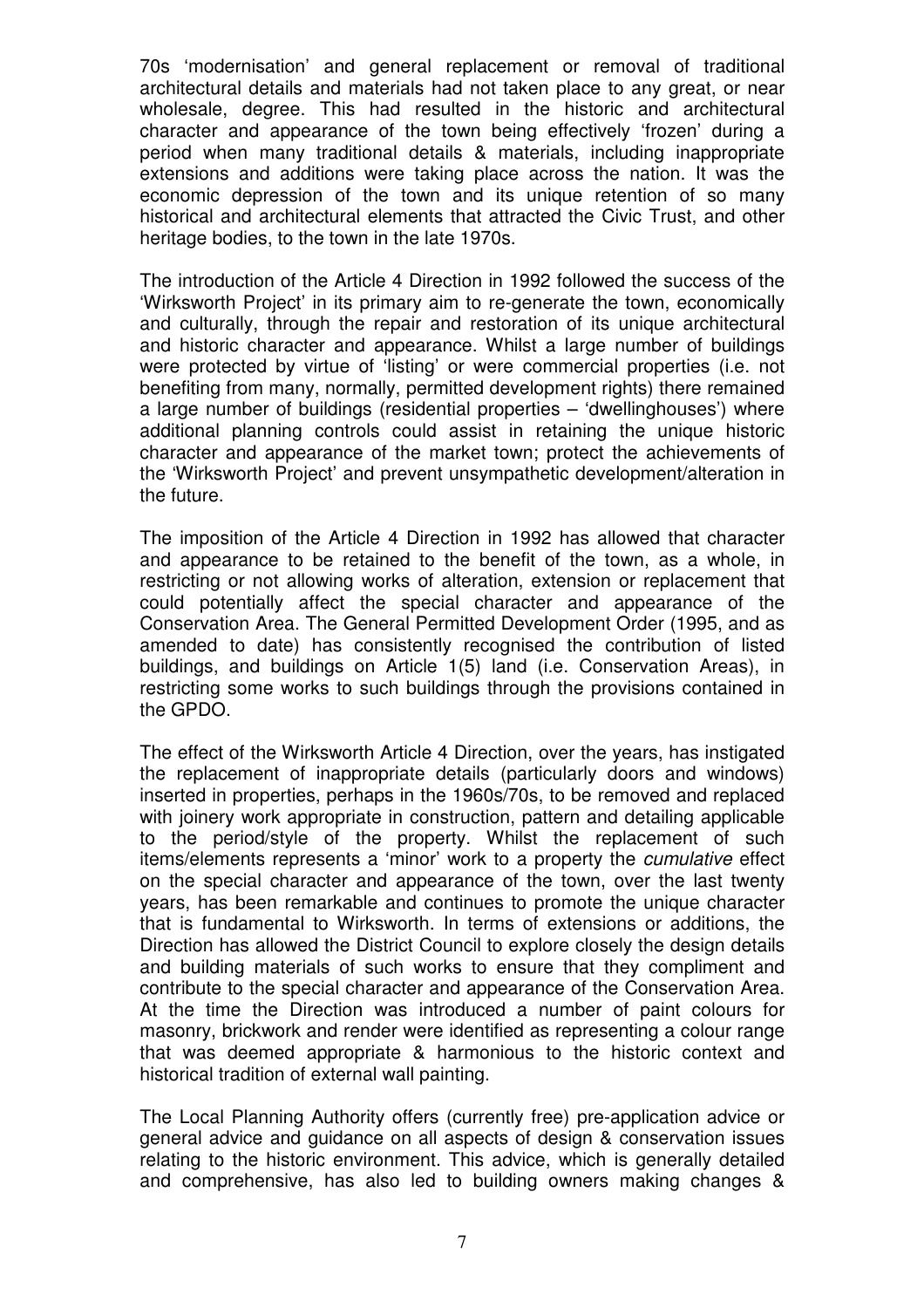enhancements, on their own volition & enthusiasm, to their properties in relation to the period/style of the property and its architectural details & elements.

As a conclusion to the review, and up-dating, of the Wirksworth Article 4 Direction, the Local Planning Authority considers that the removal of permitted development rights (as outlined below – section 4) should apply to the **entire** property and associated land/structures, in each case.

#### **Public Realm:**

The special character and appearance of the Conservation Area is most readily appreciated and enjoyed, by the majority of people, from the public realm.

In terms of alterations, extensions and additions to properties covered by the Article 4 Direction the Local Planning Authority considers that such works will, primarily, be assessed in terms of their potential impact on those parts of the property which is/are visible from the public realm. The Local Planning Authority, therefore, defines the public realm as any adopted highway, any unadopted highway (on which the public are allowed), public footpaths and rights of way, which constitute locations from which the street scene can be assessed.

Of especial importance to the town of Wirksworth, as a result of its topography, is that many properties can be viewed, from the public realm, as well as from a variety of vantage points and levels. This means that some properties may only present their front elevation to the public realm, others may present front and side elevations and others may present all elevations to the public realm. In addition to this the roof scape (i.e. the roof slopes) and the garden/curtilage of many properties within the Conservation Area, in whole or in part, can also be seen from vantage points, glimpses and vistas within the public realm.

The Local Planning Authority will use the definition of what constitutes the public realm in making an assessment & determination, on a case-by case basis, on the potential effect/impact of proposed works to the property itself, its curtilage and on the associated public realm/street scene in relation to any planning applications submitted under these additional controls.

#### **Criteria for inclusion of new properties within the Article 4 Direction:**

As part of the review or up-date of the Direction, the Local Planning Authority has noticed that some buildings and structures were not included in the 1992 Direction. Reasons for their omission are not known. Under this review a small number of properties, and some structures, have been identified as contributing to the street scene or public realm to a degree that it would be desirable to impose additional planning controls to preserve their character and appearance and their contribution to the character and appearance of the Conservation Area.

It is deemed important that such properties, or structures, are assessed on the same basis as those properties which were included in the Direction in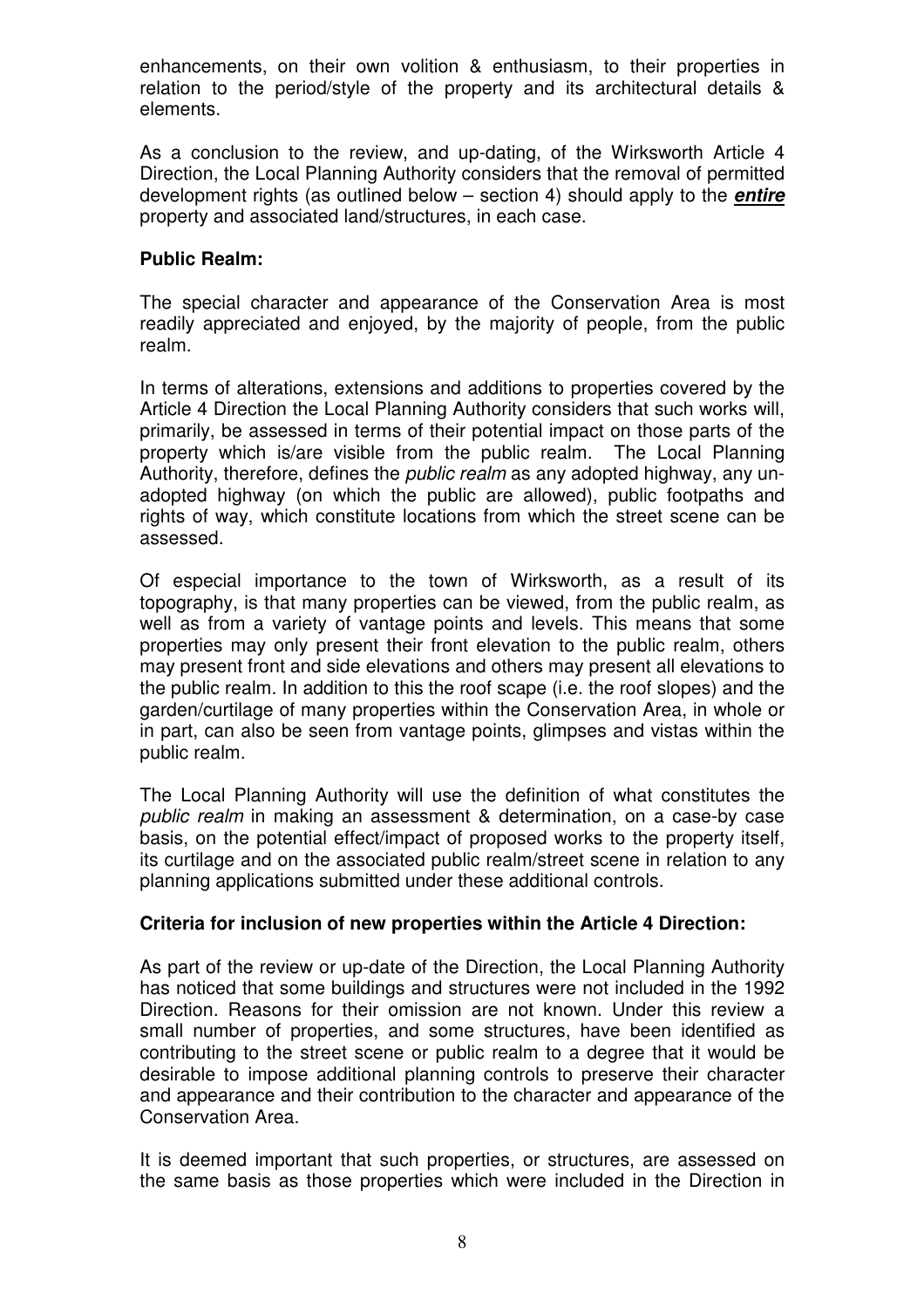1992. Therefore, where a property, or structure, is identified for inclusion under the revised/up-dated Article 4 Direction it shall fulfil the criteria below:

- the property, or structure, shall be visible from the public realm;
- the property, or structure, shall contribute to the street scene:
- the greater part of the property, or structure, shall be of traditional building construction and, generally, pre-date 1914;
- modern, inappropriate, alterations should not negate inclusion under the Article 4 Direction.

The properties and structures identified for inclusion in the Article 4 Direction, under this review or up-date, are set out in the **'Schedule of Properties'**, and identified on the accompanying **'Definitive Maps'**.

#### **Conclusions:**

The above discussion on the special need for an Article 4 Direction in Wirksworth, has clearly identified the potential harm to the character and appearance of the Conservation Area that the Direction is intended to address. This is based on evidence over the last twenty years since the original Direction was approved in 1992.

The Local Planning Authority remains of the opinion that a number of the normally permitted development rights would undermine the visual amenity of the area or damage the historic environment. The government propounds that the making of Article 4 Directions should only be made in exceptional circumstances. The Local Planning Authority has considered this requirement carefully and is of the opinion that the harm to visual amenity of the area or damage to the historic environment remains a realistic threat to the special character and appearance of the Wirksworth Conservation Area. On that basis the circumstances in making the Direction are deemed exceptional.

The government has also stated that strong justification for the removal of permitted development rights relating to the installation of microgeneration equipment is required. The Local Planning Authority has identified the character and context of the Conservation Area, above, and has discussed the potential impact or threat of microgeneration in the section (4) below in relation to (Schedule 2, Parts 40 & 43) **Class A** only (solar PV & solar thermal). The Local Planning Authority is of the opinion that it has made a sound case (and a strong justification) for the removal of these particular Classes (refer to the discussion below).

#### **4) Permitted Development Rights to be Removed**

It is envisaged that the, revised, Article 4 Direction for Wirksworth will **remove** general permitted development rights in accordance with The Town and Country Planning (General Permitted Development) Order 1995, as amended by Statutory Instruments/Circulars (to date).

The following permitted development rights shall be **removed** in respect of: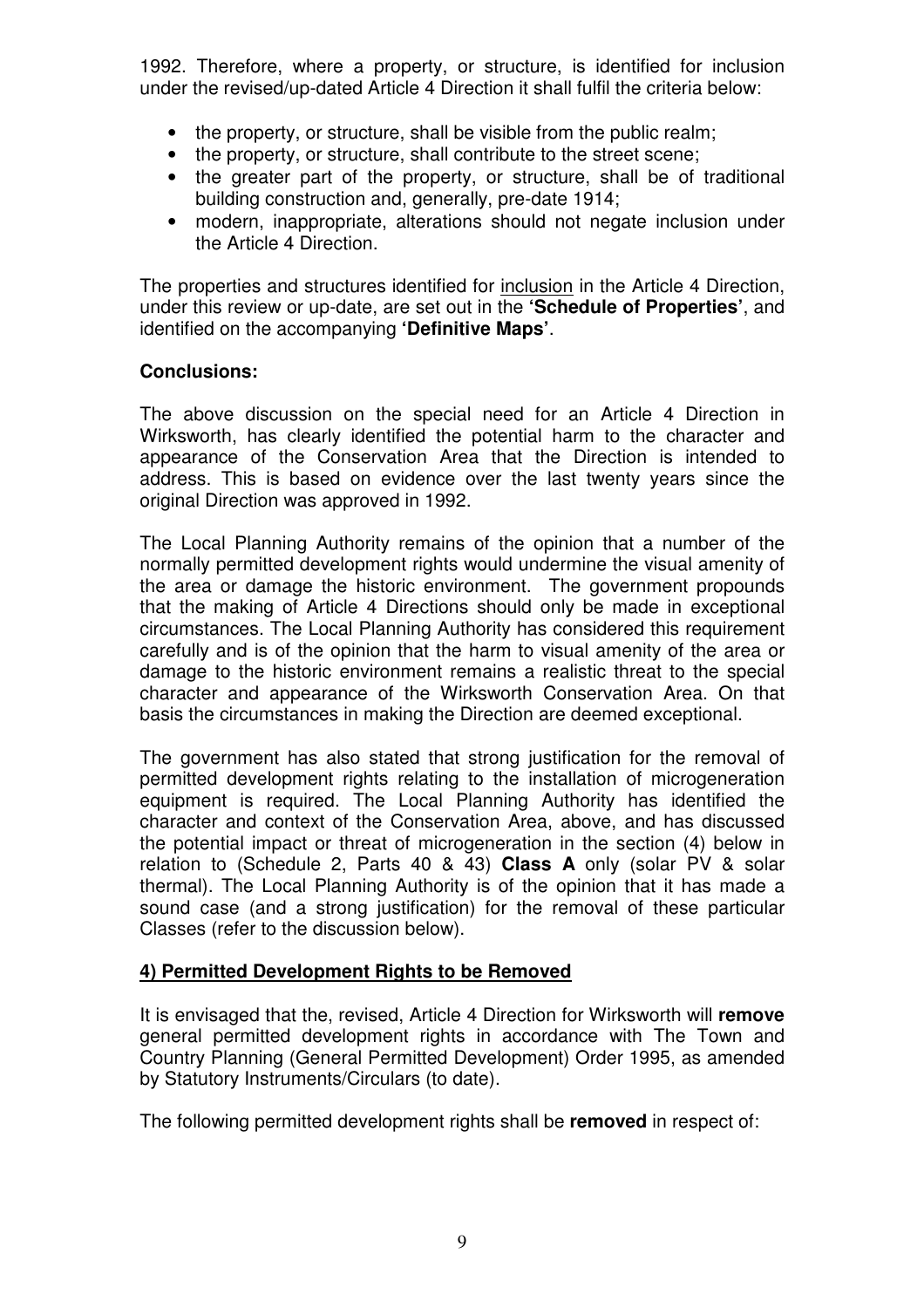## **RESIDENTIAL PROPERTIES:**

- **Schedule 2, Part 1 (as amended)** 
	- **Class A:** (The enlargement, improvement or other alteration of a dwellinghouse).<br>**Class C:** (Any other alter
		- **Class C:** (Any other alteration to the roof of a dwellinghouse).
	- **Class D:** (The erection, or construction, of a porch outside any external door of a dwellinghouse).<br>**Class F:** (The provision within the curtilage
	- (The provision within the curtilage of a dwellinghouse of: (a) any building or enclosure, swimming or other pool required for a purpose incidental to the enjoyment of the dwellinghouse as such, or the maintenance, improvement or other alteration of such a building or enclosure; or (b) a container used for domestic heating purposes for the storage of oil or liquid petroleum gas).
	- **Class F:** (Development consisting of (a) the provision within the curtilage of a dwellinghouse of a hard surface for any purpose incidental to the enjoyment of the dwellinghouse as such; or (b) the replacement in whole or in part of such a surface).
	- **Class G:** (The installation, alteration or replacement of a chimney, flue or soil & vent pipe on a dwellinghouse).

#### • **Schedule 2, Part 2 (as amended) –**

- **Class A:** (The erection, construction, maintenance, improvement or alteration of a gate, fence, wall or other means of enclosure)
- **Class C:** (The painting of the exterior of any building or work)

#### • **Schedule 2, Part 40 (as amended) –**

- **Class A:** (The installation, alteration or replacement of solar PV or solar thermal equipment on—
	- (a) a dwellinghouse or a block of flats; or

(b) a building situated within the curtilage of a dwellinghouse or a block of flats).

### **COMMERCIAL PROPERTIES:**

- **Schedule 2, Part 2 (as amended)** 
	- **Class A:** (The erection, construction, maintenance, improvement or alteration of a gate, fence, wall or other means of enclosure)
	- **Class C:** (The painting of the exterior of any building or work)

#### • **Schedule 2, Part 43 (as amended) –**

**Class A:** (The installation, alteration or replacement of solar PV or solar thermal equipment on a building other than a dwellinghouse or a block of flats).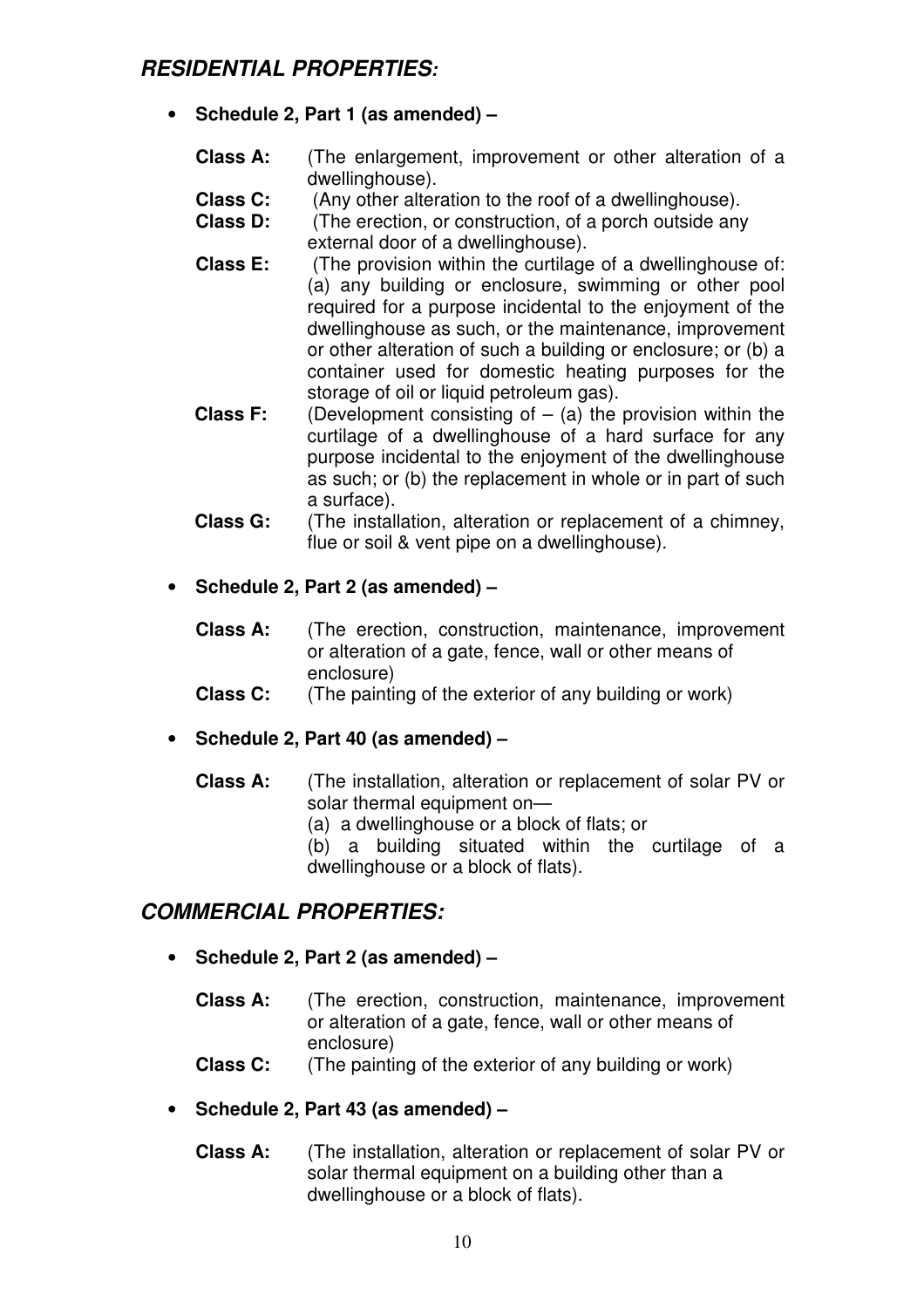## **Classes of Development to be added to the Direction:**

**Schedule 2, Part 1, Class G**  $*$  (The installation, alteration or replacement of a chimney, flue or soil & vent pipe on a dwellinghouse) was introduced in October 2008. Class G will be **removed** in respect of residential properties.

\*Prior to October 2008 Class G related to the provision of oil/gas storage containers. This provision is now included within Class E (Schedule 2, Part 1).

#### **Schedule 2, Part 40 and Schedule 2, Part 43**

In 1992, Schedule 2, Part 40 (Installation of domestic microgeneration equipment) and Schedule 2, Part 43 (Installation of non-domestic microgeneration equipment) did not exist. The relevant classes ('A') of these two Parts will be **removed** (see above).

#### **Classes of Development to be omitted from the Direction:**

In the 1992 Article 4 Direction **Class H** (microwave/satellite antenna) of Schedule 2, Part 1, was removed (as a permitted development right). As part of the review/up-date it is considered that the provision under the current Class H (H.1, d) is adequate to control the placing of such equipment on properties within a Conservation Area and, consequently, Class H will no longer be included in the Direction (see above).

#### **'Additional' Properties to be included in the Direction:**

Under the review of the Article 4 Direction a number of properties have been identified which did not form part of the original (1992) Direction. The reason for these properties not being included in the 1992 Direction is unknown. As part of the review a number of properties have been carefully considered and assessed against the 'criteria for inclusion' (as set out & detailed in section 3, above). In total, 23 properties (residential & non-residential) have been identified for **inclusion** within the Wirksworth Article 4 Direction. These are itemised in Appendix A.

#### **Properties to be omitted from the Direction:**

In the 1992 Article 4 Direction a small number of **listed buildings** were included under the Article 4 Direction. As part of the review it is considered that these should no longer be included in the Direction as the current planning controls in place, for such buildings/structures, are considered adequate to control alterations and additions which may affect their special character and appearance, (including buildings and structures within their curtilage). Furthermore, a small number of properties have been demolished (with approval) or have been considered not to fulfil the 'criteria for inclusion' (as set out & detailed in section 3). In total, 19 properties have been identified for **exclusion** within the Wirksworth Article 4 Direction. These are itemised in Appendix A.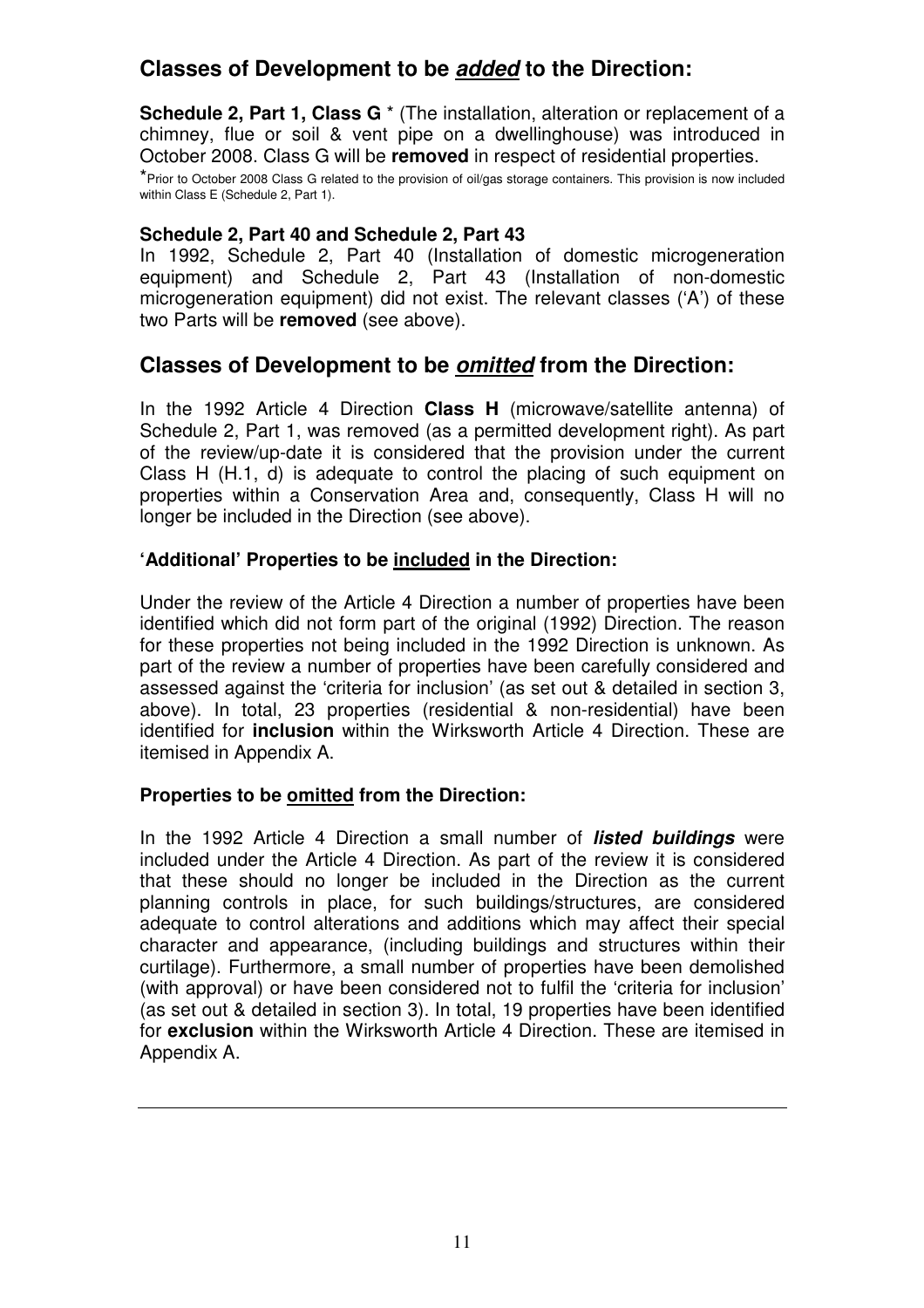#### **RESIDENTIAL PROPERTIES ONLY**

#### **TCPA (GPDO) 1995 - SCHEDULE 2, PART 1 (as amended)**

#### **DEVELOPMENT WITHIN THE CURTILAGE OF A DWELLINGHOUSE.**

#### **Class A**

#### **Permitted A. The enlargement, improvement or other alteration of a dwellinghouse. development**  Development **A.1** Development is not permitted by Class A if not permitted (a) as a result of the works, the total area of the ground covered by buildings within the curtilage of the dwellinghouse (other than the original dwellinghouse) would exceed 50% of the total area of the curtilage (excluding the ground area of the original dwellinghouse); (b) the height of the part of the dwellinghouse enlarged, improved or altered would exceed the height of the highest part of the roof of the existing dwellinghouse; (c) the height of the eaves of the part of the dwellinghouse enlarged, improved or altered would exceed the height of the eaves of the existing dwellinghouse; (d) the enlarged part of the dwelllinghouse would extend beyond a wall which – (i) fronts a highway, and<br>(ii) forms either the prin forms either the principal elevation or a side elevation of the original dwellinghouse; (e) subject to paragraph (ea): (ea) until 30 May 2016, for a dwellinghouse not on article 1(5) land nor on a site of special scientific interest, the enlarged part of the dwellinghouse would have a single-storey and – (i) extend beyond the rear wall of the original dwellinghouse by more than 8 metres in the case of a detached dwellinghouse, or 6 metres in the case of any other dwellinghouse, or (ii) exceed 4 metres in height; (f) the enlarged part of the dwellinghouse would have more than one-storey and -

- (i) extend beyond the rear wall of the original dwellinghouse by more than 3 metres, or
- (ii) be within 7 metres of any boundary of the curtilage of the dwellinghouse opposite the rear wall of the dwellinghouse;
- (g) the enlarged part of the dwellinghouse would be within 2 metres of the boundary of the curtilage of the dwellinghouse, and the height of the eaves of the enlarged part would exceed 3 metres;
- (h) the enlarged part of the dwellinghouse would exceed beyond a wall forming a side elevation of the original dwellinghouse, and would –
	-
	- (i) exceed 4 metres in height<br>(ii) have more than one-storey have more than one-storey, or
	- (iii) have a width greater than half the width of the original dwellinghouse; or
- (i) it would consist of, or include
	- (i) the construction or provision of a veranda, balcony or raised platform,  $(i)$  the installation, alteration or replacement of a microwave antenna
	- the installation, alteration or replacement of a microwave antenna
	- (iii) the installation, alteration or replacement of a chimney, flue or soil  $\&$ vent pipe, or
	- (iv) an alteration to any part of the roof of the dwellinghouse.

**A.2** In the case of a dwellinghouse on article 1(5) land, development is not permitted by Class  $A$  if  $-$ 

- (a) it would consist of or include the cladding of any part of the exterior of the dwellinghouse with stone, artificial stone, pebble-dash, render, timber, plastic or tiles;
- (b) the enlarged part of the dwellinghouse would extend beyond a wall forming a side elevation of the original dwellinghouse; or
- (c) the enlarged part of the dwellinghouse would have more than one-storey and extend beyond the rear wall of the original dwellinghouse.

#### **Conditions**

**A.3** Development is permitted by Class A, subject to the following conditions:

- (a) the materials used in any exterior work (other than the materials used in the construction of a conservatory) shall be of a similar appearance to those used in the construction of the exterior of the existing dwellinghouse;
- (b) any upper-floor window located in a wall or roof slope forming a side elevation of the dwellinghouse shall be –
	- (i) obscure-glazed, and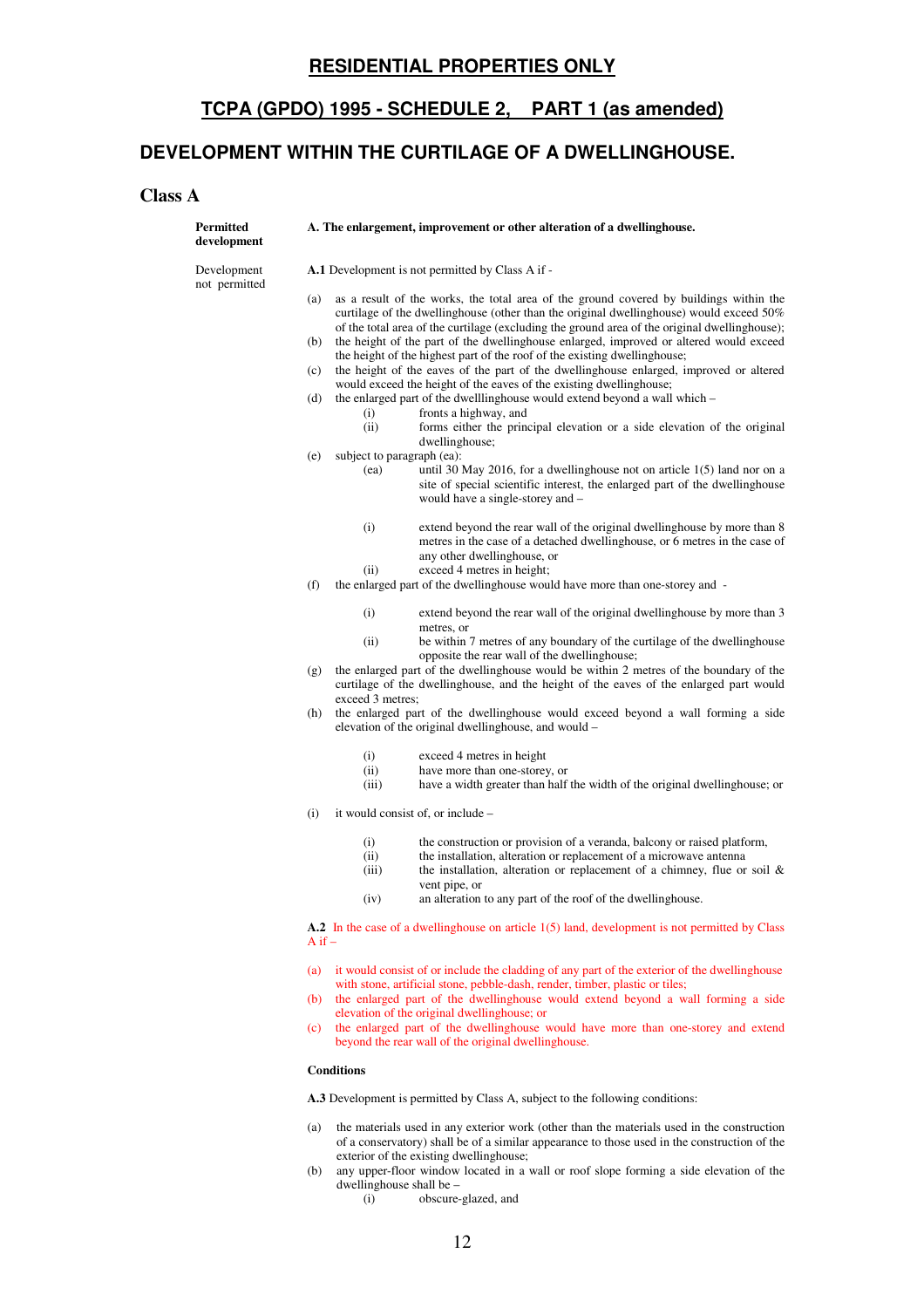(ii) non-opening unless the parts of the window which can be opened are more than 1.7 metres above the floor of the room in which the window is installed; and

(c) where the enlarged part of the dwellinghouse has more than one-storey, the roof pitch of the enlarged part shall, so far as practicable, be the same as the roof pitch of the original dwellinghouse.

**A.4** (1) The following conditions apply to development permitted by Class A which exceeds the limits in paragraph A.1 (e) but is allowed by paragraph A.1 (ea).

(2) Before beginning the development the developer shall provide the following information to the local planning authority—

(a)a written description of the proposed development including—

(i)how far the enlarged part of the dwellinghouse extends beyond the rear wall of the original dwellinghouse:

(ii)the maximum height of the enlarged part of the dwellinghouse; and

(iii)the height of the eaves of the enlarged part of the dwellinghouse;

(b)a plan indicating the site and showing the proposed development;

(c)the addresses of any adjoining premises; (d)the developer's contact address; and

(e)the developer's email address if the developer is content to receive

communications electronically.

(3) The local planning authority shall notify owners or occupiers of any adjoining premises about the proposed development by serving on them a notice which—

(a)describes the proposed development, including—

(i)how far the enlarged part of the dwellinghouse extends beyond the rear wall of the original dwellinghouse;

(ii)the maximum height of the enlarged part of the dwellinghouse; and

(iii)the height of the eaves of the enlarged part of the dwellinghouse;

(b)provides the address of the proposed development;

(c)specifies the date when the information referred to in paragraph (2) was received by the local planning authority and the date when the period referred to in paragraph (8)(c) would expire; and

(d)specifies the date (being not less than 21 days from the date of the notice) by which representations are to be received by the local planning authority.

(4) The local planning authority must send a copy of the notice referred to in paragraph (3) to the developer.

(5) Where any owner or occupier of any adjoining premises objects to the proposed development, the prior approval of the local planning authority is required as to the impact of the proposed development on the amenity of any adjoining premises.

(6) The local planning authority may require the developer to submit such further information regarding the proposed development as the local planning authority may reasonably require in order to consider the impact of the proposed development on the amenity of any adjoining premises.

(7) The local planning authority shall, when considering the impact referred to in paragraphs  $(5)$  and  $(6)$ -

> (a)take into account any representations made as a result of the notice given under paragraph (3); and

(b)consider the amenity of all adjoining premises, not just adjoining premises which are the subject of representations.

(8) The development shall not be begun before the occurrence of one of the following—

(a)the receipt by the developer from the local planning authority of a written notice that their prior approval is not required;

(b)the receipt by the developer from the local planning authority of a written notice giving their prior approval; or

(c)the expiry of 42 days following the date on which the information referred to in paragraph (2) was received by the local planning authority without the local planning authority notifying the developer as to whether prior approval is given or refused.

(9) The development shall be carried out—

(a)where prior approval is required, in accordance with the details approved by the local planning authority;

(b)where prior approval is not required, or where paragraph (8)(c) applies, in accordance with the information provided under paragraph (2), unless the local planning authority and the developer agree otherwise in writing.

(10) The development shall be completed on or before 30th May 2016.

(11) The developer shall notify the local planning authority of the completion of the development as soon as reasonably practicable after completion.

(12) The notification referred to in paragraph (11) shall be in writing and shall include—

(a)the name of the developer;

(b)the address or location of the development, and

(c)the date of completion.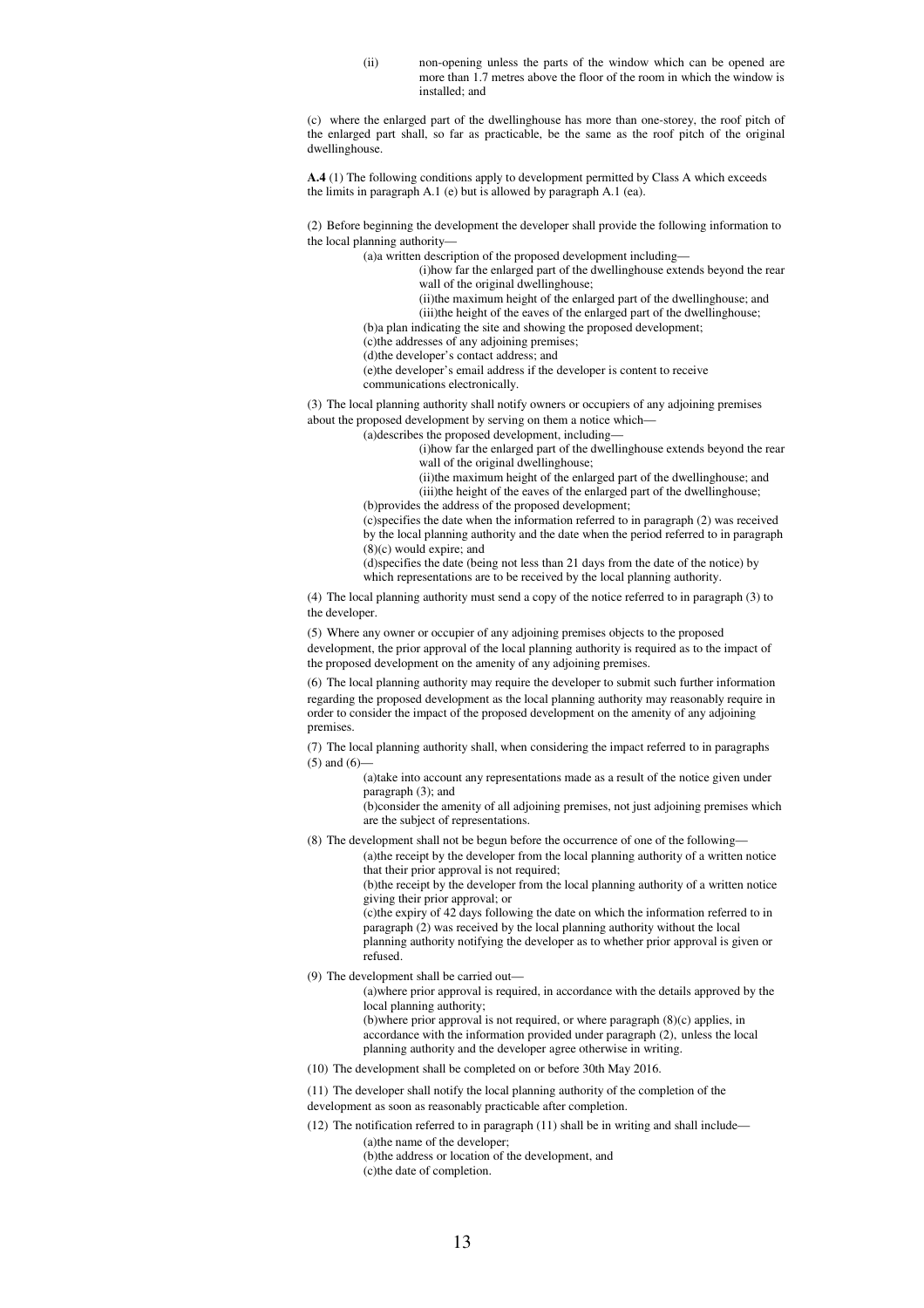#### **Discussion:**

#### Extensions & Additions –

As detailed in Section 2, above, Wirksworth is situated in a valley with the dwellings rising up the hills to each side, particularly to the east, north-west and west. As a consequence of the rising topography a large number of the dwellings are perched one above the other and these areas are criss-crossed by a network of roads, lanes footpaths and gennels. The topography, therefore, allows a greater visual prominence to side and rear elevations as well as roofs and roofscape than would normally be found in settlements built on relatively flat land. The result of this is that a large number of the properties included in the Article 4 Direction are seen 'in the round' and in order to safeguard, and continue to safeguard, the special character and appearance of the Conservation Area the sides, rears and roofs of the properties are covered by the Direction.

The Local Planning Authority is of the opinion that inappropriate extensions/additions to buildings within a Conservation Area both independently, and cumulatively, can detrimentally alter the special appearance and characteristics of the area. Furthermore, the choice/selection of appropriate construction materials is deemed to be of especial importance as incorrect or inappropriate construction materials could have a substantial, negative, impact on the perceived existing architectural nature of the area.

Over the last twenty years the Direction has allowed the Local Planning Authority to resist unsympathetic proposals for extensions and additions to these properties that would otherwise have led to a significant diminishment of that special character and appearance through inappropriate extensions & additions in terms of their design, form, scale, building materials and details.

Extensions and additions also include conservatories which, since the early 1990s, have become an increasing desire for building owners. As a genre, coupled with their general form, design and materials these particular elements can seriously erode the special character and appearance of the Conservation Area. In most cases conservatories are proposed for a rear elevation to associate it with the properties garden, however, as a distinct 'architectural' form & appearance these can be particularly prominent and as a consequence of the topography of the Conservation Area there is a strong likelihood that they would be fully or partially visible from the public realm. Where conservatories are proposed for a front elevation their impact is likely to be highly conspicuous and most likely inappropriate.

The Local Planning Authority, with the direct assistance of the Article 4 Direction, has been able to discuss and negotiate good design and the use of appropriate materials and details for extensions and additions to those properties covered by the Direction. This has also included conservatories where the Authority has striven for 'bespoke' design, form and appropriate materials and colour where it has been deemed that such an extension/addition could be accommodated without detriment to the special character and appearance of the Conservation Area.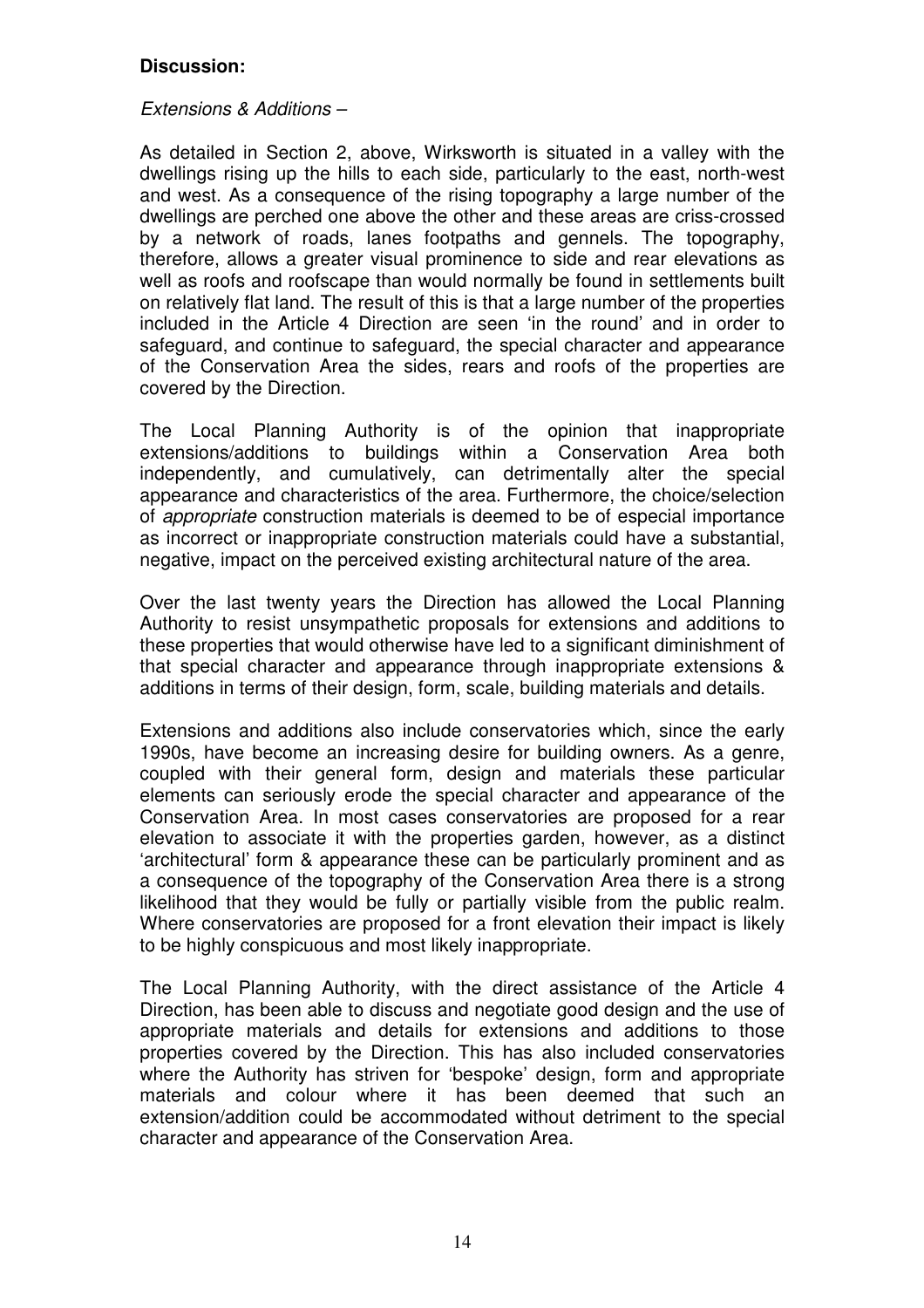#### Doors and Windows:

The doors and windows of an historic property are often the elements that are most distinctive and provide a visually instant indication of the buildings period and style. Of course, very early buildings may have undergone historic alterations, including the replacement of their original windows with window patterns or forms deemed more up to date at the time they were inserted. In these cases this contributes to the special character and appearance of a property and the Local Planning Authority would not advocate a return to an earlier style/pattern of window where physical alterations to the appearance of the property had been undertaken to effect that historic change. Windows and doors are, however, vulnerable elements of a building where change is more likely.

Some properties included in the Direction have had their original (or later) windows and doors replaced with 'modern' windows and doors. These changes generally took place from the early 1960s onwards and progressed throughout the 1970s. The windows and doors inserted during this period often have no traditional precedent and their construction detailing is overtly modern. In these particular cases the re-introduction of appropriate windows (and doors), to the period/style of the property, can be based on the architectural style & detailing of the property or, where fortunate, can be based on historic photographs.

The success of the current Article 4 Direction in relation to controlling replacement windows and doors has made a substantial contribution to the special character and appearance of the Conservation Area. The controls which can be exercised under the Direction have allowed a vast number of such details to be re-instated. More specifically, with the guidance and advice given by the Local Planning Authority to building owners the correct type and pattern of windows and doors have been re-instated to the greater benefit of the appearance of the dwelling and to the Conservation Area in general. The Direction has been particularly successful in this regard in disallowing inappropriate windows and doors (in terms of pattern, form and material generally white, brown or oak effect UPVC) for traditionally constructed windows and doors correct in style, mechanism and detailing.

The Local Planning Authority is conscious of climate change and has looked closely at methods, such as double-glazing for windows in this respect. Standard double-glazed units are generally 24mm in thickness requiring, if installed in timber windows, untraditionally thick & chunky frames. Where such windows require glazing bars these are either excessively thick (if integral) or are 'mock' glazing bars glued to the window glass. Under these circumstances the Local Planning Authority has never been convinced that such windows would be appropriate (either visually or physically sustainable) and strongly believes that such windows harm the special character and appearance of the dwelling, and the Conservation Area in general.

Technological innovation has occurred in recent years and it is now possible to fabricate timber, double-glazed, windows using 'thin' double-glazed units. These are 12mm in thickness and allow the individual sealed glass units to be puttied into the frames (as opposed to being secured with a timber bead) and glazing bars to be integral (as opposed to being glued on) to the frame and of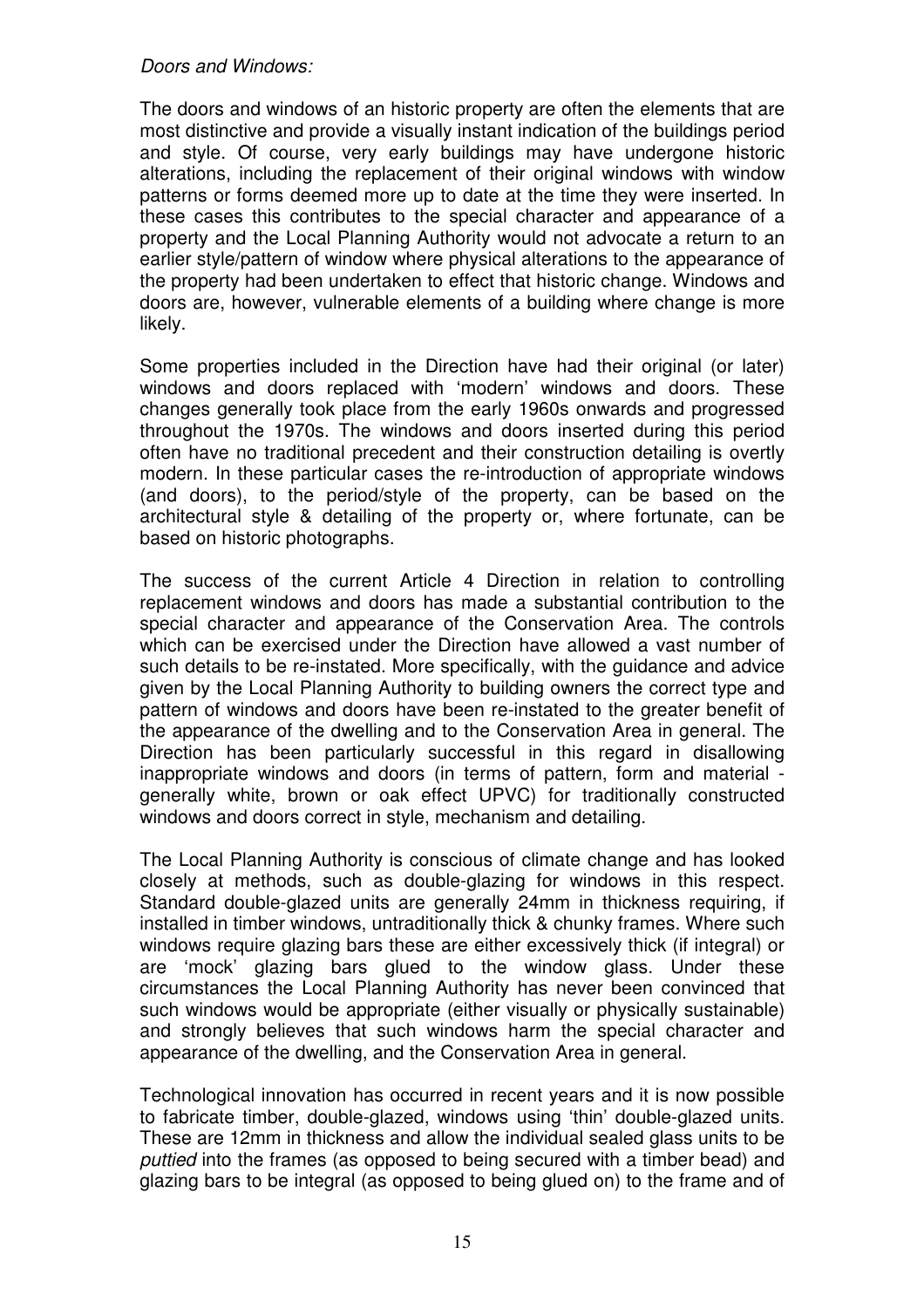a minimum on-face thickness of 20mm. The thinness of the units also allows the timberwork dimensions of the window frames to be almost identical to the dimensions that would have been used for single-glazing.

With the advances in technology in double-glazing the Local Planning Authority has, over the last few years, considered this for replacement windows to a number of properties covered by the Article 4 Direction. The results of this have been reviewed and it is considered that such window frames, where appropriate to the style and period of the property (and their constructional detailing), do not adversely diminish the special character and appearance of the property or Conservation Area to an unacceptable degree. The Local Planning Authority will continue to consider 'thin' double-glazing for replacement window frames. However, this shall be considered on a strictly case-by-case basis as there are likely to be instances where the fineness of the original window joinery cannot be matched to a sufficient and convincing degree.

As part of the planning controls under the Direction relating to doors and windows the Local Planning Authority would uphold the historic tradition of painted joinery work for all such elements. Whilst the Authority does not, and is not considering controlling specific paint colours for doors and windows (or external joinerywork in general), it would, under the application for replacement doors or windows impose a Condition that such elements shall receive a painted finish following installation. Proposals for staining the timber, or fabricating them in oak (or another hardwood) and leaving them un-painted, would be resisted as being alien to the tradition of joinery details for period/historic buildings.

Class A would normally allow a dwellinghouse owner to form new window and door openings (i.e. structural openings) within the walls of their property. The Local Planning Authority considers that the formation of such openings could irrevocably alter the character and appearance of a property. Many historic/period properties present elevational treatment that has been carefully considered in terms of the size, proportion, form and layout of openings on each elevation. This forms an intrinsic part of their character and appearance.

The Conservation Area also contains many properties where blank elevations form, and present, a distinctive characteristic. It is true that some historic/period properties display openings that have been inserted, post, their original date of construction, however, these instances are rare. The Local Planning Authority recognises that in some circumstances the formation of a new window or door opening may not be overtly detrimental to the character and appearance of the property but this would be wholly dependant on the size, form, proportion and location of such an opening. The Local Planning Authority would assess such proposals on a case-by-case basis. The potential harm to character and appearance in this respect would be assisted by the removal of Class A.

#### Advice and Guidance

1. The Local Planning Authority will freely enter into discussions ('preapplication') with a building owner or their agent with regard to the principle of an extension or addition, its location or siting, its form,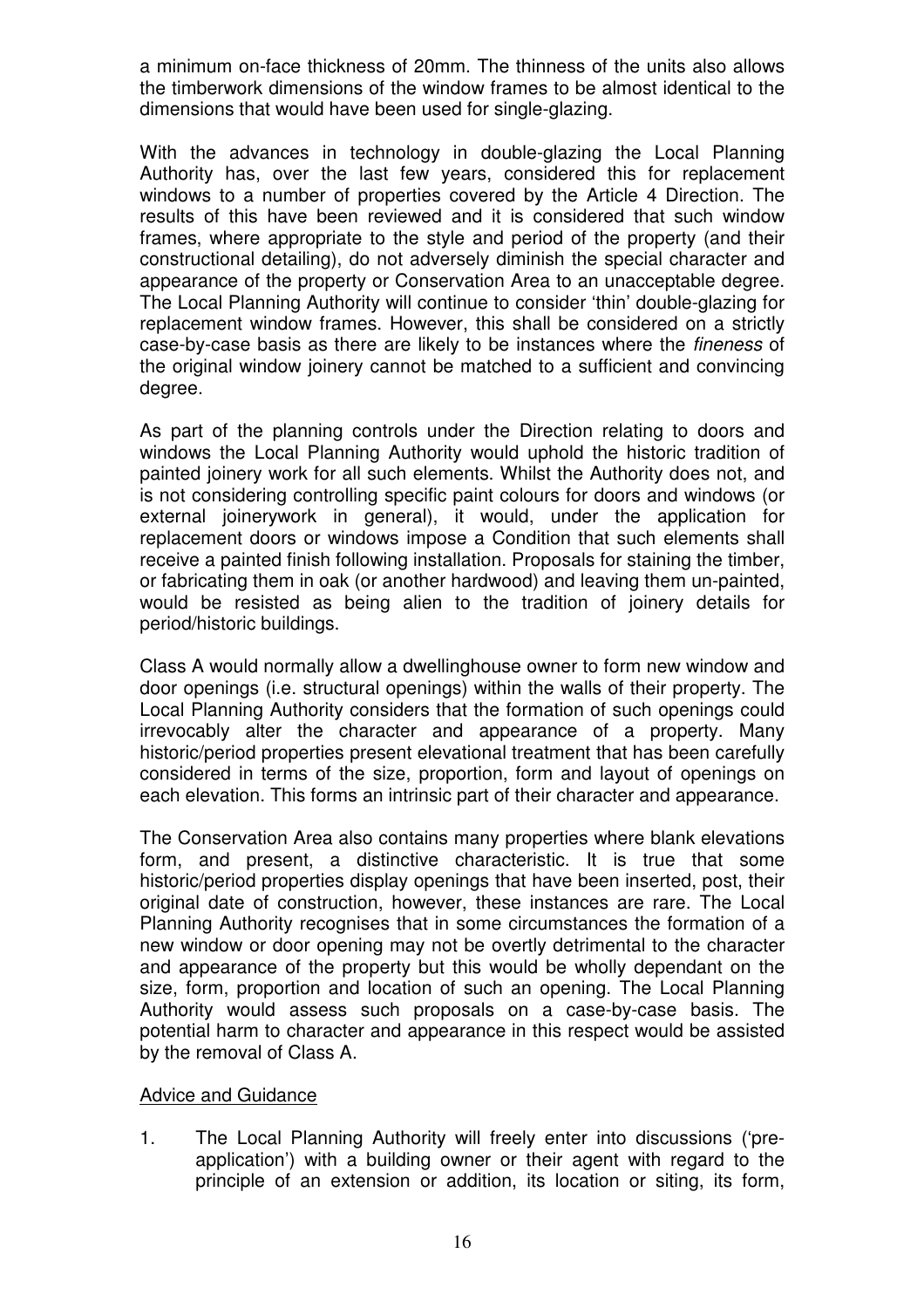shape and massing and its constructional materials and details. The Local Planning Authority will, primarily, seek for the proposed extension/addition to be sympathetic to the host building, in relation to the aforementioned criteria, and to have been considered in terms of its potential impact on the special character and appearance of the Conservation Area.

 The Local Planning Authority is unlikely to support any application for development which is not considered to be in accordance with the above criteria or sympathetic in its design to the original building and the Conservation Area as a whole.

2. Conservatories are often, by their nature and genre, alien building types to traditional period or historic buildings. The Local Planning Authority will freely enter into discussions ('pre-application') with regard to the principle of a conservatory, its location or siting, its form, shape and massing and its construction materials and details. However, as an alien building type or element such proposals will be scrutinized closely and the potential impact of the conservatory will be assessed and considered in relation to its potential effect and impact on the special character and appearance of the property, and the Conservation Area.

 The Local Planning Authority is unlikely to support any application for development which is not considered to be in accordance with the above criteria or sympathetic in its design to the original building and the Conservation Area as a whole

3. The Local Planning Authority will freely enter into discussions relating to a proposal to replace modern, or inappropriate, windows/doors with windows/doors that are deemed appropriate to the style/period of the property. This will be based on an assessment of the architectural style/period and details of the property or, where it exists, a clear/reliable historic photograph of the property depicting its former windows/doors.

 The Local Planning Authority will expect replacement windows and doors to be fabricated from timber and given a painted finish on installation.

 The Local Planning Authority will consider the use of 'thin' doubleglazing (12mm, maximum) for replacement windows on a strictly caseby-case basis. The onus will generally be on the building owner to convince the Local Planning Authority (via a sound justification and dimensional detail drawings) that double-glazed timber windows, of an appropriate pattern/style, will not be detrimental to the special character and appearance of the Conservation Area.

There may be, limited, occasions when replacement window frames to a property cannot be satisfactorily designed, with double-glazing, which the Local Planning Authority would consider acceptable, and appropriate for the property in question. On such occasions, approval is unlikely to be granted for their replacement.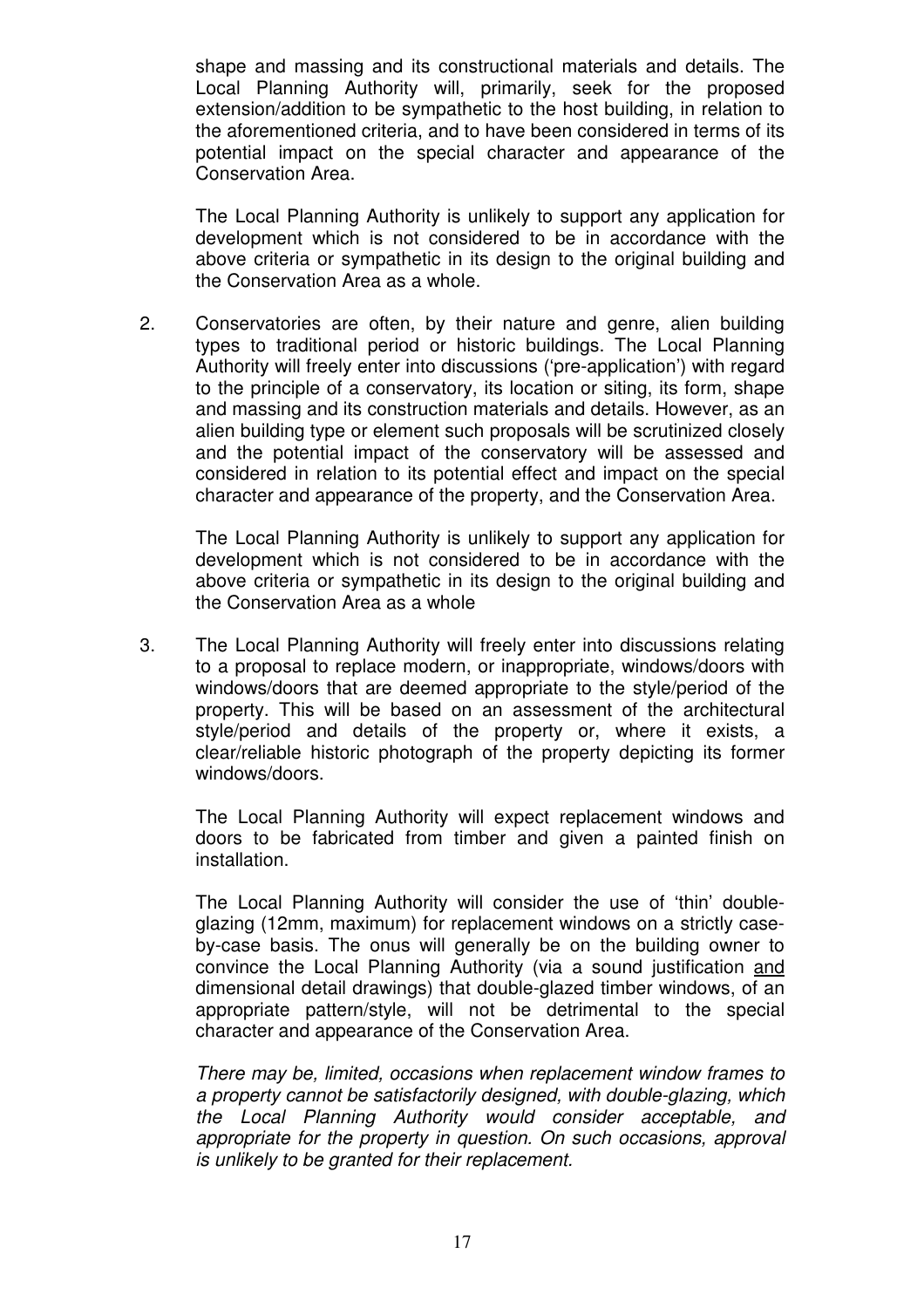The Local Planning Authority would not support an application for UPVC windows/doors as these are crude in their design, form and appearance and their material/finish alien and detrimental to the special character and appearance of the Conservation Area.

4. Where a new window or door *structural opening* is proposed the Local Planning Authority will consider the location (i.e. which elevation), size, form, proportion and type of window frame or door design being put forward on a case-by-case basis. Where the proposed work is considered to be harmful to the character and appearance of the property and the Conservation Area, refusal will be likely. If the proposed work is considered to be acceptable in relation to the character and appearance of the property, and the Conservation Area, then approval is likely to be granted.

#### **Class B**

**Permitted B. The enlargement of a dwelling house consisting of an addition or development alteration to its roof.** 

not permitted

Development **B.1** Development is not permitted by Class B if -

- (a) any part of the dwellinghouse would, as a result of the works, exceed the height of the highest part of the existing roof;
- (b) any part of the dwellinghouse would, as a result of the works, extend beyond the plane of any existing roof slope which forms the principal elevation of the dwellinghouse, and fronts a highway;
- (c) the cubic content of the resulting roof space would exceed the cubic content of the original roof space by more than –
	- (i) cubic metres in the case of a terrace house, or
	- (ii) 50 cubic metres in any other case;
- (d) it would consist of, or include
	- (i) the construction or provision of a veranda, balcony or raised platform,  $(i)$  the installation, alteration or replacement of a chimney, flue or soil & the installation, alteration or replacement of a chimney, flue or soil  $\&$ vent pipe, or
- (e) the dwellinghouse is on article 1(5) land.

#### **Conditions**

**B.2** Development is permitted by Class B, subject to the following conditions –

- (a) the materials used in any exterior work shall be of a similar appearance to those used in the construction of the exterior of the existing dwellinghouse;
- (b) other than in the case of a hip-to-gable enlargement, the edge of the enlargement closest to the eaves of the original roof shall, so far as practicable, be not less than 20 centimetres from the eaves of the original roof; and
- (c) any window inserted on a wall or roof slope forming a side elevation of the dwellinghouse shall be –
	- (i) obscure-glazed, and
	- (ii) non-opening unless the parts of the window which can be opened are more than 1.7 metres above the floor of the room in which the window is installed.

#### **Interpretation of Class B**

**B.3** For the purposes of Class B "resulting roof space" means the roof space as enlarged, taking into account any enlargement to the original roof space, whether permitted by the Class or not.

#### **Discussion:**

The permitted development under Class B of Schedule 2, Part 1 was not removed under the original Article 4 Direction of 1992 as, under section B.1 (e), this disallows such permitted development for dwellinghouses on Article 1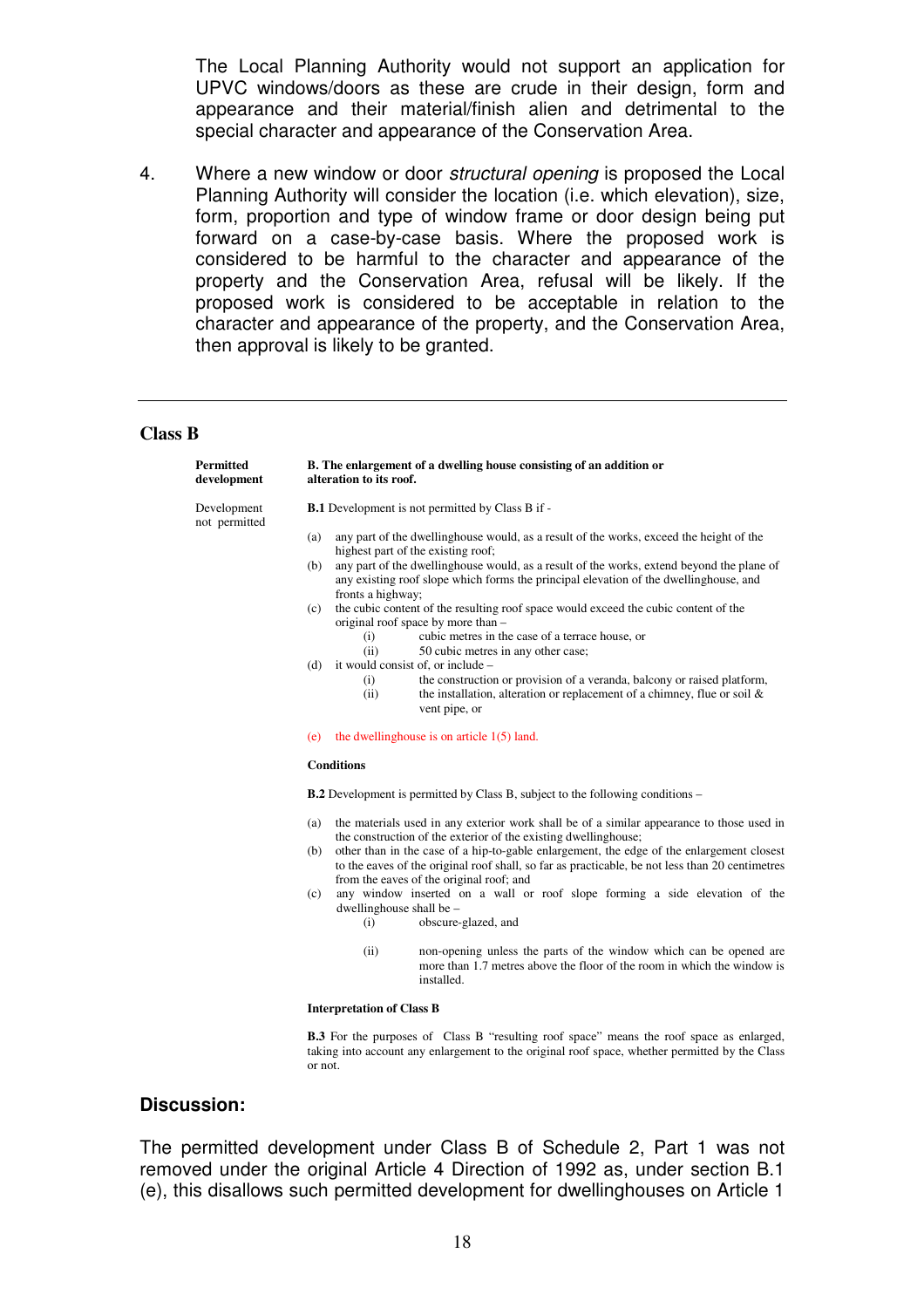(5) land (i.e. Conservation Areas). It is, therefore, not intended to remove this Class as the restriction under B.1 (e) is deemed adequate to preserve the special character and appearance of the Conservation Area.

#### **Class C**

| <b>Permitted</b><br>development | C. Any other alteration to the roof of a dwellinghouse.                                                                                                                                                                                                                                                                                                                                                                                                                                                                                                                                                     |
|---------------------------------|-------------------------------------------------------------------------------------------------------------------------------------------------------------------------------------------------------------------------------------------------------------------------------------------------------------------------------------------------------------------------------------------------------------------------------------------------------------------------------------------------------------------------------------------------------------------------------------------------------------|
| Development<br>not permitted    | <b>C.1</b> Development is not permitted by Class C if -                                                                                                                                                                                                                                                                                                                                                                                                                                                                                                                                                     |
|                                 | the alteration would protrude more than 150 millimetres beyond the plane of the slope of<br>(a)<br>the original roof when measured from the perpendicular with the external surface of the<br>original roof;<br>it would result in the highest part of the alteration being higher than the highest part of the<br>(b)<br>original roof; or<br>it would consist of, or include –<br>(c)<br>the installation, alteration or replacement of a chimney, flue or soil $\&$<br>(i)<br>vent pipe, or<br>the installation, alteration or replacement of solar photovoltaics or solar<br>(ii)<br>thermal equipment. |
|                                 | <b>Conditions</b>                                                                                                                                                                                                                                                                                                                                                                                                                                                                                                                                                                                           |
|                                 | <b>C.2</b> Development is permitted by Class C, subject to the condition that any window located on<br>a roof slope forming a side elevation of the dwellinghouse shall be –                                                                                                                                                                                                                                                                                                                                                                                                                                |

- (a) obscure-glazed, and
- (b) non-opening unless the parts of the window which can be opened are more than 1.7 metres above the floor of the room in which the window is installed.

#### **Discussion:**

The traditional roofing materials prevalent and predominant throughout the Conservation Area are Staffordshire Blue clay tiles, Welsh slate, stone slate, Westmoreland slate, and less prevalent use of pantiles and old red clay tiles. Other materials such as lead can also be found in a few instances. Many buildings retain and display decorative roof elements such as moulded and shaped/pierced timber barge-boards and finials, and ridge tile crestings. Such elements are considered to be important attributes and characteristics of these particular roofs with such detailing contributing positively to the rich roofscape of the Conservation Area.

As a consequence of the topography of Wirksworth the roofs and general roofscape of the town is considered to be a significant and important attribute to its special character and appearance. The use of such traditional roofing materials create a holistic mosaic of texture and colour which contributes to the distinctive character of the Conservation Area.

Controlling permitted development with regard to roofs, and the more holistic roofscape of the town, is therefore considered to be crucial to those particular elements that make up the built fabric of the area. In this regard the results of the past twenty years of the Wirksworth Article 4 Direction demonstrates that controlling works to roofs, and roofscape, has been a key factor in preserving the special character and appearance of the Conservation Area. To this end, the Local Planning Authority has been able to control the type of roofing material, ensuring that traditional, and appropriate, roofing materials are used/maintained, and controlling the insertion of such elements as rooflights (see below).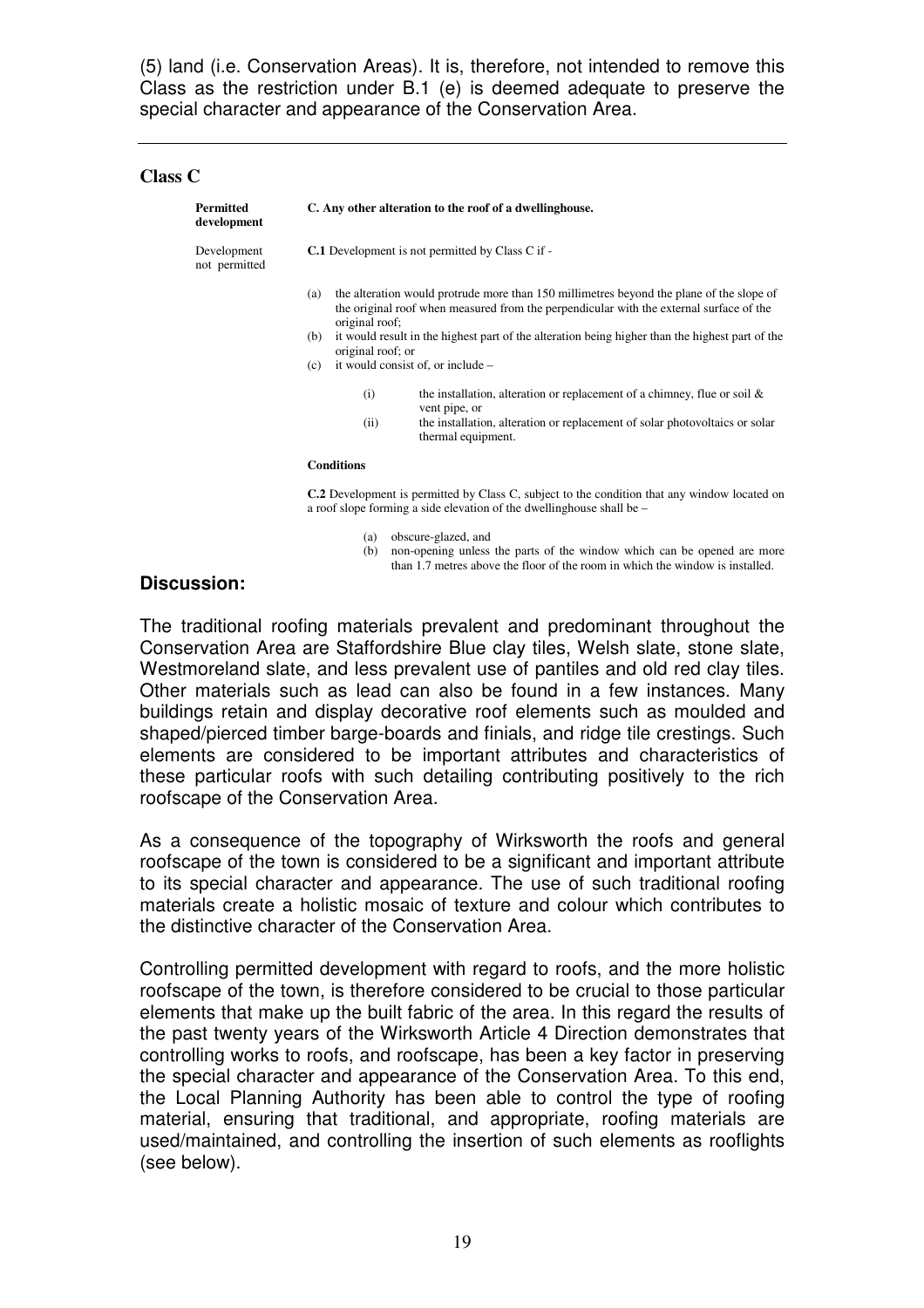Within Wirksworth there are a number of rows of properties, sometimes built at different times or built as a single entity or group at a single date in time. Uniformity of roofing material, particularly to those rows which were built at the same time can be an important part of their character and appearance. A loss of original uniformity with the introduction of a variety of roofing materials can have a visually, devastating effect on character and appearance. Where appropriate and pertinant the Local Planning Authority would wish to preserve the uniformity of roofscapes where the row or group to which they belong was conceived with a unity of roofing material.

There are occasions where two joined properties may be of very different dates and style and the roof covering at the time of their construction may have reflected that difference. Such idiosyncrasies should be upheld wherever possible. During the 1950s/60s and 70s many houses were re-roofed using concrete tiles (or sometimes fibre-cement tiles). The Article 4 Direction allows the Local Planning Authority to consider and assess proposals for re-covering a roof with an alternative material, however, it does not prevent the owner replacing an existing roof covering (of whatever material) with an identical roof covering material.

With regard to the latter, the increase in the adaptation of vacant roof spaces has led to a consequential increase in the desire for **rooflights**. Historically, rooflights were rarely included in a roof plane and if they were they were more often than not a sheet of glass installed within the roof tiles or slates. During the later  $19<sup>th</sup>$  and early  $20<sup>th</sup>$  centuries timber framed rooflights with a protective lead capping were used and (today) very few of these survive. In general terms rooflights were commonly of a small size and few in number.

Whilst technological advances in the shape, form, style and material of rooflights has been made over the last 10-15 years, they can still have an overtly domesticating impact on a roof and roofscape and cumulatively can form a serious visual disruption of a roof or roofscape. The Local Planning Authority has always considered each proposal on its own merits in terms of the building in question, its location, the extent to which its roof is visible and the part that roof may play in the wider roofscape character of the Conservation Area. On this basis, some rooflights have been allowed on application. As a result of technological advances, the Local Planning Authority advocates the use of a 'conservation' rooflight which displays (as much as possible) the characteristics of traditional rooflights, in terms of their form, size and material.

#### Advice and Guidance

- 1. The Local Planning Authority will resist alterations to a roof or roofs, which are considered to have a detrimental impact on the character and appearance of a roof, or roof-scape.
- 2. The Local Planning Authority will support and encourage the use of appropriate roofing materials, in terms of colour, texture and appearance and these should respect the original/traditional roofing materials in use within the Conservation Area. The Local Planning Authority will resist the replacement of existing traditional roofing materials with non-traditional roofing materials, or alternative roofing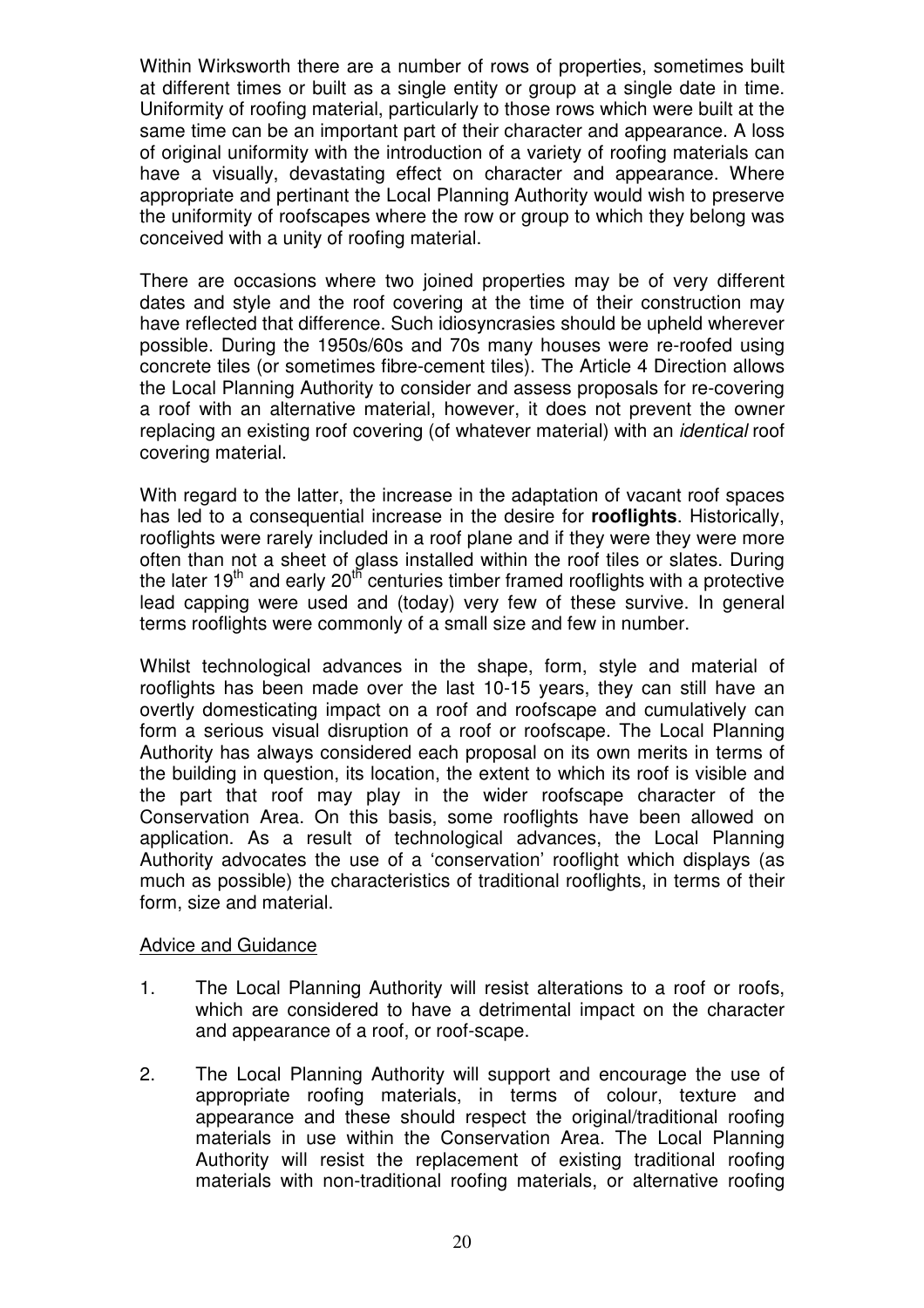materials deemed inappropriate to the particular property or that part of the Conservation Area.

- 3. The removal of traditional timber, clay or stone decorative finials, crestings, ridge tiles or bargeboards will not be supported.
- 4. Proposals for rooflights will be considered and assessed on a case-bycase basis. The Local Planning Authority would advocate the minimum number of rooflights be considered and their size and shape, type and form and their position/layout or arrangement on the roof plane(s) all be given careful consideration. The 'conservation' rooflights have the advantage of being able to be fitted so that their glazing is flush or aligned with the surrounding roofing material/covering. The Local Planning Authority will always advocate the use of such rooflights in order to minimise, as much as possible, their visual/physical impact.

#### **Class D**

| Permitted<br>development     | D. The erection or construction of a porch outside any external<br>door of a dwellinghouse.                                                                                                                                                                                        |  |  |
|------------------------------|------------------------------------------------------------------------------------------------------------------------------------------------------------------------------------------------------------------------------------------------------------------------------------|--|--|
| Development<br>not permitted | <b>D.1</b> Development is not permitted by Class D if -                                                                                                                                                                                                                            |  |  |
|                              | the ground area (measured externally) of the structure would exceed 3 square metres;<br>(a)<br>any part of the structure would be more than 3 metres above ground level; or<br>(b)<br>(a) any part of the structure would be within 2 metres of the boundary of the ovrtilege of t |  |  |

(c) any part of the structure would be within 2 metres of the boundary of the curtilage of the dwellinghouse with a highway.

#### **Discussion:**

As a building element, porches do not have a traditional precedent in relation to vernacular buildings. The porch as an architectural element came to the fore during the second half of the  $19<sup>th</sup>$  century and the early part of the  $20<sup>th</sup>$ century. In some cases a porch was conceived as a fundamental and intrinsic part of a building design, but in most cases, where they exist or survive, they were added onto existing buildings.

Where a porch was not a fundamental and intrinsic part of a building's original design it can appear alien and incongruous. There are examples of porches, or more correctly canopies (open porches) which have an ephemeral and transient character and appearance. These are commonly constructed from timber to a simple, lightweight, design and in terms of their character and appearance take on the role of an additional joinery element on the building. In most cases such canopies are small in scale and project no more than 500mm or so from the building elevation. There are many instances, as a result of the position of a property (i.e. immediately at the back of the pavement) where it is, and has been, impossible to construct a porch. Other properties include small forecourts or even front gardens which would provide the space, if there was a desire, to construct a porch. Porches can also be found on the side and rear elevations of properties (i.e. serving an external door).

In not having a traditional precedent as a common architectural element, the construction of a porch can significantly alter the special character and appearance of the property itself and the Conservation Area. The modern requirement is generally for an enclosed porch which is of a size and form that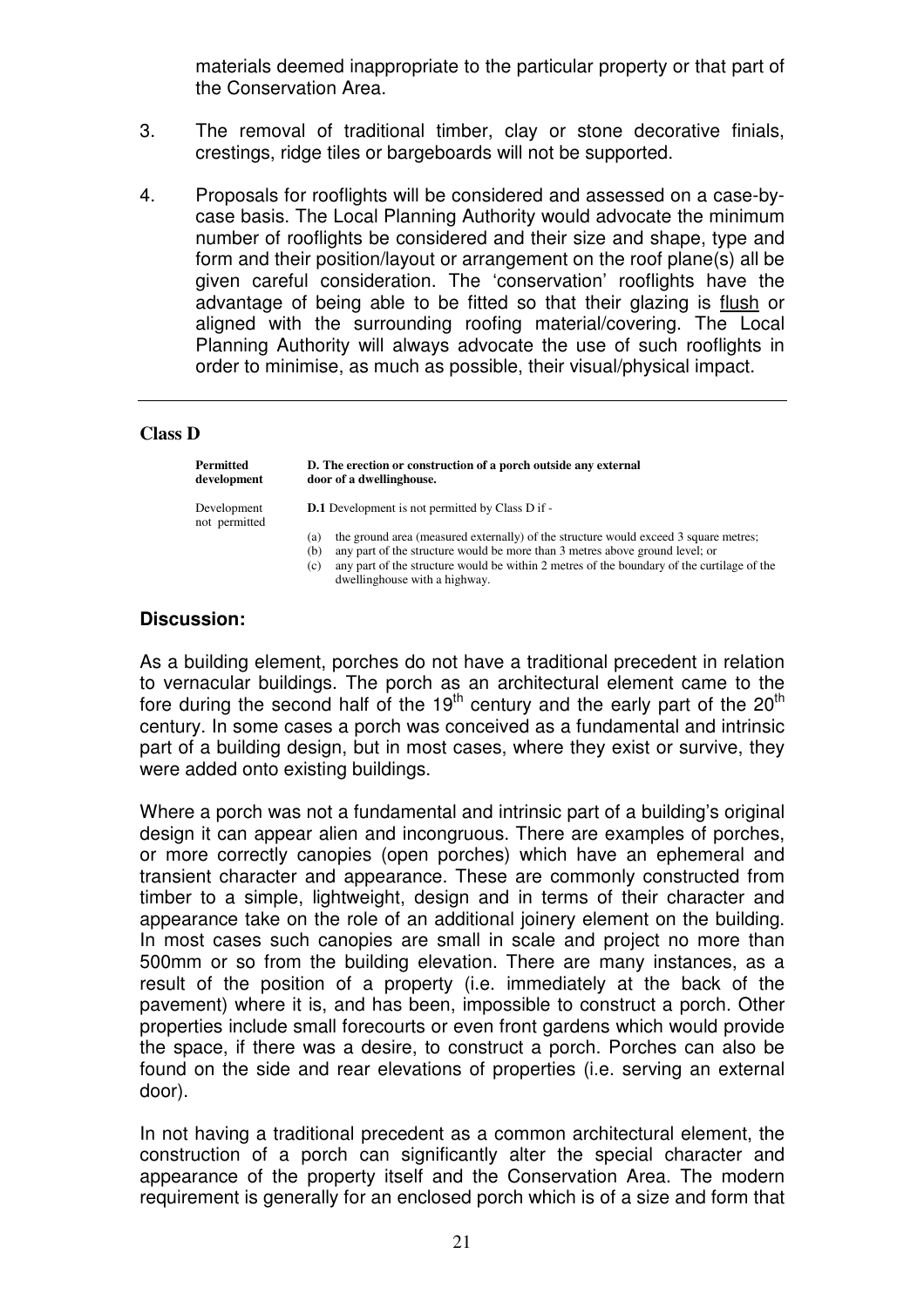essentially forms a small room or vestibule before entering the house proper. The permitted sizes of a porch under Class D would allow such porches to be constructed.

The Local Planning Authority considers that porches, as an alien architectural element to the vast majority of period and historic houses, are likely to cause substantial harm to the character and appearance of a property, and the wider Conservation Area. In particular where a row or group of houses all include forecourts or front gardens the inclusion of a variety of different porches (in terms of size, form, material and detailing) would present an appearance of significant disparity that would be harmful to the Conservation Area. The Local Planning Authority has approved porches but these have been assessed and considered on a case-by-case basis and in terms of their potential impact on the property and the Conservation Area, or, as setting an undesirable precedent for a row or group of properties.

There may be rare occasions when a porch has been historically removed from a property and historic photographs and archaeological evidence survive to perceive its form, mass and detailing. Where such evidence survives, and is considered to be strong/sound, then the Authority will consider the reinstatement of a porch.

#### Advice and Guidance

- 1. The Local Planning Authority will consider the proposal for a porch, on any elevation of a property, on a case-by-case basis. The Local Planning Authority will take into account, in their assessment, the potential impact the porch may have on the property and on the special character and appearance of the Conservation Area.
- 2. If the principle of a porch is considered acceptable to the Local Planning Authority then it would require a design that is specific, sympathetic and harmonious with the host building. Its construction materials and detailing (roof/door/windows etc) should be of high quality and will all need careful consideration to ensure that the proposal would not be detrimental to the special character and appearance of the building and the Conservation Area.

 The Local Planning Authority is unlikely to support the use of nontraditional construction materials (such as UPVC, and other artificial materials) for a porch. Traditional construction materials (such as timber), should always have a painted finish (not stained or natural).

3. Where re-instatement of a 'lost' porch is agreed in principle the evidence must be sufficiently strong and sound to allow a detailed drawing to be prepared for its re-construction. Where the evidence allows too much conjecture in terms of its scale, form, mass and detailing the Local Planning Authority are unlikely to support such an application.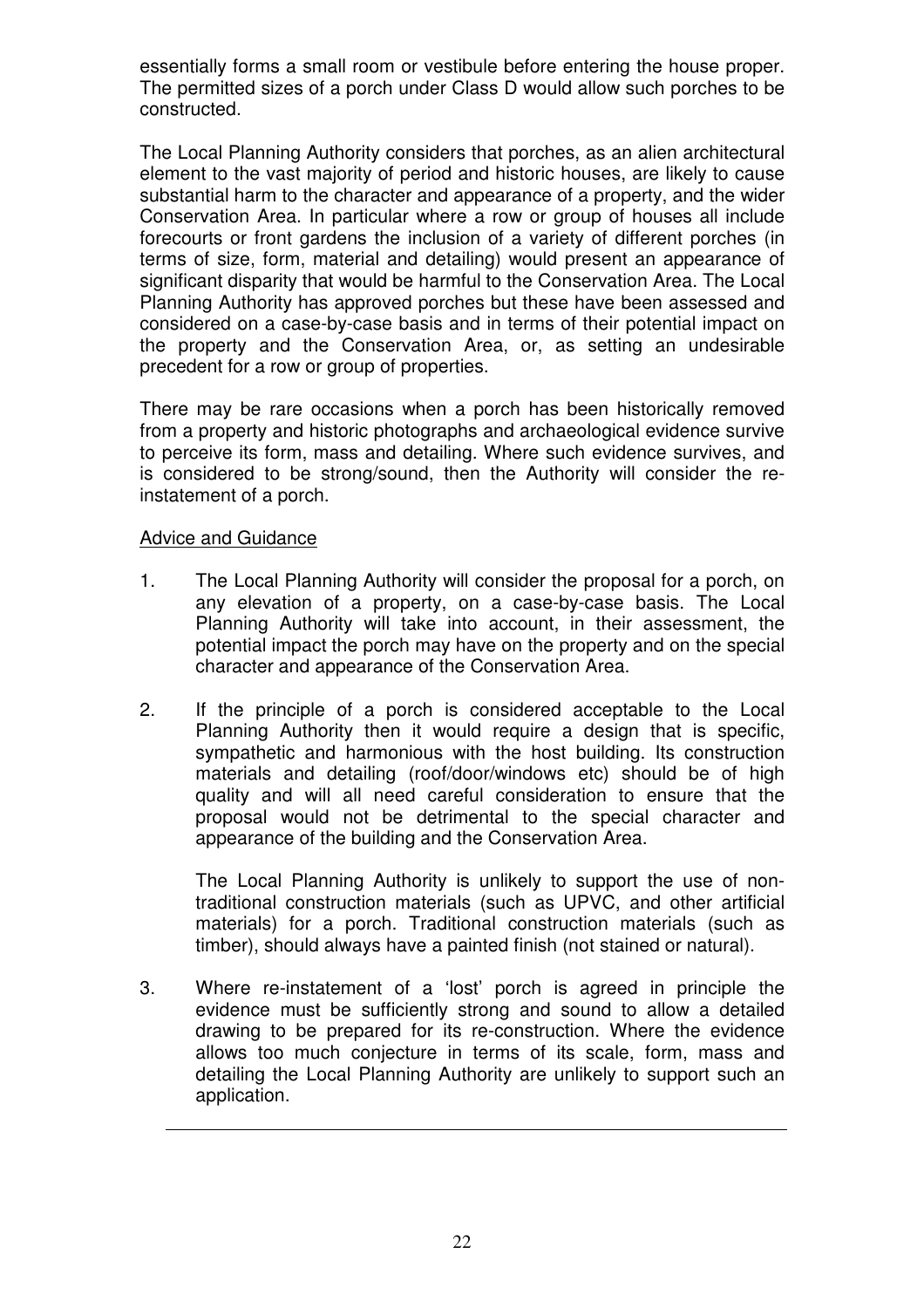#### **Class E**

| <b>Permitted</b><br>development | E. The provision within the curtilage of a dwellinghouse of –<br>(a) any building or enclosure, swimming or other pool required for a purpose<br>incidental to the enjoyment of the dwellinghouse as such, or the maintenance,<br>improvement or other alteration of such a building or enclosure; or                                                                                                                                                                                                                                                                                                                                                                                                                                                                                                                                                                                                                                                                                                                                                                                                                                                                                                                                                                                                                                                                                                                                                                                                                                                                                                                                                                                                                                                                                                                                                                                                                                                                                                                                                                                                                                                                                                                        |  |
|---------------------------------|------------------------------------------------------------------------------------------------------------------------------------------------------------------------------------------------------------------------------------------------------------------------------------------------------------------------------------------------------------------------------------------------------------------------------------------------------------------------------------------------------------------------------------------------------------------------------------------------------------------------------------------------------------------------------------------------------------------------------------------------------------------------------------------------------------------------------------------------------------------------------------------------------------------------------------------------------------------------------------------------------------------------------------------------------------------------------------------------------------------------------------------------------------------------------------------------------------------------------------------------------------------------------------------------------------------------------------------------------------------------------------------------------------------------------------------------------------------------------------------------------------------------------------------------------------------------------------------------------------------------------------------------------------------------------------------------------------------------------------------------------------------------------------------------------------------------------------------------------------------------------------------------------------------------------------------------------------------------------------------------------------------------------------------------------------------------------------------------------------------------------------------------------------------------------------------------------------------------------|--|
|                                 | (b) a container used for domestic heating purposes for the storage of oil or<br>liquid petroleum gas                                                                                                                                                                                                                                                                                                                                                                                                                                                                                                                                                                                                                                                                                                                                                                                                                                                                                                                                                                                                                                                                                                                                                                                                                                                                                                                                                                                                                                                                                                                                                                                                                                                                                                                                                                                                                                                                                                                                                                                                                                                                                                                         |  |
| Development<br>not permitted    | <b>E.1</b> Development is not permitted by Class E if -<br>the total area of ground covered by buildings, enclosures and containers within the<br>(a)<br>curtilage (other than the original dwellinghouse) would exceed 50% of the total area of<br>the curtilage (excluding the ground area of the original dwellinghouse);<br>any part of the building, enclosure, pool or container would be situated on land forward of<br>(b)<br>a wall forming the principal elevation of the original dwellinghouse;<br>the building would have more than one-storey<br>(c)<br>(d)<br>the height of the building, enclosure or container would exceed –<br>4 metres in the case of a building with a dual-pitched roof,<br>(i)<br>(ii)<br>2.5 metres in the case of a building, enclosure or container within 2<br>metres of the boundary of the curtilage of the dwellinghouse, or<br>(iii)<br>3 metres in any other case;<br>the height of the eaves of the building would exceed 2.5 metres;<br>(e)<br>(f)<br>the building, enclosure, pool or container would be situated within the curtilage of a listed<br>building;<br>it would include the construction or provision of a veranda, balcony or raised platform;<br>(g)<br>(h)<br>it relates to a dwelling or a microwave antenna;<br>(i)<br>the capacity of the container would exceed 3,500 litres.<br><b>E.2</b> In the case of any land within the curtilage of the dwellinghouse which is within -<br>a World Heritage Site,<br>(a)<br>(b) a National Park,<br>(c)<br>an Area of Outstanding Beauty, or<br>the Broads<br>(d)<br>development is not permitted by Class E if the total area of ground covered by buildings,<br>enclosures, pools and containers situated more than 20 metres from any wall of the<br>dwellinghouse would exceed 10 square metres.<br><b>E.3</b> In the case of any land within the curtilage of the dwellinghouse which is article 1(5) land,<br>development is not permitted by Class E if any part of the building, enclosure, pool or container<br>would be situated on land between a wall forming a side elevation of the dwellinghouse and the<br>boundary of the curtilage of the dwellinghouse.<br><b>Interpretation of Class E</b> |  |

**E.4** For the purposes of Class E, "purpose incidental to the enjoyment of the dwellinghouse as such" includes the keeping of poultry, bees, pet animals, birds or other livestock for the domestic needs or personal enjoyment of the occupants of the dwellinghouse.

#### **Discussion:**

#### Existing Buildings and Structures within the Curtilage:

Outbuildings, and ancillary buildings, located within the curtilage of a property can sometimes be of some age and interest. Of particular interest is their original use (i.e. why they were built) but of equal importance, in relation to the special character and appearance of the Conservation Area, is their visual and physical contribution to the property, its streetscene and the wider area.

Some of these buildings are smaller than the allowed cubic volume of buildings in a Conservation Area that require Planning Permission to be demolished. Many of these smaller buildings had uses such as privies, washhouses, stores and pig sties and therefore are not only of interest for that original use but for the contribution that their physical, and visual, presence has to the special character and appearance of the Conservation Area.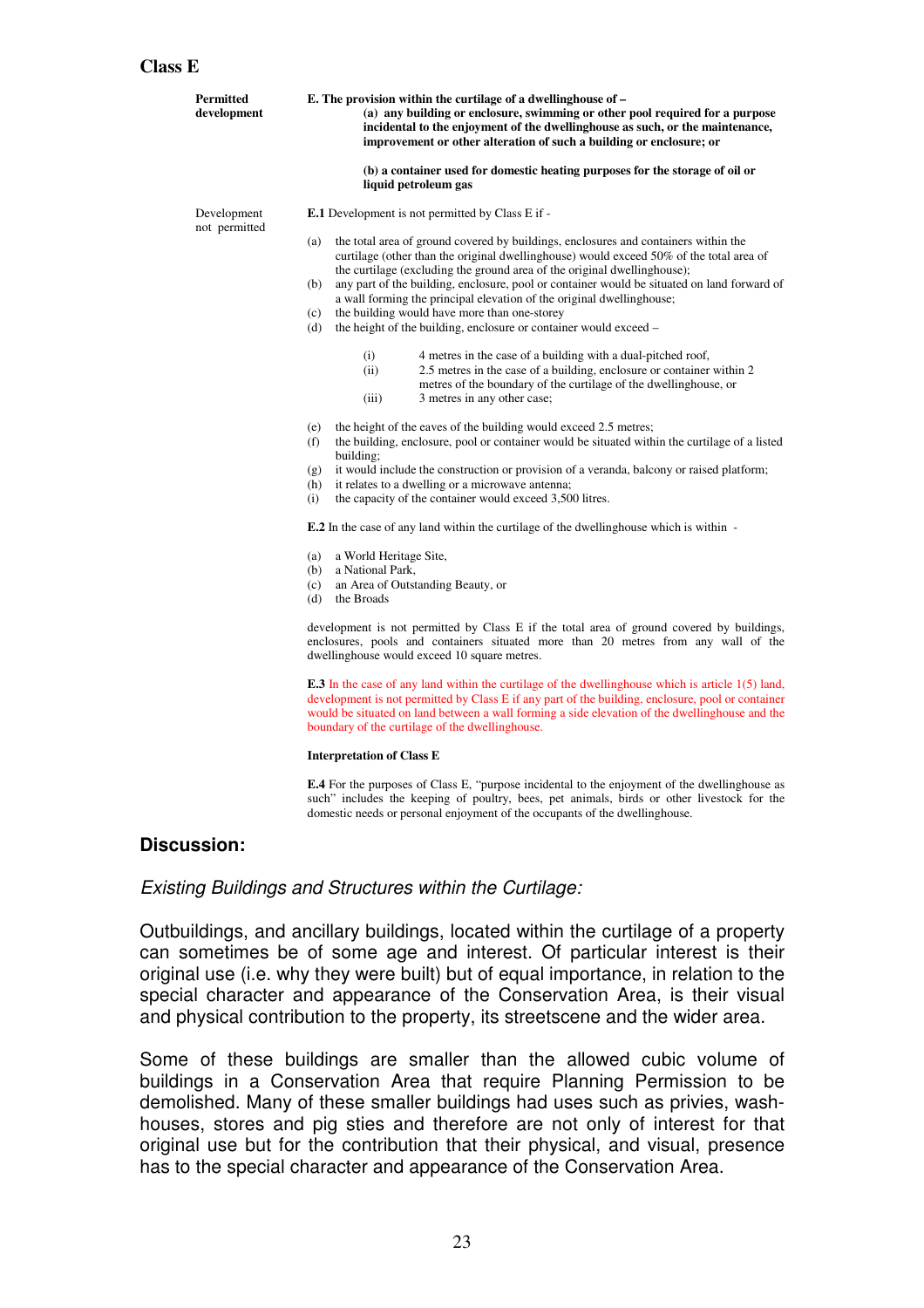It is acknowledged that the original use for such buildings may have passed and, on occasion, they are also not required for general storage. Proposals for their conversion, and potential alteration, should retain the original external shape and form of the building and, as far as possible, its existing, external, character & appearance. The Local Planning Authority will look at proposals for the conversion/alteration of such buildings on a case-by-case basis.

#### New Buildings/Structures within the curtilage:

The construction of new buildings or structures within the curtilage of a period or historic property can, potentially, have a visual and physical impact on the property itself and on the Conservation Area. The topography of Wirksworth allows views, vistas and glimpses into both the public and private curtilages of many properties. The construction of new buildings/structures that in their design, form, materials and detailing would be deemed inappropriate for the Conservation Area would have a consequential effect upon it. Cumulatively, such works could provide an undesirable prominance with a streetscene or particular area of the town where some properties may have a large curtilage.

The removal of the permitted development right in 1992 to construct new buildings/structures within the curtilage of properties covered by the Direction has allowed controls to be exercised (on those which have received approval) in relation to their location, form, mass, materials and detailing in order to allow such development to be assimilated within the 'grain' of the Conservation Area and be harmonious and sympathetic to its special character and appearance. The Local Planning Authority would consider such proposals on a case-by-case basis.

This Class also includes the installation of containers for oil or gas. Such elements vary in size and form but, generally, need to be sited close, or as close to, a highway where the delivery of the oil or liquid gas can be made with ease. The Local Planning Authority will consider each proposal on a case-by-case basis and will expect that its potential visual & physical impact on the property, and that part of the Conservation Area, has been carefully considered by the applicant prior to making an application.

#### Advice and Guidance:

1. Existing buildings and structures within the curtilage of a dwellinghouse should be retained where the building or structure contributes to the special character and appearance of the Conservation Area. There may be instances whereby such buildings and/or structures play no part in views from the public realm and in these cases the Local Planning Authority will consider and assess the contribution of each building/structure, on a case-by-case basis.

 Proposals for the conversion/alteration of such buildings/structures should be discussed at an early stage with the Local Planning Authority. The Local Planning Authority, if amenable to its conversion/alteration, in principle, will look for a sensitive scheme which retains the existing building/structures form and scale as well as its external character and appearance. Proposals, which include excessive alteration(s) and extension(s), are unlikely to be supported.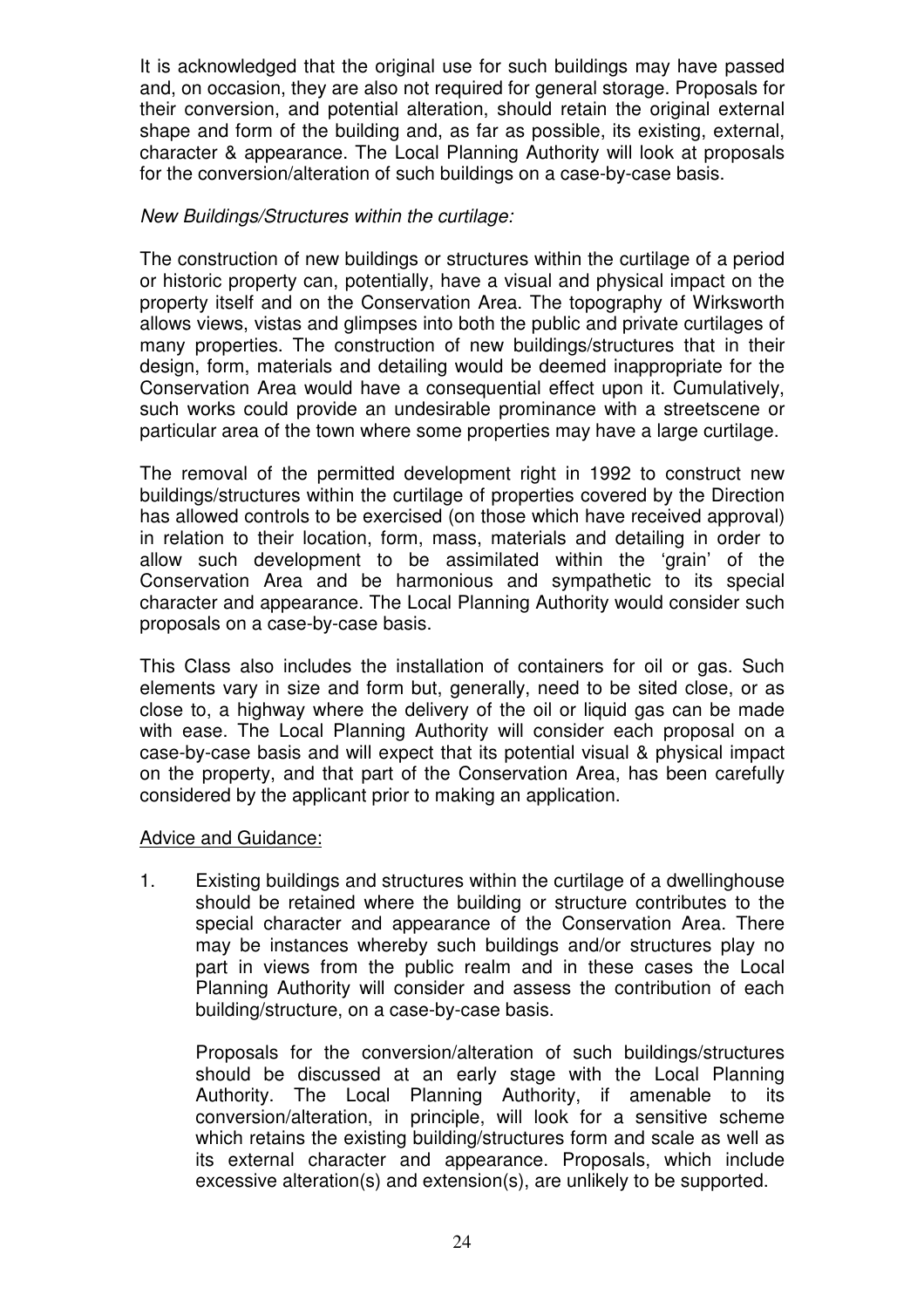- 2. New buildings/structures within the curtilage of a dwellinghouse could, potentially, impact on the special character and appearance of the Conservation Area, or that part of it. Any proposals for such development should seek advice & guidance from the Local Planning Authority, at an early stage, in order for the *principle* of such development to be considered and assessed and, where this may be acceptable, the scale, form, mass, materials and detailing of the new build. The Local Planning Authority is unlikely to support proposals which they consider will be detrimental to the special character and appearance of the Conservation Area.
- 3. The Local Planning Authority will expect that any proposals for the installation of an oil/gas container will have been given careful consideration by the applicant as to its location, configuration and form. The Local Planning Authority is unlikely to support proposals which result in the container being visually and physically harmful to the property, the public realm and the special character and appearance of the Conservation Area.

#### **Class F**

| <b>Permitted</b><br>development | F. Development consisting of –<br>(a) the provision within the curtilage of a dwellinghouse of a hard<br>surface for any purpose incidental to the enjoyment of the<br>dwellinghouse as such; or                                                                                 |
|---------------------------------|----------------------------------------------------------------------------------------------------------------------------------------------------------------------------------------------------------------------------------------------------------------------------------|
|                                 | (b) the replacement in whole or in part of such a surface                                                                                                                                                                                                                        |
|                                 | <b>Conditions</b>                                                                                                                                                                                                                                                                |
|                                 | <b>F.1</b> Development is permitted by Class F, subject to the condition that where –                                                                                                                                                                                            |
|                                 | the hard surface would be situated on land between a wall forming the<br>(a)<br>principal elevation of the dwellinghouse and a highway, and<br>the area of ground covered by the hard surface, or the area of the hard surface<br>(b)<br>replaced, would exceed 5 square metres, |
|                                 | either the hard surface shall be made of porous materials, or provision shall be made<br>direct run-off water from the hard surface to a permeable or porous area or surface                                                                                                     |

#### **Discussion:**

Much of the special character and appeal of Conservation Areas emanates from the spaces in between the historic buildings, including, in some instances, private gardens and land affiliated to individual buildings. This can also include privately owned areas or spaces that are within, or adjacent to the public realm. Wirksworth has retained a remarkable number of areas/spaces where historic paving, setts and pitchings have survived. These historic and traditional methods of surfacing form an important and intrinsic part of the special character and appearance of the Conservation Area. In some cases, historic surfacing is known to survive under later tarmaced surfaces. In acknowledging the visual and physical contribution which can be made by historic and traditional surfacing materials and treatments, the Local Planning Authority would wish to retain all such areas, wherever possible, within the Conservation Area.

within the curtilage of the dwellinghouse.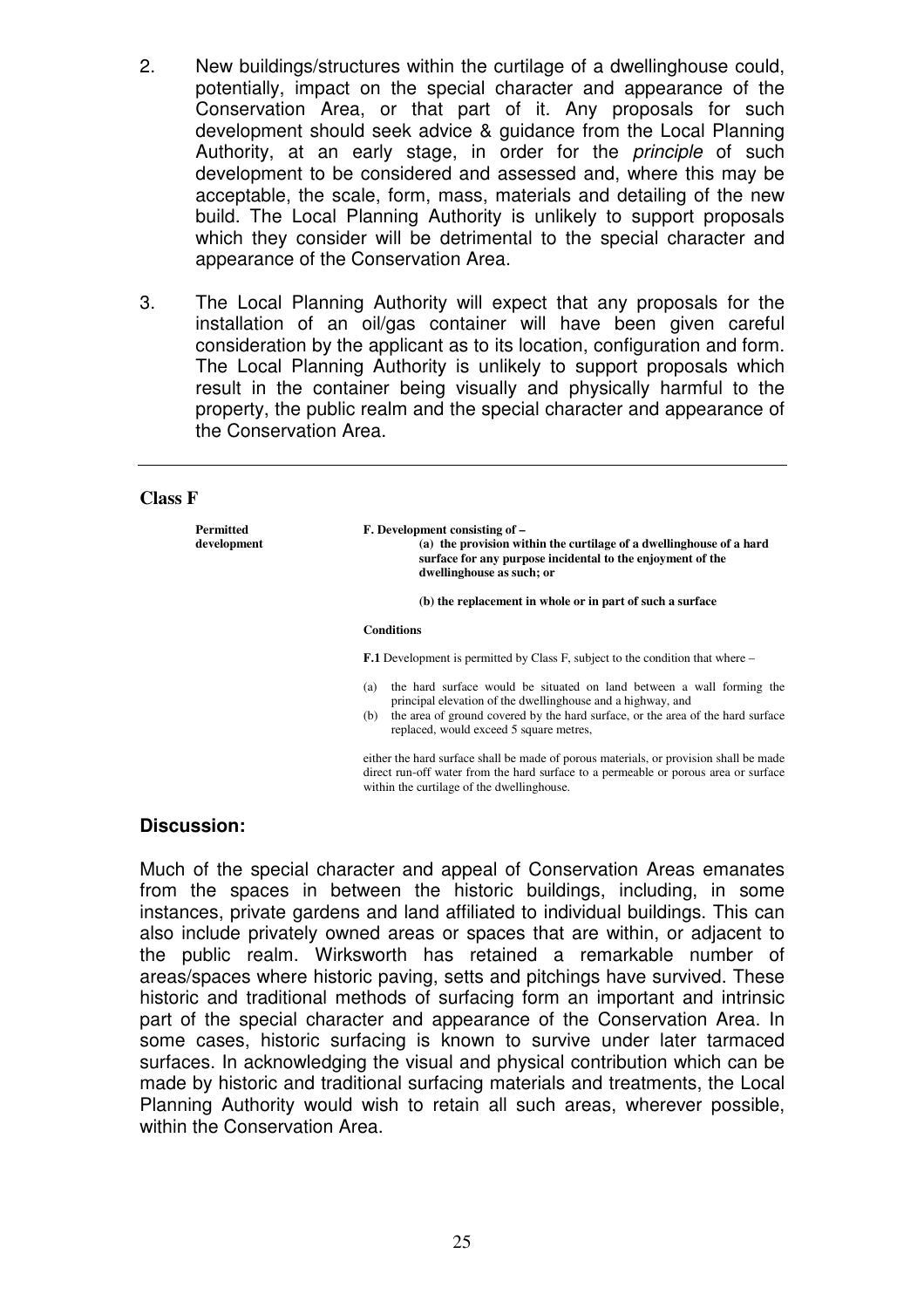#### Advice & Guidance

- 1. The retention (and repair) of existing historic and traditional surfacing is considered to be important to the special character and appearance of the Conservation Area. Where such surfacing exists the Local Planning Authority will expect that this will be retained and will be repaired on a like-for-like basis.
- 2. Where new areas of hard surfacing are proposed, particularly where these areas are visible from the public realm, the Local Planning Authority will expect that traditional methods and materials are used to surface such areas.
- 3. There may be instances whereby the Local Planning Authority will, following assessment of the area to be surfaced, consider the use of an artificial surfacing material. If this is the case then it would be expected that surfacing material (and method of laying) is proposed that complements and is sympathetic to the character and appearance of the Conservation Area. Such decisions will be made on a case-by-case basis.

#### **Class G**

| <b>Permitted</b><br>development | G. The installation, alteration or replacement of a chimney, flue or soil<br>& vent pipe on a dwellinghouse.                                              |  |  |
|---------------------------------|-----------------------------------------------------------------------------------------------------------------------------------------------------------|--|--|
| Development<br>not permitted    | <b>G.1</b> Development is not permitted by Class G if -                                                                                                   |  |  |
|                                 | the height of the chimney, flue or soil & vent pipe would exceed the highest part of the<br>(a)                                                           |  |  |
|                                 | roof by 1 metre or more, or                                                                                                                               |  |  |
|                                 | in the case of a dwellinghouse on article $1(5)$ land, the chimney, flue or soil & vent pipe<br>(b)<br>would be installed on a wall or roof slope which – |  |  |
|                                 | fronts a highway, and<br>$\rm(i)$                                                                                                                         |  |  |
|                                 | (ii)<br>forms either the principal elevation or a side elevation of the<br>dwellinghouse.                                                                 |  |  |
| <b>D: - - - - - - : - --</b> -  |                                                                                                                                                           |  |  |

#### **Discussion:**

#### Chimneystacks:

Chimneystacks are a prevalent and distinctive architectural element of a property, its roof and the wider roofscape of an area. Chimneystacks come in various shapes, forms, sizes and extent of detailing and present a strong visual and physical element to a streetscene. In terms of their contribution to the wider roofscape of a Conservation Area they punctuate the roof mosaic and form an intrinsic part of the historic fabric and character of the area. This is particularly true of Wirksworth where its topography allows extensive roofscape views and vistas.

The Local Planning Authority considers that the removal of a chimneystack, or stacks, to a property, would alter the character and appearance of the property, or properties, and the wider Conservation Area to a harmful and negative degree. Conservation Area Consent did not control the removal of lesser architectural elements, such as chimneystacks, as this would be classed as an alteration and, therefore, the Local Planning Authority considers that the removal of Class G, in respect of chimneystacks, should be removed under the Direction.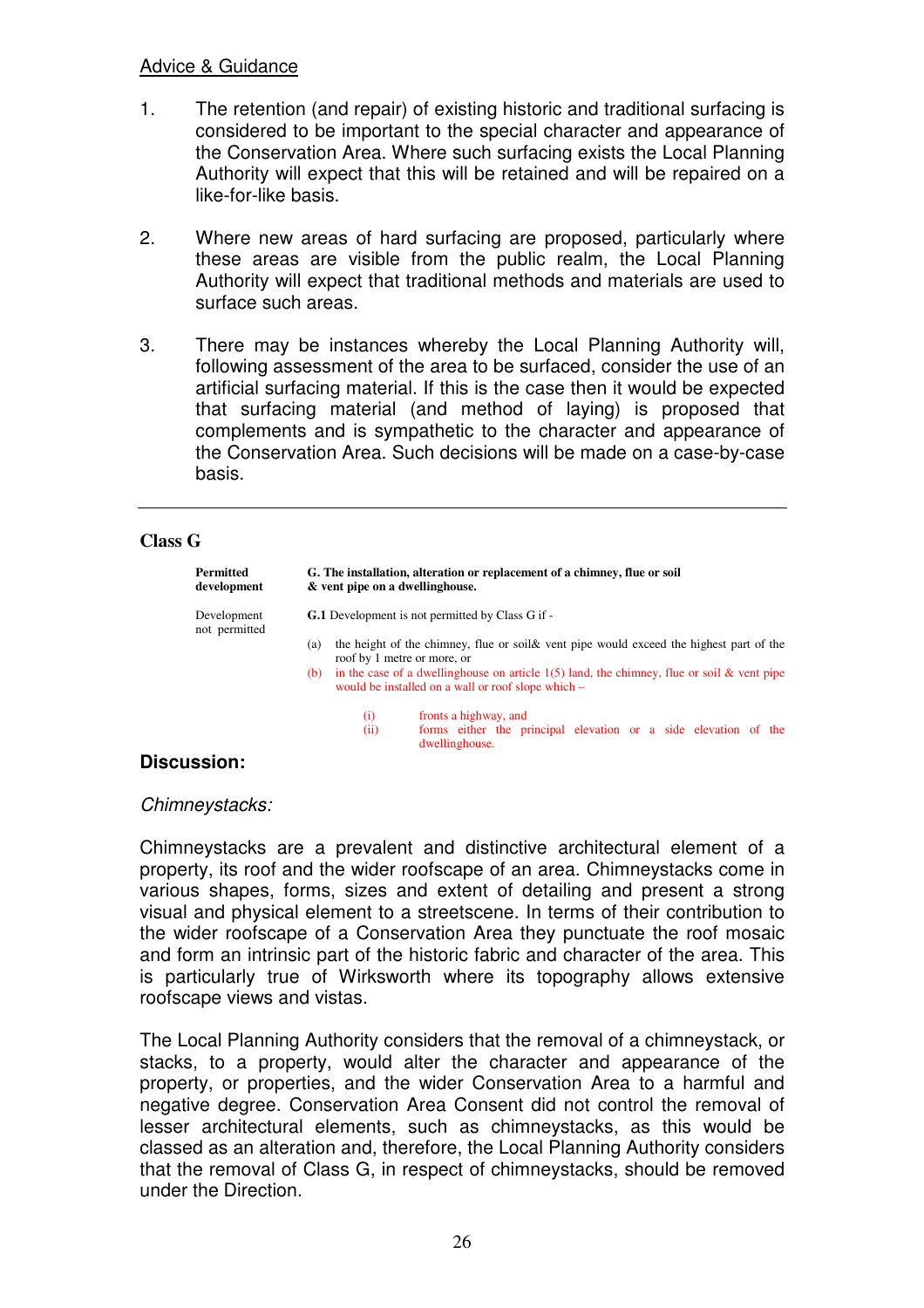It is acknowledged that there may be occasional instances where a chimneystack is located in a position where its visual & physical contribution to the Conservation Area is deemed negligible, in response to an application to remove it. Under these circumstances the Local Planning Authority would assess the contribution of such stacks on a case-by-case basis.

Class G also includes flues and soil & vent pipes. Whilst generally considered to be elements that would have a minimal visual impact on the character and appearance of a Conservation Area they can have a greater visual impact on a building. Proposals for, and locations/positions of flues and soil & vent pipes would be assessed on a case-by-case basis.

#### Advice and Guidance

1. Chimneystacks are an important and fundamental part of a property which contribute to the character of the street scene and wider Conservation Area. As an intrinsic architectural element they should be retained in their current form, appearance, material and position. On this basis, proposals to permanently remove a chimneystack (or stacks); reduce their height or alter their form and shape will, generally, be resisted as being harmful to the special character and appearance of the property and Conservation Area.

 Where a chimneystack has identifiable structural problems, resulting in a proposal to remove it, the Local Planning Authority will require the submission of a structural engineer's report and recommendations. The engineer's primary assessment, however, should be in terms of how the stack(s) can be retained through the use of conservation engineering solutions. Only where such solutions cannot be recommended or installed will the Local Planning Authority consider the removal (or alteration) of the stack.

2. The location and positioning of flues and soil & vent pipes will need to be carefully considered by the building owner to ensure that such elements are discreetly placed. The Local Planning Authority are unlikely to support proposals where flues and soil & vent pipes are located/positioned on building elevations or roofslopes that are visible from the public realm. Building owners will also need to give careful consideration to the materials and finish of the flue or soil & vent pipe. The Local Planning Authority will assess proposals for flues and soil & vent pipes on a case-by-case basis.

#### **Class H**

| Permitted<br>development     | H. The installation, alteration or replacement of a microwave antenna on<br>a dwellinghouse, or within the curtilage of a dwellinghouse.                                                                                                                                                                                                                |
|------------------------------|---------------------------------------------------------------------------------------------------------------------------------------------------------------------------------------------------------------------------------------------------------------------------------------------------------------------------------------------------------|
| Development<br>not permitted | <b>H.1</b> Development is not permitted by Class H if -                                                                                                                                                                                                                                                                                                 |
|                              | it would result in the presence on the dwellinghouse, or within its curtilage of $-$<br>(a)<br>more than two antennas;<br>(i)<br>(ii) a single antenna exceeding 100 cm in length;<br>(iii) two antennas which do not meet the relevant size criteria;<br>(iv) an antenna installed on a chimney, where the length of the antenna would<br>exceed 60cm. |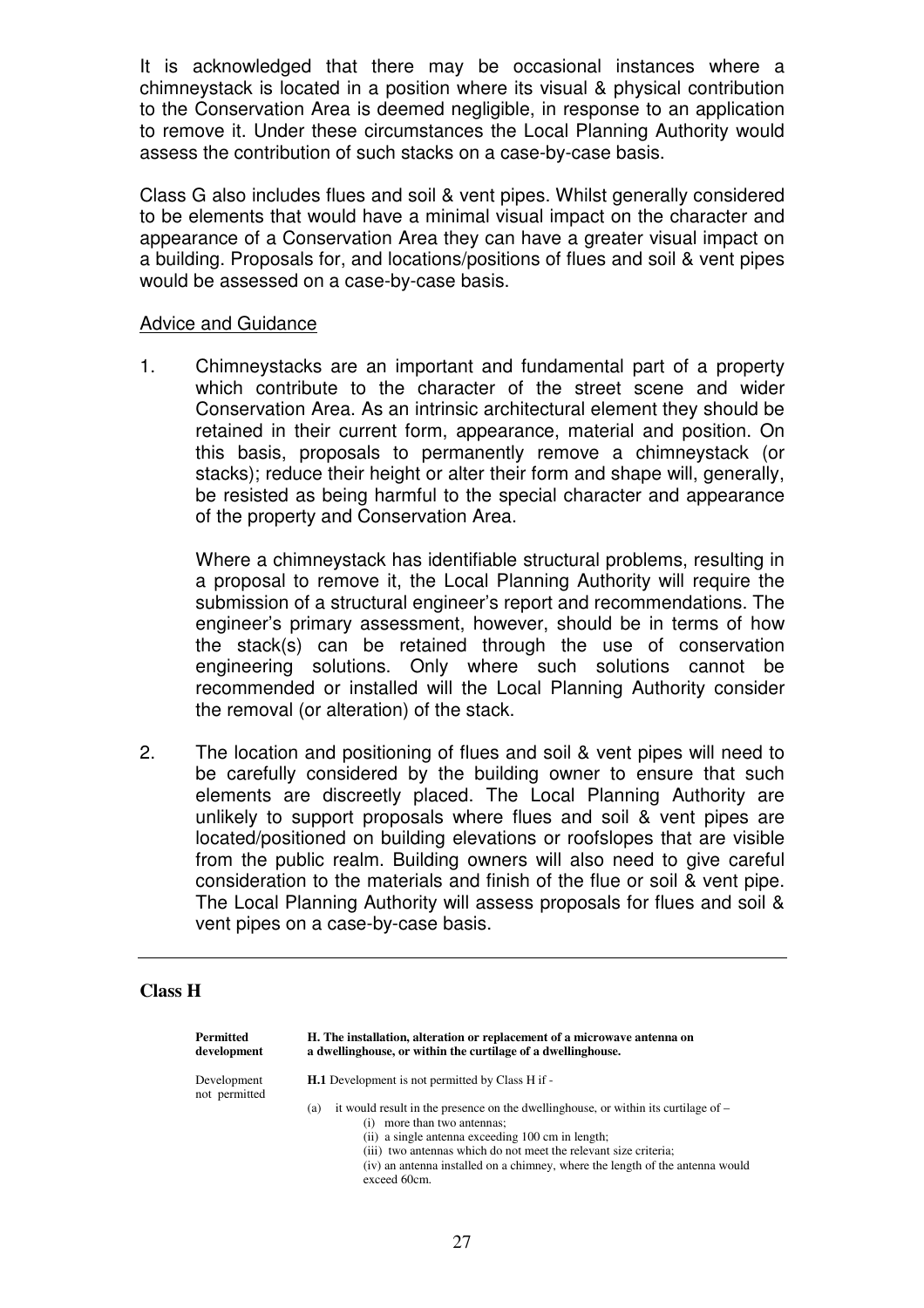(v) an antenna installed on a chimney, where the antenna would protrude above the chimney, or

(vi) an antenna with a cubic capacity in excess of 35 litres.

- (b) in the case of an antenna to be installed on a roof without a chimney, the highest part of the antenna would be higher than the highest part of the roof.
- (c) In the case of an antenna to be installed on a roof with a chimney, the highest part of the antenna would be higher than the highest part of the chimney, or 60cm measured from the highest part of the ridge tiles of the roof, whichever is the lower; or
- (d) In the case of article  $1(5)$  land, it would consist of the installation of an antenna (i) on a chimney, wall or roof slope which faces onto, and is visible from, a highway; (ii) in the broads, on a chimney, wall or roof slope which faces onto, and is visible from a waterway;

#### (iii) on a building which exceeds 15 metres in height.

#### **Conditions**

**H.2** Development is permitted by Class H, subject to the following conditions

- (a) an antenna installed on a building shall, so far as practicable, be sited so as to
- minimise its effect on the external appearance of the building; and
- (b) an antenna no longer needed for reception or transmission purposes shall be removed as soon as reasonably practicable.

#### **Interpretation of Class H**

**H.3** The relevant size criteria, for the purpose of paragraph H.1 (a) (iii) are that:

- (a) only one of the antennas may exceed 60cm in length; and
- (b) any antenna which exceeds 60cm in length must not exceed 100cm in length.

**H.4** The length of the antenna is to be measured in any linear direction, and shall exclude any projecting feed element, reinforcing rim, mounting or brackets.

#### **Discussion:**

Controlling the siting of microwave antennas (satellite dishes), on buildings and within their curtilage, was included in the 1992 Direction to safeguard the streetscene of the Wirksworth Conservation Area. To date, this planning control has been successful in negating the proliferation of such items throughout the Conservation Area. In 1992 satellite dishes were generally larger than they are today and were constructed from white-coated metal. Whilst it is acknowledged that technological advances have resulted in the reduction in the size of satellite dishes, and in their colour (now generally black or grey), they continue to be specifically included within the General Permitted Development Order with specific restrictions in Conservation Areas.

This Class of development was removed in the 1992 Article 4 Direction. On review of the Direction the Local Planning Authority has carefully assessed the potential threat(s) to the historic environment with regard to the placing or siting of microwave antennas (i.e. satellite dishes) within the Conservation Area. The Local Planning Authority has considered the potential implications of the normally permitted development right and that such permitted development rights as restricted under H.1 (d) (i), (ii) & (iii) are deemed adequate to control such development within the Conservation Area. Class H, therefore, will no longer be removed from residential properties and is not included in this revised Direction.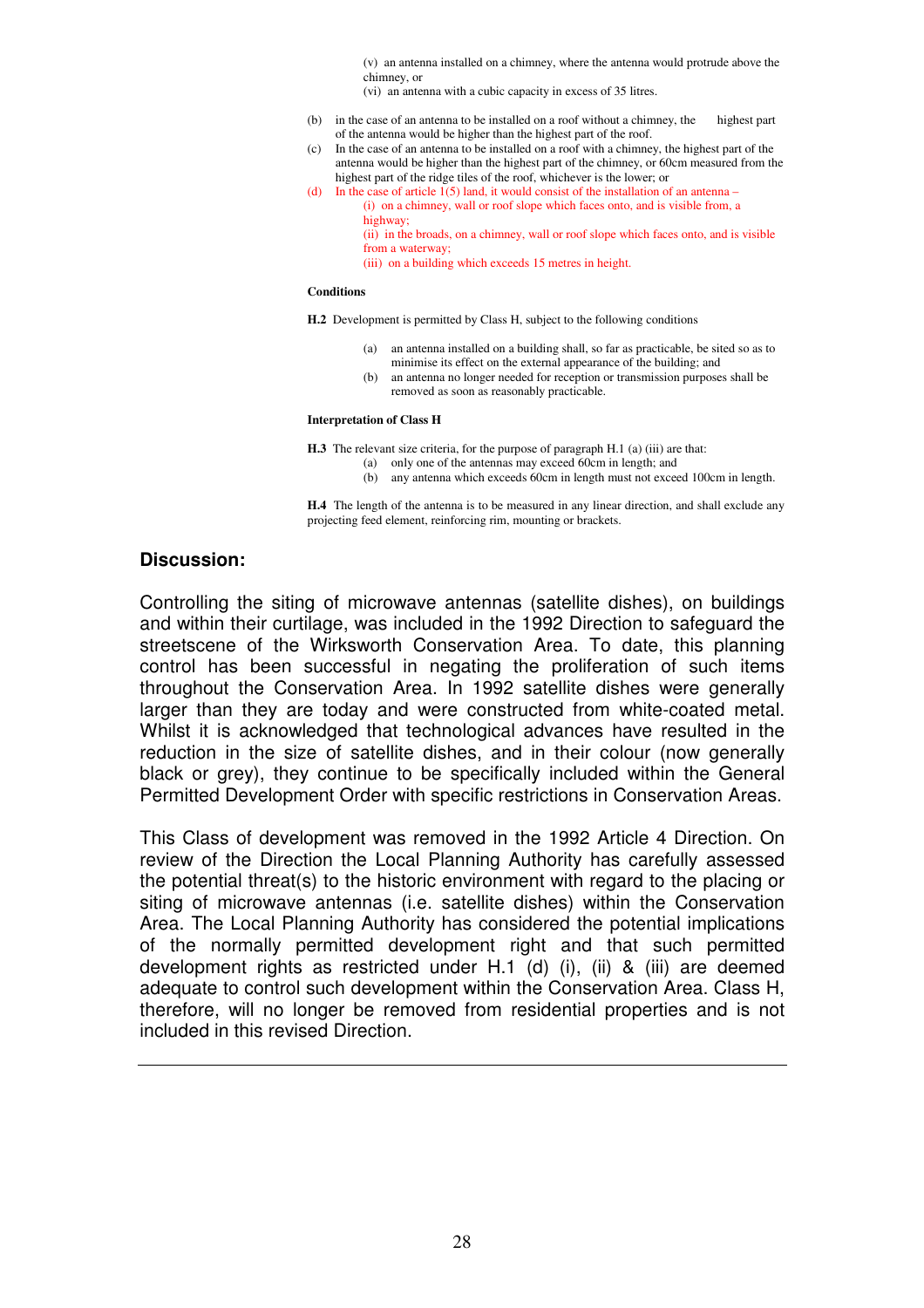#### **RESIDENTIAL AND COMMERCIAL PROPERTIES**

#### **TCPA (GPDO) 1995 - SCHEDULE 2, PART 2 (as amended)**

#### **MINOR OPERATIONS**

#### **Class A**

| Permitted<br>development     | A. The erection, construction, maintenance, improvement or alteration of a gate, fence,<br>wall or other means of enclosure.                                                                                                                                                                                                                                                                                                                                                                                                                                                                                                                                                                                                                                                                                                                                                                                                                                                                                                                                                                                                                                                                                            |  |
|------------------------------|-------------------------------------------------------------------------------------------------------------------------------------------------------------------------------------------------------------------------------------------------------------------------------------------------------------------------------------------------------------------------------------------------------------------------------------------------------------------------------------------------------------------------------------------------------------------------------------------------------------------------------------------------------------------------------------------------------------------------------------------------------------------------------------------------------------------------------------------------------------------------------------------------------------------------------------------------------------------------------------------------------------------------------------------------------------------------------------------------------------------------------------------------------------------------------------------------------------------------|--|
| Development<br>not permitted | A.1 Development is not permitted by Class A if -                                                                                                                                                                                                                                                                                                                                                                                                                                                                                                                                                                                                                                                                                                                                                                                                                                                                                                                                                                                                                                                                                                                                                                        |  |
|                              | the height of any gate, fence, wall or means of enclosure erected or constructed adjacent<br>(a)<br>to a highway used by vehicular traffic would, after the carrying out of the development,<br>exceed -<br>(i) for a school, two metres above ground level, provided that any part of the gate,<br>fence, wall or means of enclosure which is more than one metre above ground level<br>does not create an obstruction to the view of persons using the highway as to be<br>likely to cause danger to such persons;<br>(ii) in any other case, one metre above ground level;<br>the height of any other gate, fence, wall or means of enclosure erected or constructed<br>(b)<br>would exceed two metres above ground level;<br>the height of any gate, fence, wall or other means of enclosure maintained, improved or<br>(c)<br>altered would, as a result of the development, exceed its former height or the height<br>referred to in sub-paragraph (a) or (b) as the height appropriate to it if erected or<br>constructed, whichever is the greater; or<br>it would involve development within the curtilage of, or to a gate, fence, wall or other<br>(d)<br>means of enclosure surrounding, a listed building. |  |

#### **Interpretation of Class A**

**A.2** For the purposes of Class A, "school" includes a building permitted by Class C of Part 4 of this Schedule to be used temporarily as a school, from the date the local planning authority is notified as provided in paragraph C.2(b) of Class C of Part 4.

#### **Discussion:**

The visual and physical presence of the walls, gates, fences or other means of enclosure surrounding buildings, or adjacent to a highway, has a huge impact on the perceived quality of an area. Where inappropriate materials, or poor designed walls, gates and fencing, are in place an area can appear unattractive despite the obvious quality of the buildings they surround or are adjacent to.

Within the Wirksworth Conservation Area there are a large number of walls, railings and gates, constructed in a variety of materials that are of particular historic and decorative quality and detailing and contribute significantly to its special character and appearance. Furthermore, as a result of the topography of Wirksworth there is an abundance of retaining walls and high walls enclosing footways, paths, gennels and abutting the highway. Such elements are also considered to contribute positively, and significantly, to the special character and appearance of the Conservation Area.

Current planning legislation allows for the control of the alteration to walls, gates and fencing of certain heights. However, there is a danger that where new walls, gates and fences are proposed below the height requiring planning permission, these could be installed using inappropriate construction material(s), design, form & detailing. The current Article 4 Direction removed this Class of development, in 1992, and the success of that can be seen throughout the Conservation Area where many such elements may have been lost, altered or inappropriatly replaced over the last twenty years. In removing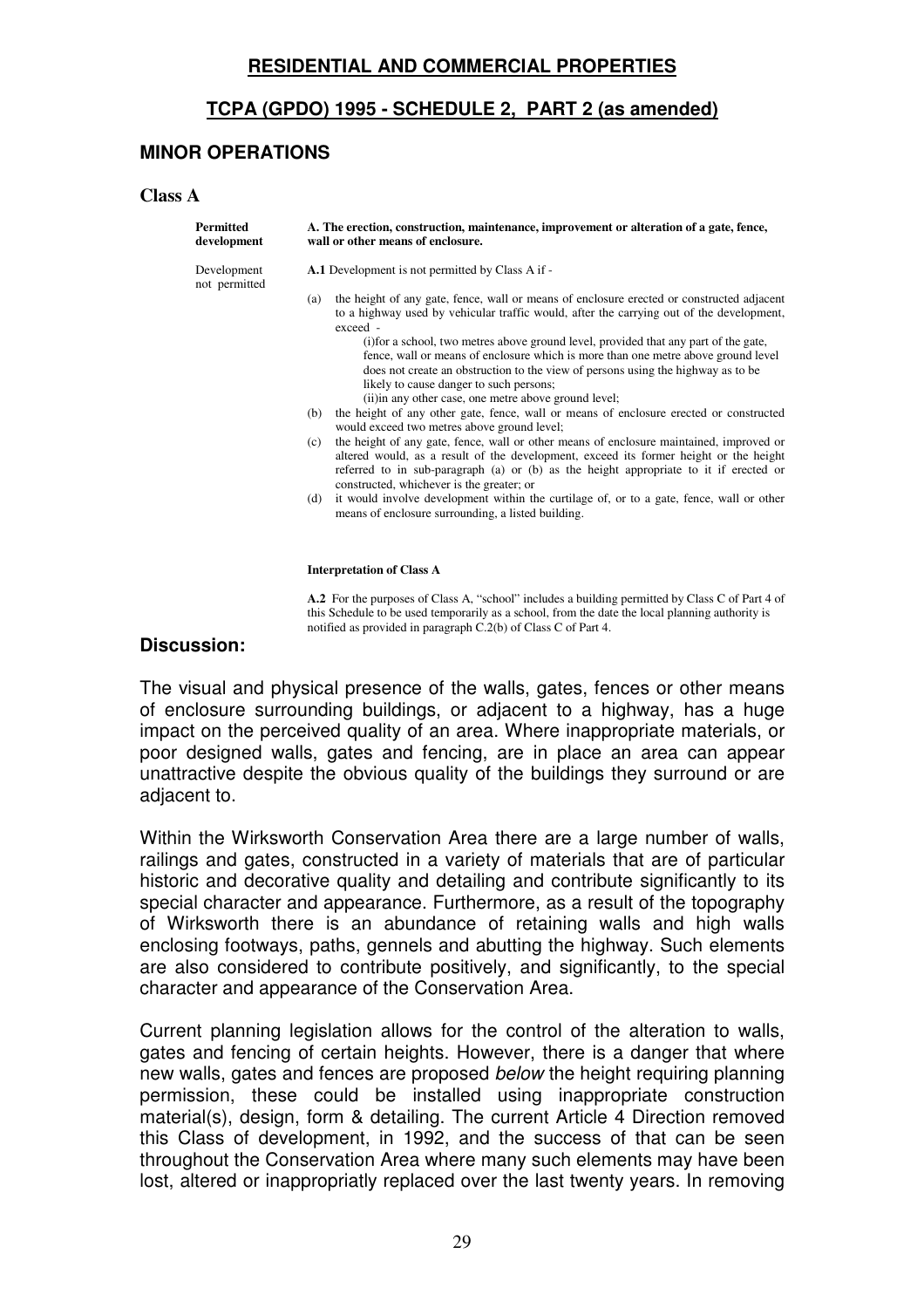the normally permitted development rights relating to such features it is considered that the special character and appearance of the Conservation Area has been preserved and, in most cases, enhanced.

The planning restriction has also been instrumental in protecting such features against a growing desire to remove walling, railings or gates bounding a property frontage, side or rear to form an off-road car-parking space. The potential impact of such works, both individually and also cumulatively can have an irrevocable, visual & physical, impact on the special character and appearance of the Conservation Area.

As a result of the topography of Wirksworth and the presence of roads, lanes, footways and gennels (the public realm), the front, side and rear of many properties throughout the Conservation Area are visible and, on that basis, development could have an adverse impact on that part of the Conservation Area, and cumulatively, on the wider Conservation Area.

#### Advice and Guidance

- 1. The Local Planning Authority will support proposals for walls, gates, fences and all other types/means of enclosure where there is an obvious, and soundly justifiable, need for such enclosure and where the constructional materials and design/form of the enclosure being proposed are deemed to be in keeping with the special character and appearance of the Conservation Area, or that part of it.
- 2. The total loss, partial removal, re-configuration or alteration of walls, gates, railings etc which are both of historic and decorative quality, and contribute to the character and appearance of the property, the public realm & that part of the Conservation Area, would be resisted as being detrimental to the special character and appearance of the Conservation Area.

#### **Class B**

**Permitted B. The formation, laying out and construction of a means of access to a highway which is development not a trunk road or a classified road, where that access is required in connection with development permitted by any Class in this Schedule (other than by Class A of this Part)** 

#### **Discussion:**

The Local Planning Authority has considered the potential implications of the normally permitted development right as set out above and concludes that the potential impact of such development would not adversely affect the special character and appearance of the Conservation Area. It is concluded, therefore, that it is not appropriate to remove Class B under the Article 4 Direction.

**Any proposals to create an access that could result in the partial demolition or alteration of a wall, gate, fence or other means of enclosure would be restricted under Schedule 2, Part 2, Class A, as would the provision of a hardstanding under Schedule 2, Part 1, Class F.**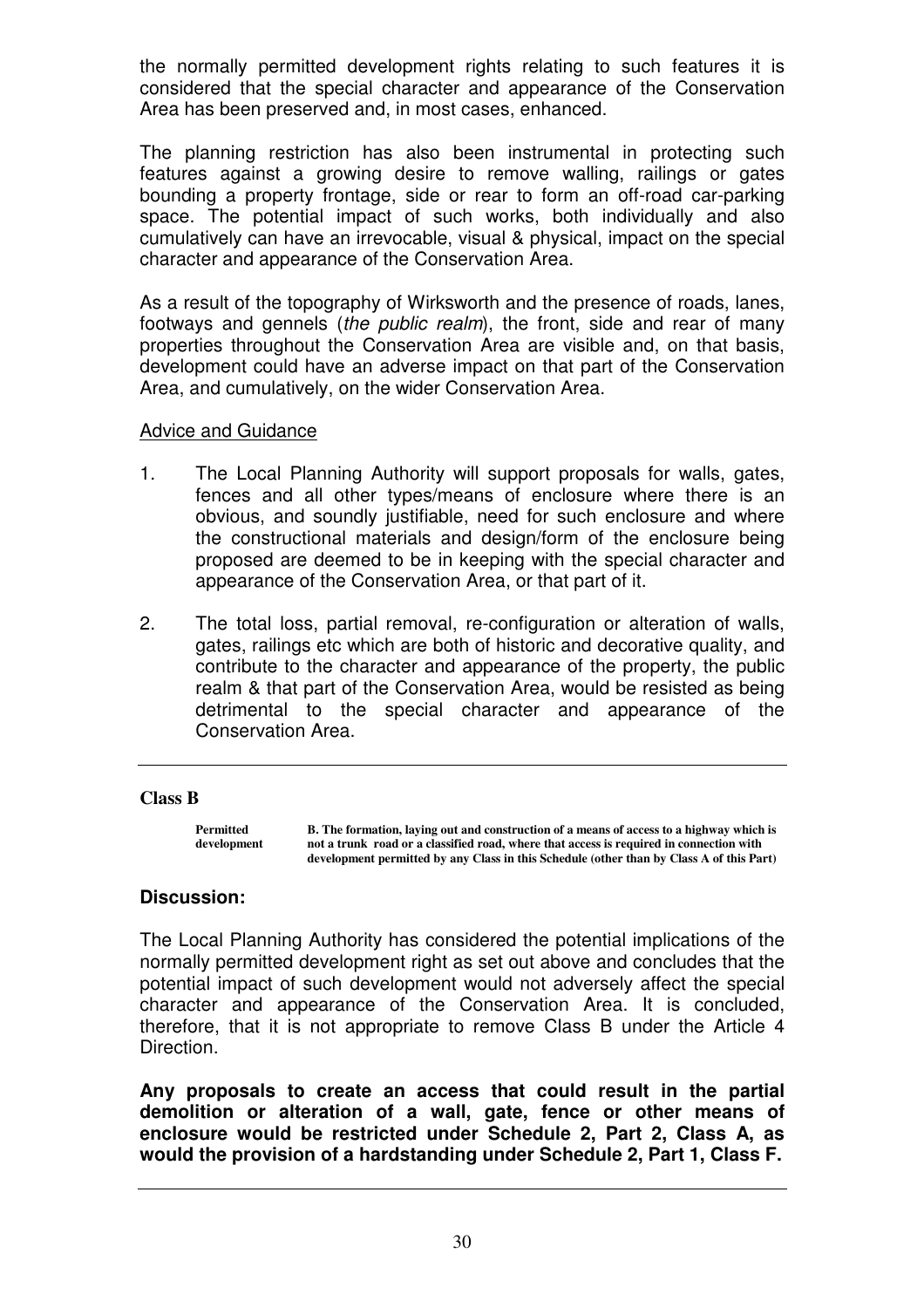#### **Class C**

| C. The painting of the exterior of any building or work.<br>Permitted<br>development |                                                                                                                                          |
|--------------------------------------------------------------------------------------|------------------------------------------------------------------------------------------------------------------------------------------|
| Development<br>not permitted                                                         | <b>C.1</b> Development is not permitted by Class C where the painting is for the purpose of<br>advertisement, announcement or direction. |
| Interpretation<br>of Class C                                                         | <b>C.2</b> In Class C, "painting" includes any application of colour.                                                                    |

#### **Discussion:**

The 1992 Article 4 Direction only removed the normally permitted development right to paint, or re-paint, external stonework, brickwork and render. The painting/re-painting of external joinerywork (i.e. doors, windows, shopfronts, barge-boards etc) was not restricted.

Areas of stonework, brickwork or render, which have been historically given a painted finish, or which an owner is intending to paint for the first time generally constitute large areas of a building which could potentially have an adverse visual impact if the paint colour chosen is not sympathetic or harmonious to the building itself or the general 'grain' of the Conservation Area. Part of the character and appearance of the Conservation Area is the predominance of natural sandstone and limestone in its natural form and colour.

Some properties were, historically, rendered for architectural reasons or, more frequently to provide added protection to an elevation or elevations against weathering (at a later date). Render has, historically, been given a painted finish more so than sandstone or brickwork, the latter materials being rarely painted. In some cases render has never been painted and retains its original natural (self) colour. Occasionally, and particularly pertinent to the later 19<sup>th</sup> and early  $20<sup>th</sup>$  centuries, there was a 'fashion' for the painting of stone window cills (and sometimes window/door lintels).

In 1992 the Local Planning Authority analysed the various colour shades and hues of the existing paint colours found to stonework, render and, occasionally brickwork. These were found to be predominantly earthy colours ranging from white, off-whites, creams, buff, beige and browns. These colours were considered to be harmonious to the 'grain' of the Conservation Area and a set of modern paint colours, resembling as close as possible, the historic shades and hues was set out in the 1992 Direction. Over the past twenty years the choice of these particular shades and hues, considered on a caseby-case basis for re-painting or new painting, have allowed the special character and appearance of the Conservation Area to be retained without instances of inappropriate or jarring colours.

In 2004 the Local Planning Authority up-dated the list of 'modern' colours, keeping the same basic shades and hues but providing building owners with a choice of manufacturer from their particular paint ranges.

Based on the success of restrictions imposed on the painting of stonework, brickwork and render it is considered that such a restriction should be retained in order to continue and maintain the special character and appearance of the Conservation Area and safeguard it against inappropriate paint colours.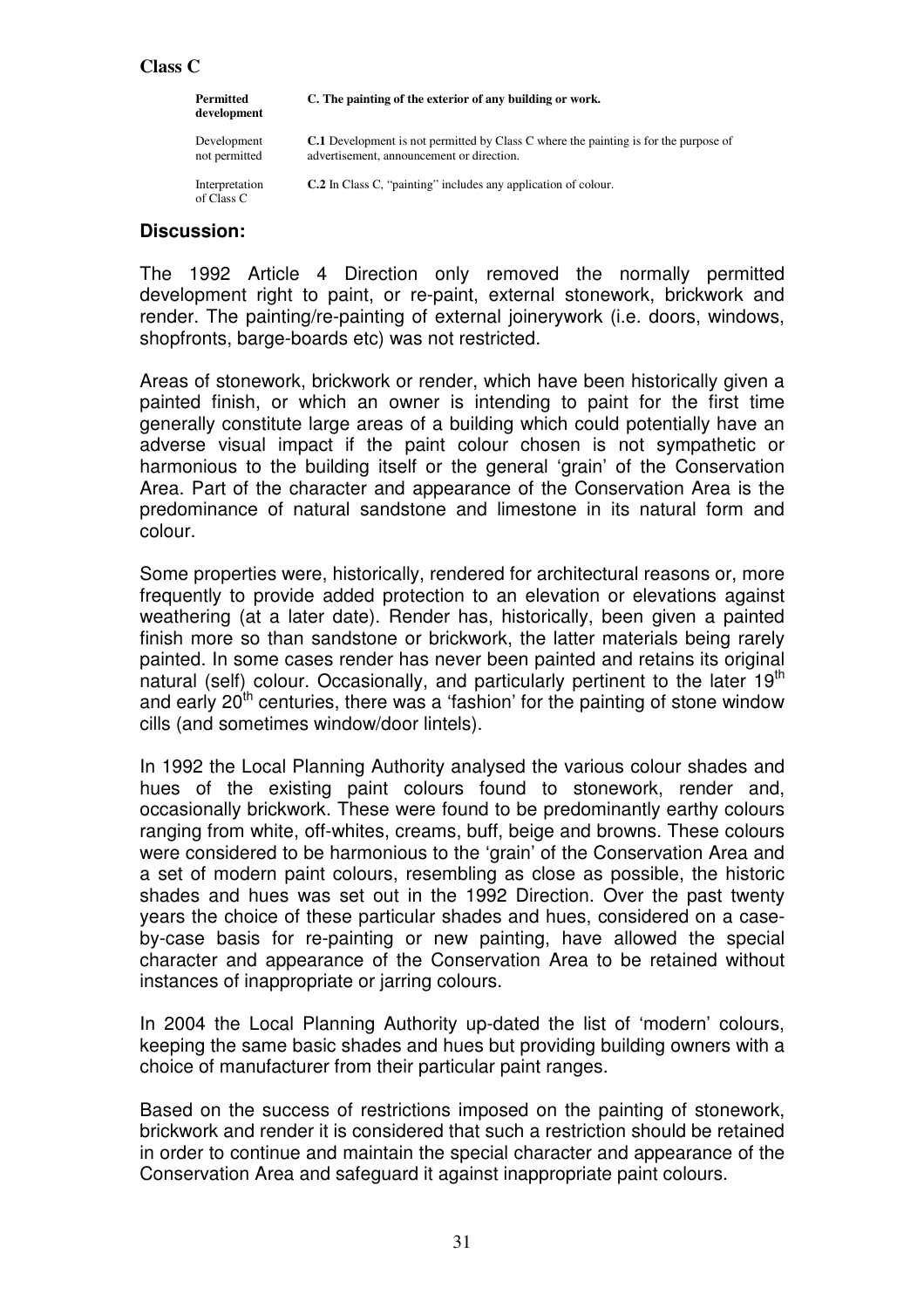The Local Planning Authority has considered the possibility of bringing in a restriction on the painting of external joinerywork but its research, based on the preceding twenty years is that, in most cases, paint colours chosen for joinerywork elements have been within a traditional choice of colours and few instances have been recorded or seen where an inappropriate or jarring colour has been used. On this basis, the Local Planning Authority considers that restricting the painting of such elements (i.e. external joinerywork) should not be brought into the Article 4 Direction as an additional restriction to building owners.

#### Advice and Guidance

- 1. The re-painting (i.e. the existing surface has previously been painted and sound evidence survives) of stonework, brickwork and render, to any part of the property, using one of the colours identified by the Local Planning Authority as part of the Article 4 Direction would require Planning Permission but would be supported on application.
- 2. The painting (for the first time) of any external stonework, brickwork and render, to any part of the property, will require an application for Planning Permission. The Local Planning Authority will assess properties on a case-by-case basis. Where required, the Local Planning Authority will be able to advise on a paint colour (from its identified list of colours) it considers appropriate to a particular property.

 If a building owner/occupier wished to paint their property in a colour other than one of those identified by the Local Planning Authority, under the Direction, then this would be considered as part of the application for Planning Permission. If requests regarding particular paint colours are made to the Local Planning Authority, *prior* to an application being made, they will consider and assess it and inform the owner/occupier as to whether, or not they consider it an appropriate colour for their property and for the Conservation Area.

Colours that would be deemed garish, over-bright or jarring (i.e. not sympathetic/appropriate to the historic character/context) are unlikely to be supported.

3. The table of paint colours formulated by the Local Planning Authority in 2004 is set out below (see over). This table has been reviewed and no changes to the colours included are intended to be made.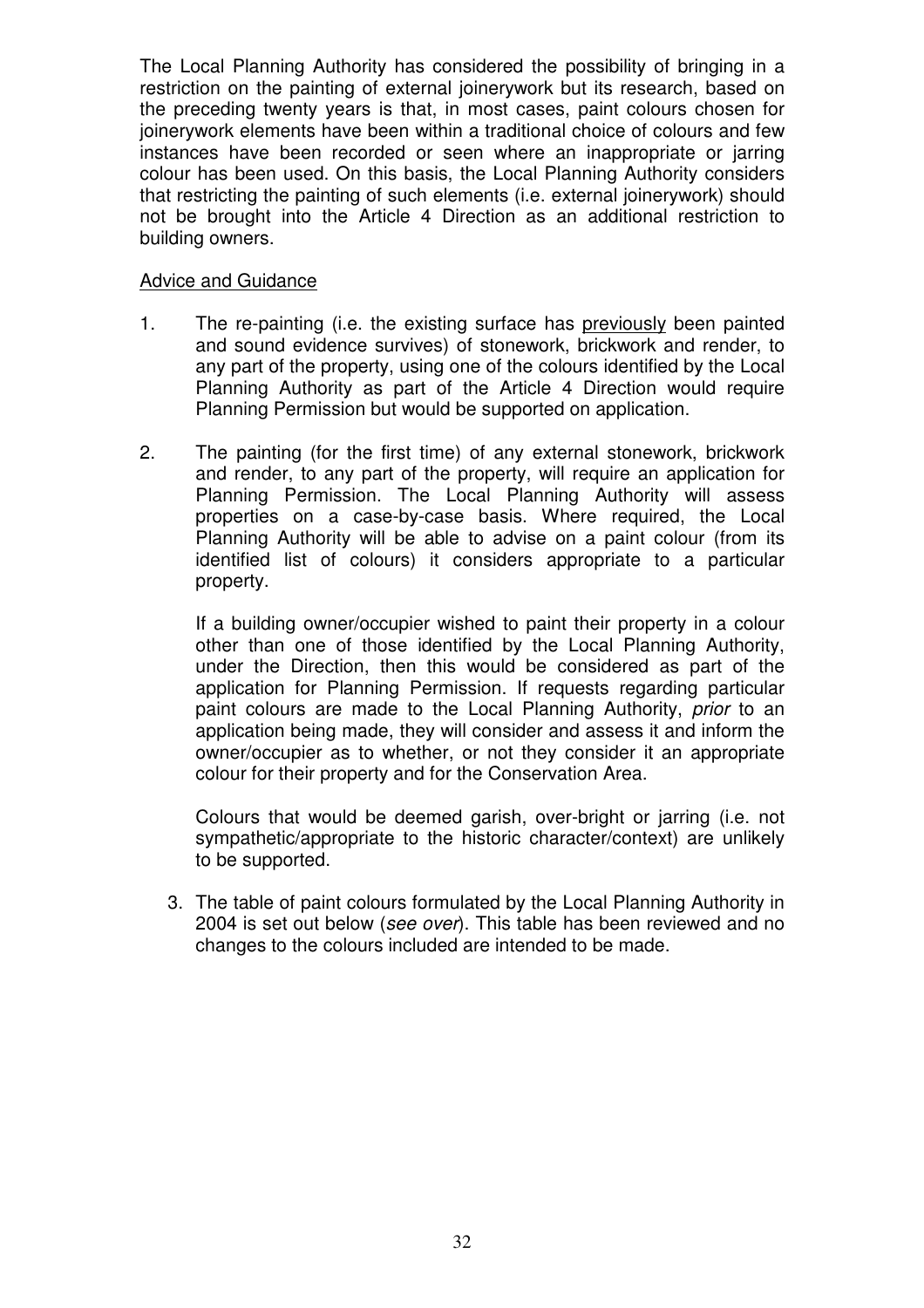#### Table of paint colours for exterior stonework, brickwork and render:

| Reference<br>Line<br>Number | <b>KEIM Naturstein Range</b> | <b>British Standard</b><br>4800 Range | <b>Farrow &amp; Ball Range</b>           | <b>Dulux Heritage</b><br>Range      | <b>Dulux Trade Colour</b><br><b>Palette Range</b> |
|-----------------------------|------------------------------|---------------------------------------|------------------------------------------|-------------------------------------|---------------------------------------------------|
|                             | S199                         | No match                              | Light Grey 17                            | No match                            | 70YY 43/113                                       |
| $\overline{c}$              | S198                         | 10 B 21                               | Light Grey 17                            | No match                            | 20YY 39/130                                       |
| 3                           | S <sub>187</sub>             | 10 A 07                               | Hardwick White 5                         | No match                            | 70YY 46/053                                       |
| $\overline{4}$              | S168                         | 10 B 17                               | Bone 15                                  | Georgian Green<br>Earth             | 70YY 57/098                                       |
| 5                           | S119                         | No match                              | Fawn 10                                  | <b>Classic Whites Dark</b><br>Stone | 30YY 51/098                                       |
| 6                           | S117                         | No match                              | London Stone 6                           | Georgian Mid Umber                  | 20YY 39/130                                       |
| $\overline{7}$              | S115                         | No match                              | Buff 20                                  | No match                            | 20YY 39/130                                       |
| 8                           | S <sub>114</sub>             | No match                              | Buff 20                                  | No match                            | 20YY 39/130                                       |
| 9                           | S112                         | 08 B 21                               | Mouse's Back 40                          | No match                            | 20YY 31/106                                       |
| 10                          | S <sub>109</sub>             | 10 B 17                               | Savage Ground 213                        | <b>Classic Whites Dark</b>          | 20YY 55/151 or 30YY                               |
|                             |                              |                                       |                                          | Stone                               | 47/145                                            |
| 11                          | S <sub>107</sub>             | No match                              | Biscuit 38                               | No match                            | 30YY 36/185                                       |
| 12                          | S <sub>105</sub>             | No match                              | Buff 20                                  | No match                            | 30YY 33/145                                       |
| 13                          | S <sub>103</sub>             | No match                              | Biscuit 38                               | No match                            | 30YY 31/205                                       |
| 14                          | S89                          | 04 B 21                               | Dead Salmon 28                           | Georgian Mid Umber                  | 70YR 31/135                                       |
| 15                          | S87                          | No match                              | Dead Salmon 28                           | No match                            | 60YR 30/094                                       |
| 16                          | S85                          | No match                              | No match                                 | No match                            | 80YR 27/147                                       |
| $\overline{17}$             | S83                          | No match                              | No match                                 | No match                            | No match                                          |
| 18                          | No match                     | 10 A 03                               | No match                                 | No match                            | 70YY 63/045                                       |
| 19                          | No match                     | 10 B 15                               | Tallow 203 or House<br><b>White 2013</b> | Georgian DH White                   |                                                   |
| 20                          | No match                     | 08 B 15                               | Tallow 203                               | Georgian DH White                   |                                                   |

#### **RESIDENTIAL PROPERTIES**

#### **TCPA (GPDO) (AMENDMENT) (ENGLAND) 2011 SCHEDULE 2, PART 40**

#### **INSTALLATION OF DOMESTIC MICROGENERATION EQUIPMENT**

#### **Class A**

| <b>Permitted</b><br>development | A. The installation, alteration or replacement of solar PV or solar thermal equipment<br>$on-$<br>(a) a dwellinghouse or a block of flats; or<br>(b) a building situated within the curtilage of a dwellinghouse or a block of flats.                                                                                                                                                        |
|---------------------------------|----------------------------------------------------------------------------------------------------------------------------------------------------------------------------------------------------------------------------------------------------------------------------------------------------------------------------------------------------------------------------------------------|
| Development<br>not permitted    | A.1. Development is not permitted by Class A if—<br>(a) the solar PV or solar thermal equipment would protrude more than 200 millimetres                                                                                                                                                                                                                                                     |
|                                 | beyond the plane of the wall or the roof slope when measured from the perpendicular with the<br>external surface of the wall or roof slope;                                                                                                                                                                                                                                                  |
|                                 | (b) it would result in the highest part of the solar PV or solar thermal equipment being higher<br>than the highest part of the roof (excluding any chimney);                                                                                                                                                                                                                                |
|                                 | (c) in the case of land within a conservation area, or which is a World Heritage Site, the solar<br>PV or solar thermal equipment would be installed on a wall which fronts a highway;                                                                                                                                                                                                       |
|                                 | (d) the solar PV or solar thermal equipment would be installed on a site designated as a<br>scheduled monument; or                                                                                                                                                                                                                                                                           |
|                                 | (e) the solar PV or solar thermal equipment would be installed on a building within the<br>curtilage of the dwellinghouse or block of flats if the dwellinghouse or block of flats is a listed<br>building.                                                                                                                                                                                  |
|                                 | <b>Conditions</b>                                                                                                                                                                                                                                                                                                                                                                            |
|                                 | A.2. Development is permitted by Class A subject to the following conditions—<br>(a) solar PV or solar thermal equipment shall, so far as practicable, be sited so as to minimise its<br>effect on the external appearance of the building;<br>(b)solar PV or solar thermal equipment shall, so far as practicable, be sited so as to minimise its<br>effect on the amenity of the area; and |

(c)solar PV or solar thermal equipment no longer needed for microgeneration shall be removed as soon as reasonably practicable.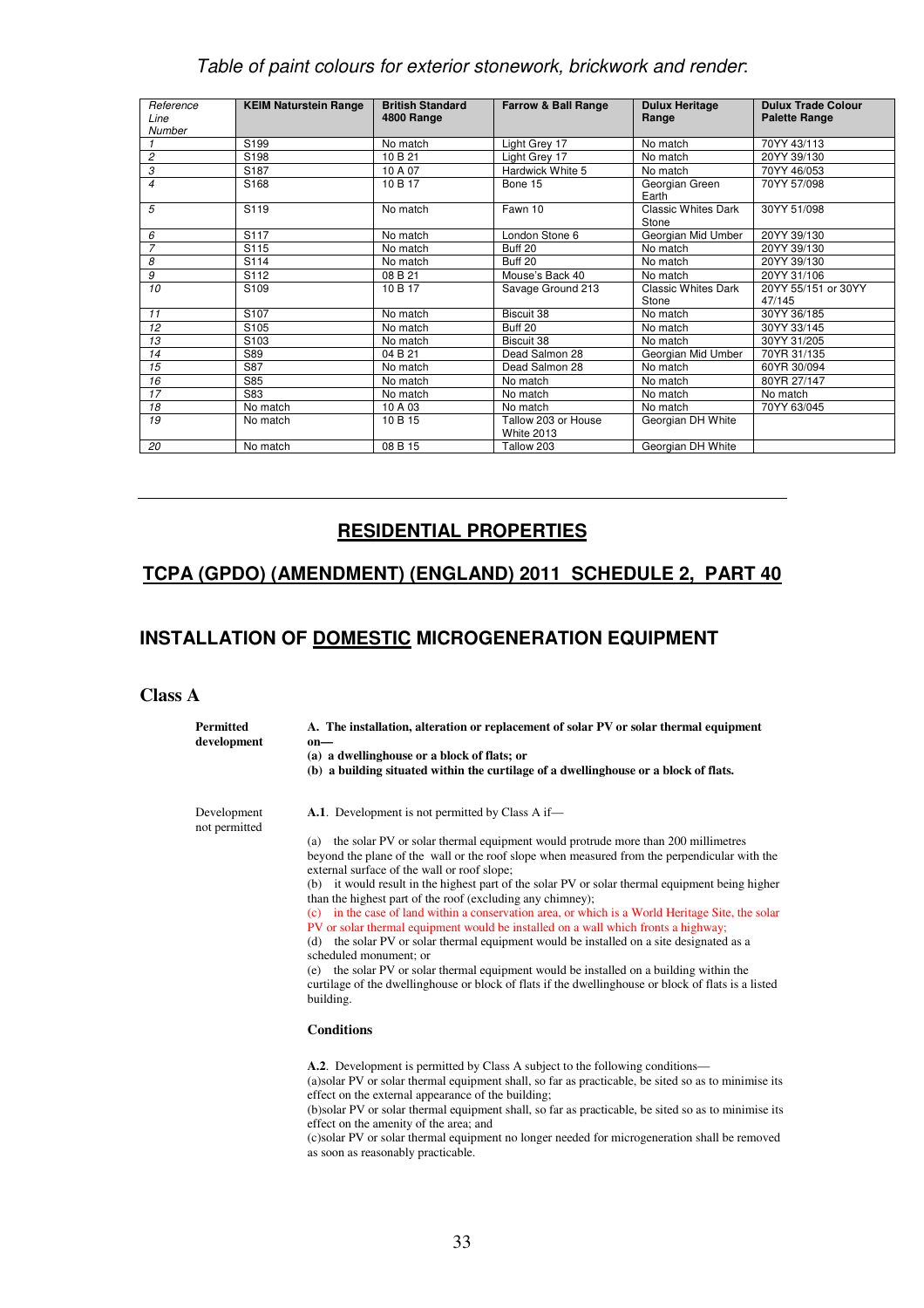#### **Discussion:**

Recent government objectives in relation to renewable energy has led to a number of statutory instruments relating to permitted development rights on microgeneration. The current instrument (cited above) allows the installation of solar PV or solar thermal equipment on domestic dwellinghouses, but in the case of such properties being on land within a Conservation Area, such works are not permitted if the solar equipment is to be located on a "wall which fronts a highway".

The above order, therefore, restricts the siting of solar equipment on a wall of a property (which fronts a highway) within a Conservation Area but it allows such equipment to be sited on the roof or roofs of a property. Whilst the provisions of the GPDO no longer include roofs, nevertheless, there is an acknowledgement by central government that where areas need to be protected from specific classes of permitted development, which may impact upon the historic environment, that controls are introduced via Article 4 Directions.

Whilst the Local Planning Authority accepts the principle of renewable energy equipment for domestic properties it has a number of concerns relating to their introduction within the historic environment. These concerns relate to: the potential visual (and sometimes physical) impact that solar equipment could have on a particular property and, cumulatively on a group of properties and the wider Conservation Area.

The topography of Wirksworth allows views and vistas of its roofscape to a significant degree. Historically, roofs were generally uninterrupted by any element, apart from chimneystacks, and therefore form an important part of the distinctive special character and appearance of an area. Under Schedule 2, Part 1, Class C, alterations to a roof that may diminish its character, such as rooflights, have been restricted since 1992 on all the properties covered by the Article 4 Direction. As stated in the 'discussion' relating to that particular Class, the Local Planning Authority considers that the inclusion of rooflights (as an example) could diminish the special character and appearance of the roofscape of the Conservation Area. In following that concern through to solar equipment (i.e. solar panels) on roofs, and indeed on the walls of a property, the Local Planning Authority considers that such equipment could, in some instances, present a harmful, visual, impact on the special character and appearance of the Conservation Area. That 'visual' impact can be defined in a number of ways –

- the glass/reflective nature of the solar equipment
- the number and extent of panels required/proposed on a roof plane(s)
- the pattern of the array over the roof plane(s)
- the quality (in construction/detailing) of the solar equipment
- the loss of view of the existing roofing material
- the cumulative impact of solar equipment on the roofscape of the Conservation Area (or parts thereof)

Some, or all, of the above can contribute to the visual inappropriateness of installing such equipment on a particular building, and the cumulative effect of a number of adjacent properties having such equipment on their roofs. Similar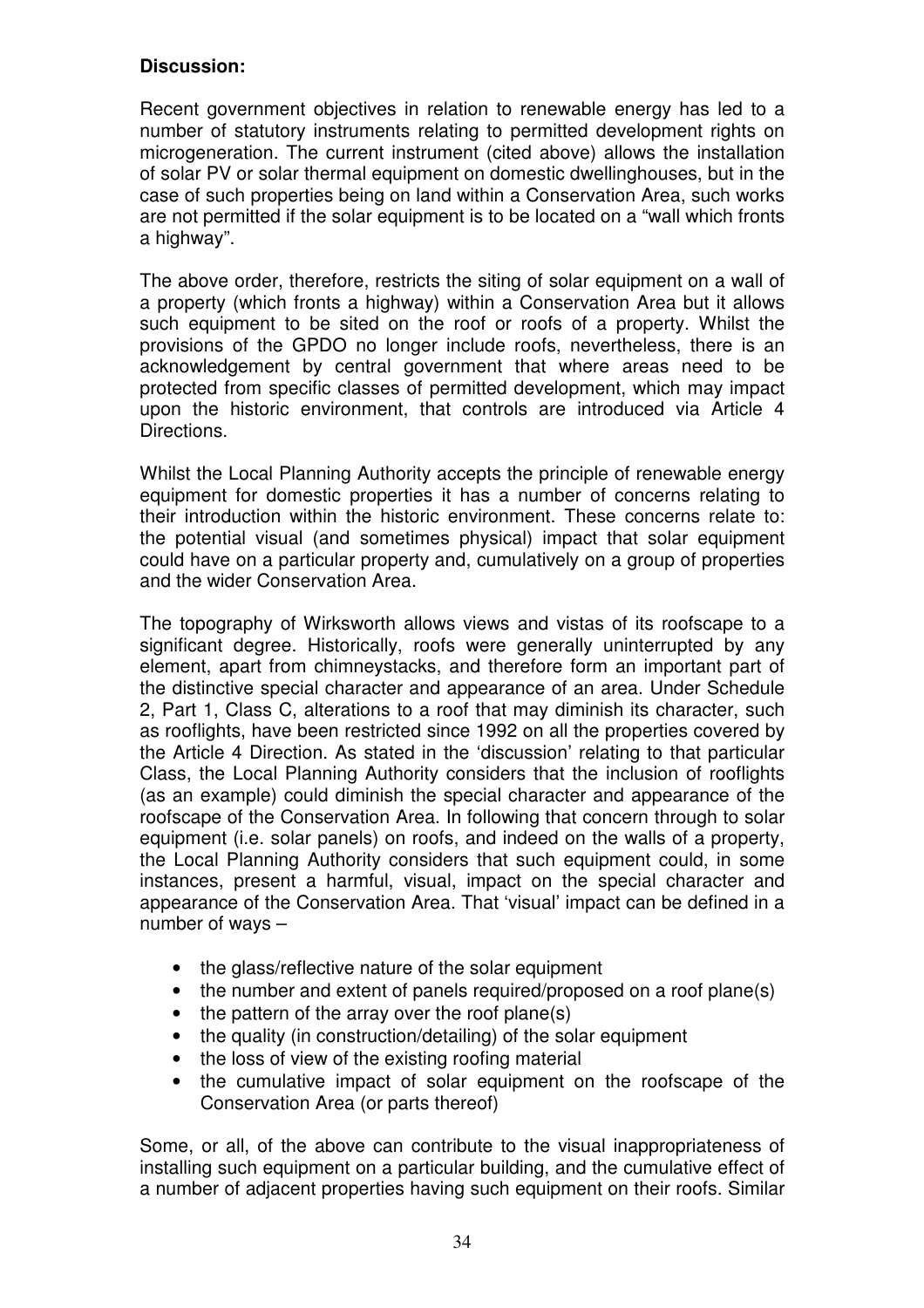concerns would also relate to the installation of such equipment on the walls of a property, however, this is currently not permitted on dwellinghouses within a Conservation Area where that equipment is sited on an elevation which "fronts a highway". The Local Planning Authority has a concern that such equipment could, however, be sited on a side, or rear wall of a property. Whilst such locations may not technically be fronting a highway such equipment may be overtly on-view as a consequence of the form, position and orientation of the dwelling.

Solar equipment can also take the form of solar tiles. These do not sit on top of an existing roof covering but require the existing roof covering to be removed and replaced with solar tiles (laid in a similar way to roofing tiles or slates). This particular type of solar equipment has a glass/reflective finish and does require the loss of the existing roof covering material. Whilst their visual impact may be considered to be less than solar panels they can still constitute a significant visual & physical change to character and appearance which could be deemed harmful to the Conservation Area, or that part of it.

On the basis of the above, the Local Planning Authority considers that the potential individual, and cumulative, impact and effect on the special character and appearance of the Conservation Area relating to the siting/installation of solar equipment on any part of the roof, or on any walls, visible from the public realm should be restricted in order to safeguard the future character and appearance of the Conservation Area.

#### Advice and Guidance:

- 1. The Local Planning Authority will consider and assess each proposal for solar equipment (panels) on a roof, or wall, of a dwellinghouse on a case-by-case basis. This will allow the potential impact (both physical and visual) of the proposed equipment to be carefully considered in this regard. Where the Local Planning Authority deems a proposed installation would not be detrimental to the special character and appearance of the Conservation Area, approval would be granted.
- 2. Where deemed acceptable, on a particular property, careful consideration will need to be given with regard to the type of panels to be used and their arrangement on the roof slope(s) or wall(s). The Local Planning Authority considers that the solar panels which have black edging strips (and black-finished fixing brackets) are currently the most appropriate type of panel in terms of their visual impact. Furthermore, where such panels are butted closely together to form a logical/unified block of panels this can also reduce their visual impact.
- 3. Solar panels generally have a black colouring. Where these are intended to be located on the wall of a building it is likely that a block of black coloured panels will be visually uncomfortable on/against a stone, brick or rendered wall. The Local Planning Authority will consider such, potential, visual impact and visual discomfort as part of their assessment for any proposal for locating solar panels on the walls of a property.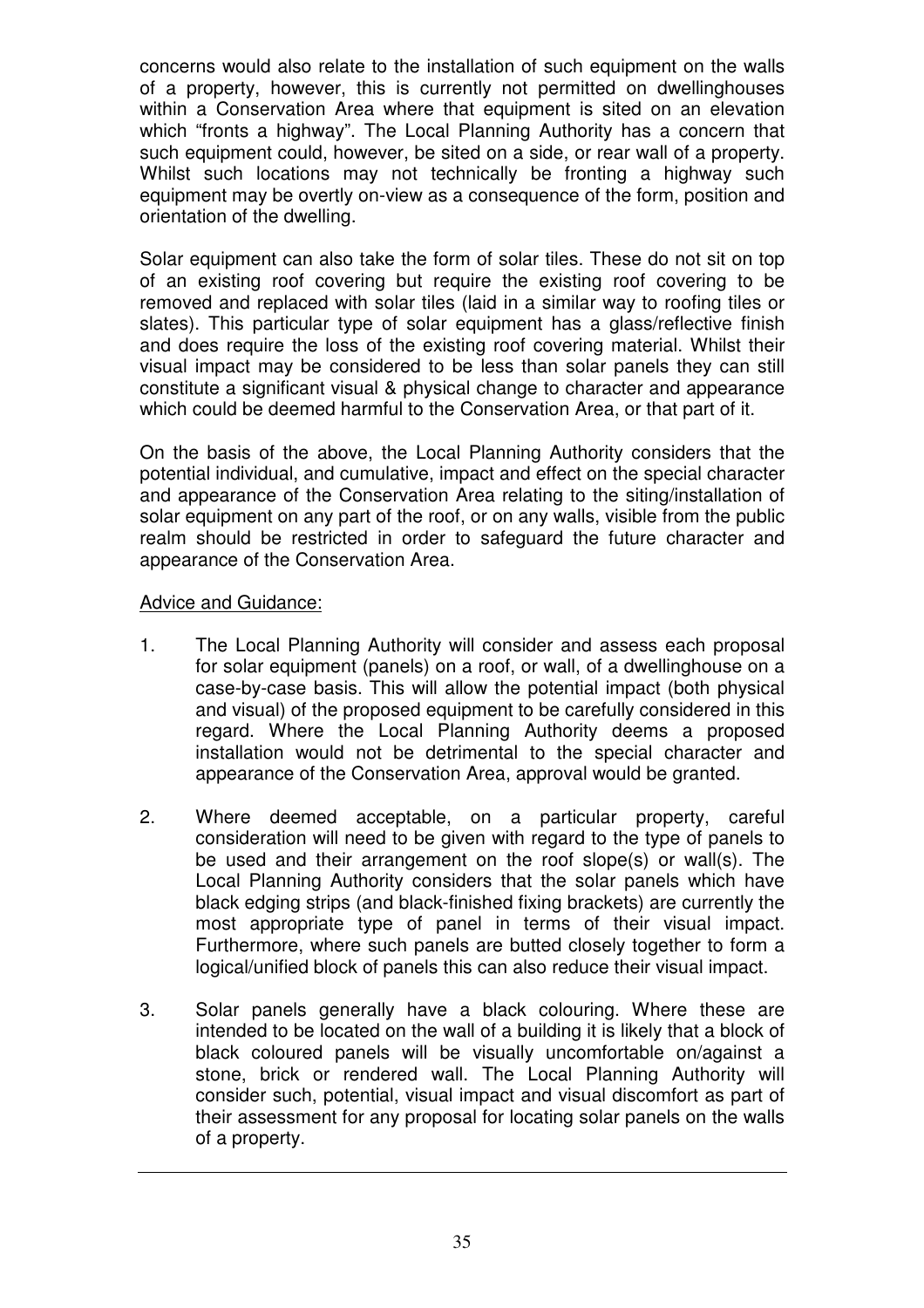4. The proposed installation of solar tiles will inevitably mean the removal of the current roof covering. This roof covering (stone slates, Welsh slates, clay tiles etc.) may form an important part of the character and appearance of the property, and contribute to the character and appearance of a group of buildings and the wider Conservation Area. The potential loss of character and appearance will be considered and assessed by the Local Planning Authority on a case-by-case basis.

 Where the existing roof covering is a modern material (concrete tiles or fibre-cement tiles, for example) its visual loss may not be deemed significant, in terms of character and appearance, to replace them with solar tiles. However, in terms of the character and appearance of the property, its grouping and the wider Conservation Area, the Local Planning Authority will consider such proposals on a case-by-case basis.

#### **Class B**

| <b>Permitted</b><br>development | B. The installation, alteration or replacement of stand alone solar within the curtilage of<br>a dwellinghouse or a block of flats.                                                                                                                                                                                                                                                                                                                                                                                                                                                                                                                                                                                  |
|---------------------------------|----------------------------------------------------------------------------------------------------------------------------------------------------------------------------------------------------------------------------------------------------------------------------------------------------------------------------------------------------------------------------------------------------------------------------------------------------------------------------------------------------------------------------------------------------------------------------------------------------------------------------------------------------------------------------------------------------------------------|
| Development<br>not permitted    | <b>B.1.</b> Development is not permitted by Class B if—                                                                                                                                                                                                                                                                                                                                                                                                                                                                                                                                                                                                                                                              |
|                                 | (a) in the case of the installation of stand alone solar, the development would result in the<br>presence within the curtilage of more than one stand alone solar;<br>(b) any part of the stand alone solar—                                                                                                                                                                                                                                                                                                                                                                                                                                                                                                         |
|                                 | (i) would exceed four metres in height;                                                                                                                                                                                                                                                                                                                                                                                                                                                                                                                                                                                                                                                                              |
|                                 | (ii) would, in the case of land within a conservation area or which is a World<br>Heritage Site, be installed so that it is nearer to any highway which bounds the<br>curtilage than the part of the dwellinghouse or block of flats which is nearest to that<br>highway;<br>(iii) would be installed within five metres of the boundary of the curtilage;<br>(iv) would be installed within the curtilage of a listed building; or<br>(v) would be installed on a site designated as a scheduled monument; or<br>(c) the surface area of the solar panels forming part of the stand alone solar would exceed nine<br>square metres or any dimension of its array (including any housing) would exceed three metres. |
|                                 | <b>Conditions</b>                                                                                                                                                                                                                                                                                                                                                                                                                                                                                                                                                                                                                                                                                                    |
|                                 | <b>B.2.</b> Development is permitted by Class B subject to the following conditions—<br>(a) stand alone solar shall, so far as practicable, be sited so as to minimise its effect<br>on the amenity of the area; and<br>(b) stand alone solar which is no longer needed for microgeneration shall be                                                                                                                                                                                                                                                                                                                                                                                                                 |

#### **Discussion:**

The gardens or grounds of a property (its curtilage) can play an important part in the character and appearance of the Conservation Area where such spaces are visible or partly visible from the public realm. Such spaces contribute to breaks in the built environment and also contribute areas of green space to the Conservation Area. As a result of the general topography of Wirksworth some gardens and grounds can be seen from a number of public vantage points increasing their visual contribution to the character and appearance of the Conservation, or that part of it.

removed as soon as reasonably practicable.

The Local Planning Authority has carefully assessed the potential threat(s) to historic properties within the Conservation Area in respect of stand alone solar. It is concluded that the potential implications of the normally permitted development right and that such permitted development rights as restricted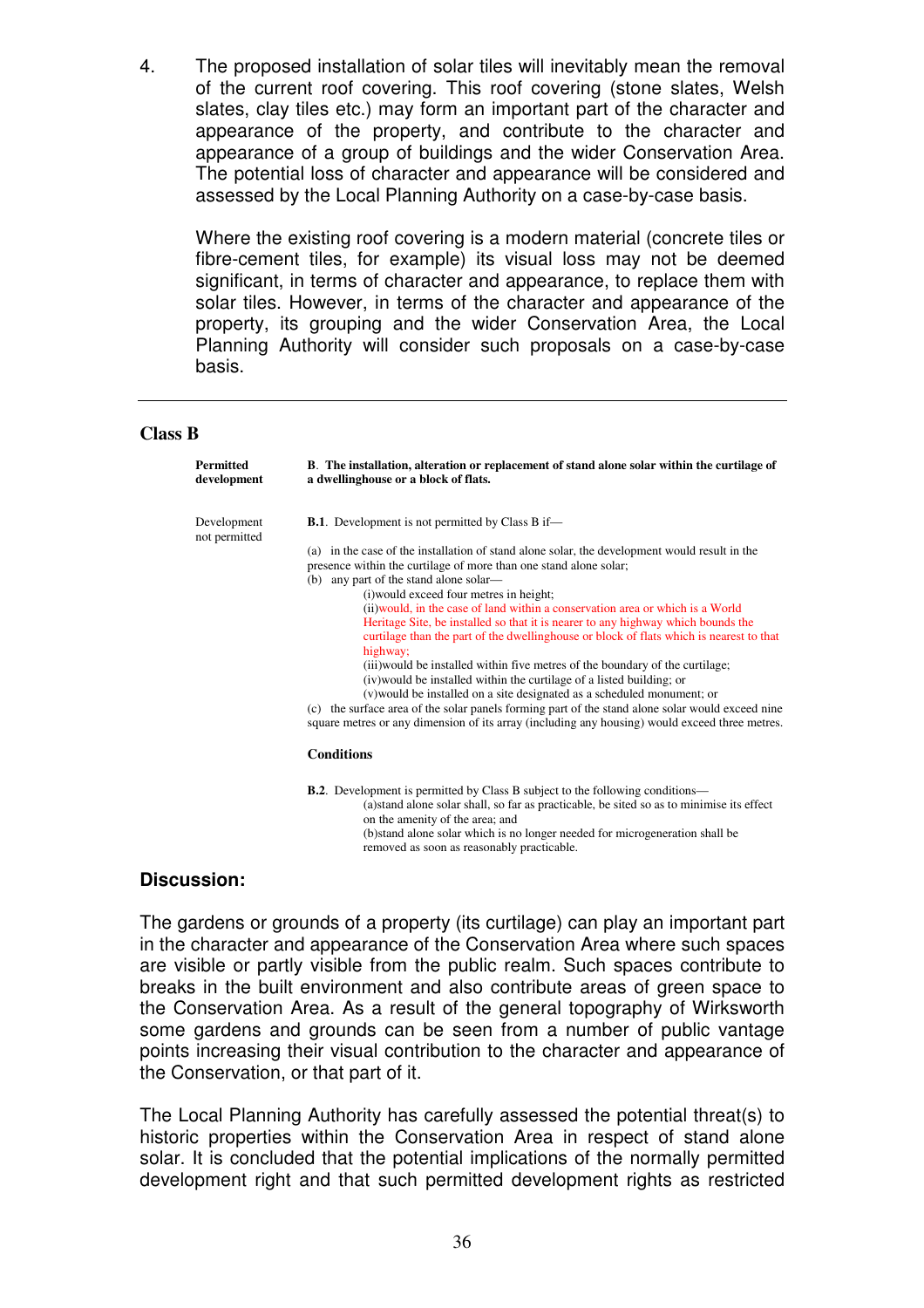under B.1 (b) (ii) are deemed adequate to control such development within the Conservation Area. Class B, therefore, will not be removed from residential properties.

#### **Class C**

**Permitted C. The installation, alteration or replacement of a ground source heat pump development within the curtilage of a dwellinghouse or a block of flats.**

#### **Discussion:**

The Local Planning Authority has carefully assessed the potential threat(s) to historic properties within the Conservation Area in respect of ground source heat pumps. It is concluded that the potential implications of the normally permitted development right will not adversely affect the special character and appearance of the Conservation Area. Class C, therefore, will not be removed from residential properties.

#### **Class D**

**Permitted D. The installation, alteration or replacement of a water source heat development pump within the curtilage of a dwellinghouse or a block of flats.**

#### **Discussion:**

The Local Planning Authority has carefully assessed the potential threat(s) to historic properties within the Conservation Area in respect of water source heat pumps. It is concluded that the potential implications of the normally permitted development right will not adversely affect the special character and appearance of the Conservation Area. Class D, therefore, will not be removed from residential properties.

#### **Class E**

| <b>Permitted</b><br>development |                              | E. The installation, alteration or replacement of a flue, forming part of a<br>biomass heating system, on a dwellinghouse or a block of flats.                                                                                                                               |  |  |
|---------------------------------|------------------------------|------------------------------------------------------------------------------------------------------------------------------------------------------------------------------------------------------------------------------------------------------------------------------|--|--|
|                                 | Development<br>not permitted | <b>E.1</b> Development is not permitted by Class E if—                                                                                                                                                                                                                       |  |  |
|                                 |                              | the height of the flue would exceed the highest part of the roof by one metre or<br>(a)<br>more; or<br>(b) in the case of land within a conservation area, or which is a World Heritage<br>Site, the flue would be installed on a wall or roof slope which fronts a highway. |  |  |

#### **Discussion:**

The Local Planning Authority has carefully assessed the potential threat(s) to historic properties within the Conservation Area in respect of Class E. It is concluded that the potential implications of the normally permitted development right and that such permitted development rights as restricted under E.1 (b) are deemed adequate to control such development within the Conservation Area. Class E, therefore, will not be removed from residential properties.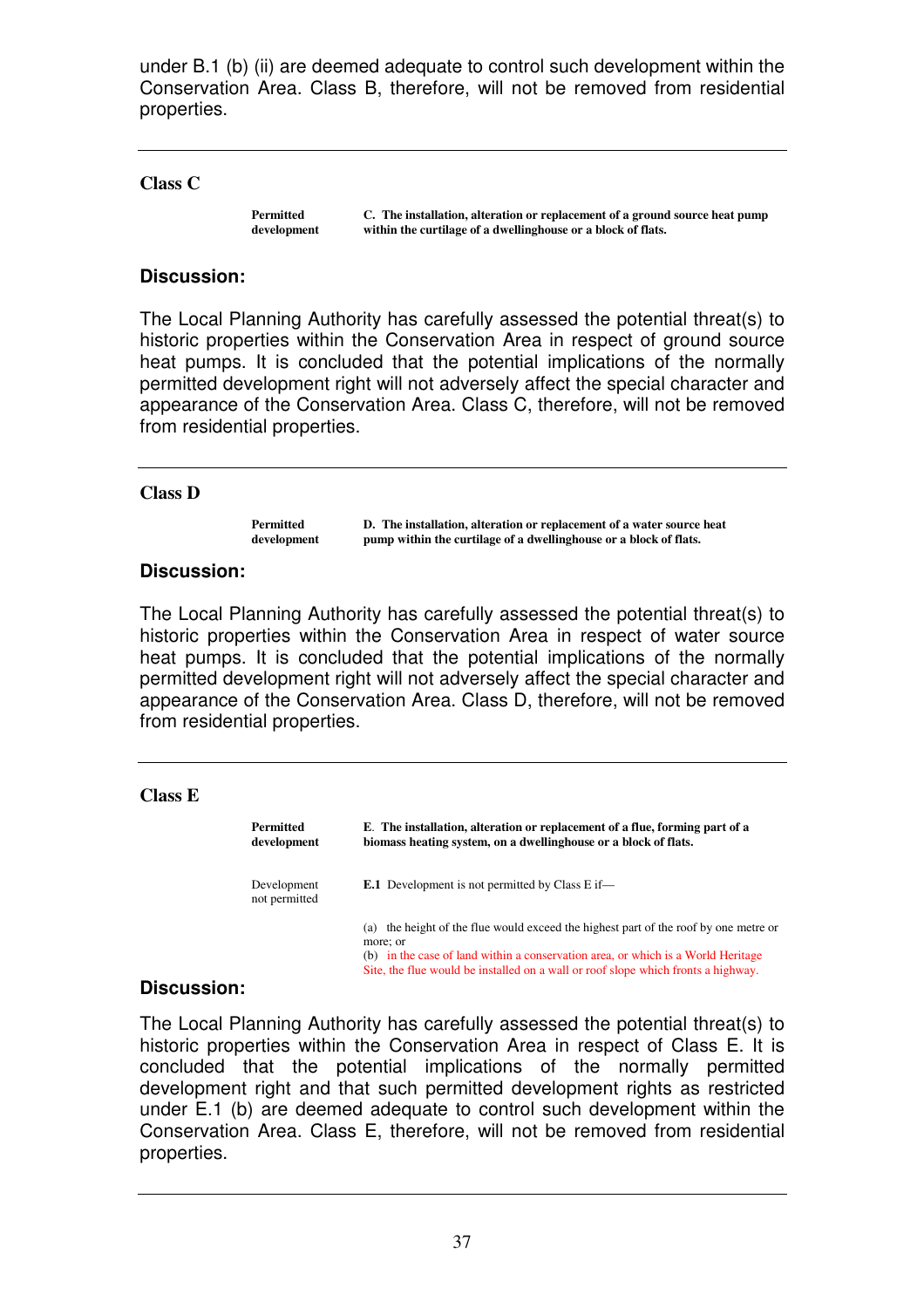**Class F** 

| Permitted<br>development     | F. The installation, alteration or replacement of a flue, forming part of a<br>combined heat and power system, on a dwellinghouse or a block of flats.                                     |
|------------------------------|--------------------------------------------------------------------------------------------------------------------------------------------------------------------------------------------|
| Development<br>not permitted | <b>F.1</b> Development is not permitted by Class F if—                                                                                                                                     |
|                              | (a) the height of the flue would exceed the highest part of the roof by one metre or<br>more; or<br>(b) in the case of land within a conservation area, or which is a World Heritage Site, |
|                              | the flue would be installed on a wall or roof slope which fronts a highway.                                                                                                                |

#### **Discussion:**

The Local Planning Authority has carefully assessed the potential threat(s) to historic properties within the Conservation Area in respect of Class F. It is concluded that the potential implications of the normally permitted development right and that such permitted development rights as restricted under F.1 (b) are deemed adequate to control such development within the Conservation Area. Class B, therefore, will not be removed from residential properties.

#### **Class G**

| <b>Permitted</b><br>development | G. The installation, alteration or replacement of an air source heat pump—<br>(a) on a dwellinghouse or a block of flats; or<br>(b) within the curtilage of a dwellinghouse or a block of flats,<br>including on a building within that curtilage.                                                                                                                                                                                                                                                                                                                                                                                                                                                                                                                                                                                                                                                                                                                                                                                                                                                                                                                                                                                                                                                                                                                                                                                                                                                                                                                                                                                                                                                                                                                                                                                                                                                                                                                                                                                                                                                                                                                                                                                                                                                                                                                                                                                                            |
|---------------------------------|---------------------------------------------------------------------------------------------------------------------------------------------------------------------------------------------------------------------------------------------------------------------------------------------------------------------------------------------------------------------------------------------------------------------------------------------------------------------------------------------------------------------------------------------------------------------------------------------------------------------------------------------------------------------------------------------------------------------------------------------------------------------------------------------------------------------------------------------------------------------------------------------------------------------------------------------------------------------------------------------------------------------------------------------------------------------------------------------------------------------------------------------------------------------------------------------------------------------------------------------------------------------------------------------------------------------------------------------------------------------------------------------------------------------------------------------------------------------------------------------------------------------------------------------------------------------------------------------------------------------------------------------------------------------------------------------------------------------------------------------------------------------------------------------------------------------------------------------------------------------------------------------------------------------------------------------------------------------------------------------------------------------------------------------------------------------------------------------------------------------------------------------------------------------------------------------------------------------------------------------------------------------------------------------------------------------------------------------------------------------------------------------------------------------------------------------------------------|
| Development<br>not permitted    | <b>G.1</b> Development is not permitted by Class G unless the air source heat pump<br>complies with the MCS Planning Standards or equivalent standards.<br><b>G.2.</b> Development is not permitted by Class G if—<br>(a) in the case of the installation of an air source heat pump, the<br>development would result in the presence of more than one air source<br>heat pump on the same building or within the curtilage of the building or<br>block of flats:<br>(b) in the case of the installation of an air source heat pump, a wind<br>turbine is installed on the same building or within the curtilage of the<br>dwellinghouse or block of flats;<br>(c) in the case of the installation of an air source heat pump, a stand<br>alone turbine is installed within the curtilage of the dwellinghouse or<br>block of flats:<br>(d) the volume of the air source heat pump's outdoor compressor unit<br>(including any housing) would exceed 0.6 cubic metres;<br>(e) any part of the air source heat pump would be installed within one<br>metre of the boundary of the curtilage of the dwellinghouse or block of<br>flats;<br>(f) the air source heat pump would be installed on a pitched roof;<br>(g) the air source heat pump would be installed on a flat roof where it<br>would be within one metre of the external edge of that roof;<br>(h) the air source heat pump would be installed on a site designated as a<br>scheduled monument;<br>(i) the air source heat pump would be installed on a building or on land<br>within the curtilage of the dwellinghouse or the block of flats if the<br>dwellinghouse or the block of flats is a listed building;<br>(j) in the case of land within a conservation area or which is a World<br>Heritage Site the air source heat pump—<br>(i) would be installed on a wall or a roof which fronts a<br>highway; or<br>(ii) would be installed so that it is nearer to any highway<br>which bounds the curtilage than the part of the dwellinghouse<br>or block of flats which is nearest to that highway; or<br>(k) in the case of land, other than land within a conservation area or<br>which is a World Heritage Site, the air source heat pump would be<br>installed on a wall of a dwellinghouse or block of flats if-<br>(i) that wall fronts a highway; and<br>(ii) the air source heat pump would be installed on any part of<br>that wall which is above the level of the ground storey. |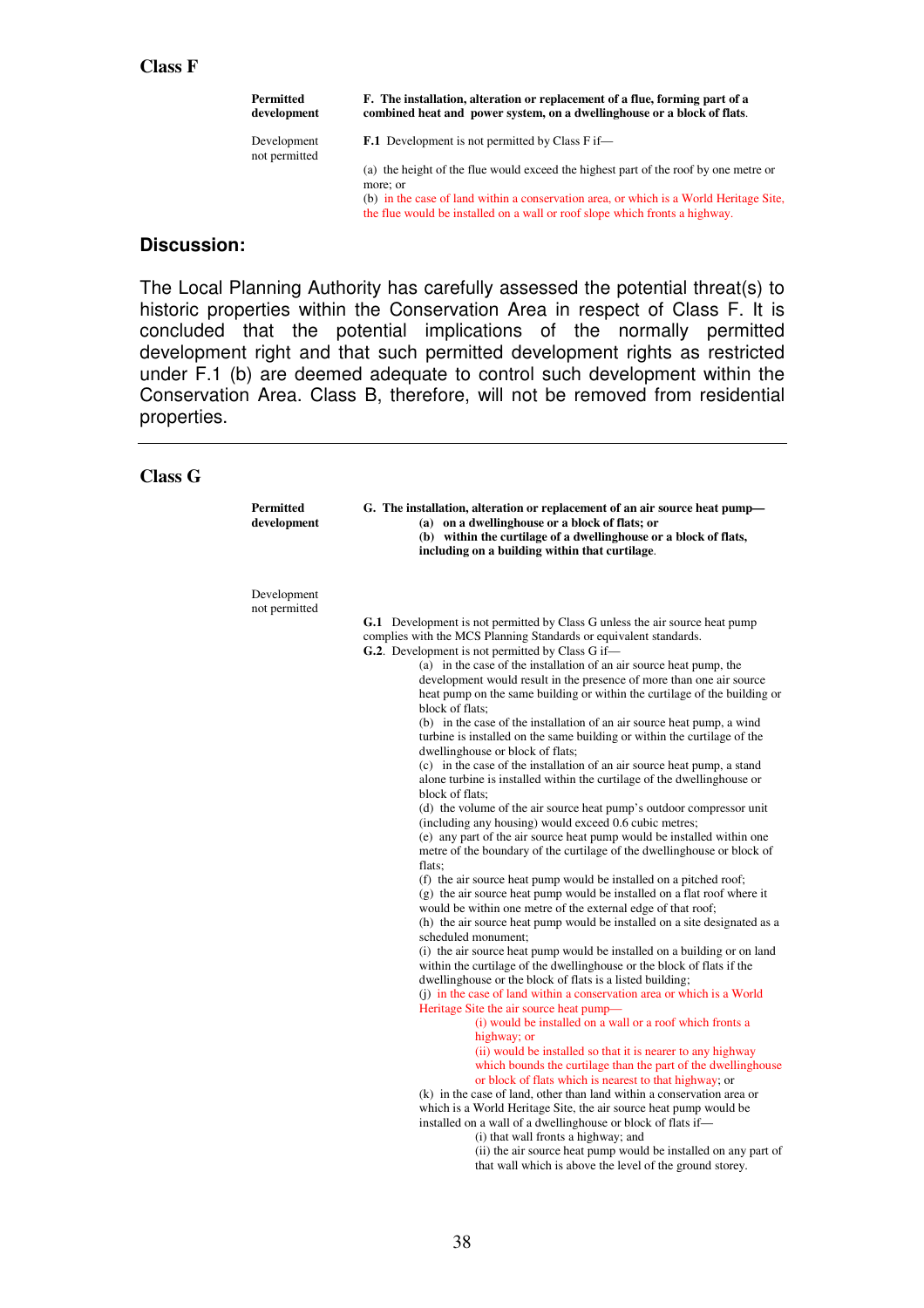#### **Conditions**

**G.3**. Development is permitted by Class G subject to the following conditions—

- (e) the air source heat pump shall be used solely for heating purposes;
- (f) the air source heat pump shall, so far as practicable, be sited so as to minimise its effect on the external appearance of the building;
- (g) the air source heat pump shall, so far as practicable, be sited so as to minimise its effect on the amenity of the area; and
- (h) the air source heat pump when no longer needed for microgeneration shall be removed as soon as reasonably practicable.

#### **Discussion:**

The Local Planning Authority has carefully assessed the potential threat(s) to historic properties within the Conservation Area in respect of Class G. It is concluded that the potential implications of the normally permitted development right and that such permitted development rights as restricted under G.2 (j) (i) & (ii) are deemed adequate to control such development within the Conservation Area. Class G, therefore, will not be removed from residential properties.

#### **Class H**

| <b>Permitted</b><br>development | H. The installation, alteration or replacement of a wind turbine on-<br>(a) a detached dwellinghouse; or<br>(b) a detached building situated within the curtilage of a<br>dwellinghouse or a block of flats.                                                                                                                                                                                                                                                                                                                                                                                                                                                                                                                                                                                                                                                                                                                                                                                                                                                                                                                                                                                                                                                                                                                                                                                                                                                                                                                                                                                                                                                                                                                                                                                                                                                                                                                                                                                                                                                                                     |
|---------------------------------|--------------------------------------------------------------------------------------------------------------------------------------------------------------------------------------------------------------------------------------------------------------------------------------------------------------------------------------------------------------------------------------------------------------------------------------------------------------------------------------------------------------------------------------------------------------------------------------------------------------------------------------------------------------------------------------------------------------------------------------------------------------------------------------------------------------------------------------------------------------------------------------------------------------------------------------------------------------------------------------------------------------------------------------------------------------------------------------------------------------------------------------------------------------------------------------------------------------------------------------------------------------------------------------------------------------------------------------------------------------------------------------------------------------------------------------------------------------------------------------------------------------------------------------------------------------------------------------------------------------------------------------------------------------------------------------------------------------------------------------------------------------------------------------------------------------------------------------------------------------------------------------------------------------------------------------------------------------------------------------------------------------------------------------------------------------------------------------------------|
| Development<br>not permitted    | <b>H.1</b> . Development is not permitted by Class H unless the wind turbine complies<br>with the MCS Planning Standards or equivalent standards.<br>H.2 Development is not permitted by Class H if-<br>(a) in the case of the installation of a wind turbine the development<br>would result in the presence of more than one wind turbine on the same<br>building or within the curtilage;<br>(b) in the case of the installation of a wind turbine, a stand alone wind<br>turbine is installed within the curtilage of the dwellinghouse or the block<br>of flats:<br>(c) in the case of the installation of a wind turbine, an air source heat<br>pump is installed on the same building or within its curtilage;<br>(d) the highest part of the wind turbine (including blades) would<br>either-<br>(i) protrude more than three metres above the highest part of<br>the roof (excluding the chimney); or<br>(ii)exceed more than 15 metres in height,<br>whichever is the lesser:<br>(e) the distance between ground level and the lowest part of any blade of<br>the wind turbine would be less than five metres;<br>(f) any part of the wind turbine (including blades) would be positioned<br>so that it would be within five metres of any boundary of the curtilage of<br>the dwellinghouse or the block of flats;<br>$(g)$ the swept area of any blade of the wind turbine would exceed 3.8<br>square metres;<br>(h) the wind turbine would be installed on safeguarded land;<br>(i) the wind turbine would be installed on a site designated as a<br>scheduled monument:<br>(j) the wind turbine would be installed within the curtilage of a building<br>which is a listed building;<br>(k) in the case of land within a conservation area, the wind turbine<br>would be installed on a wall or roof slope of-<br>(i) the detached dwellinghouse; or<br>(ii)a building within the curtilage of the dwellinghouse or<br>block of flats, which fronts a highway; or<br>(1) the wind turbine would be installed on article $1(5)$ land other than<br>land within a conservation area. |
|                                 | <b>Conditions</b>                                                                                                                                                                                                                                                                                                                                                                                                                                                                                                                                                                                                                                                                                                                                                                                                                                                                                                                                                                                                                                                                                                                                                                                                                                                                                                                                                                                                                                                                                                                                                                                                                                                                                                                                                                                                                                                                                                                                                                                                                                                                                |

**H.3**. Development is permitted by Class H subject to the following conditions— (a) the blades of the wind turbine shall be made of non reflective materials;

> (b) the wind turbine shall, so far as practicable, be sited so as to minimise its effect on the external appearance of the building;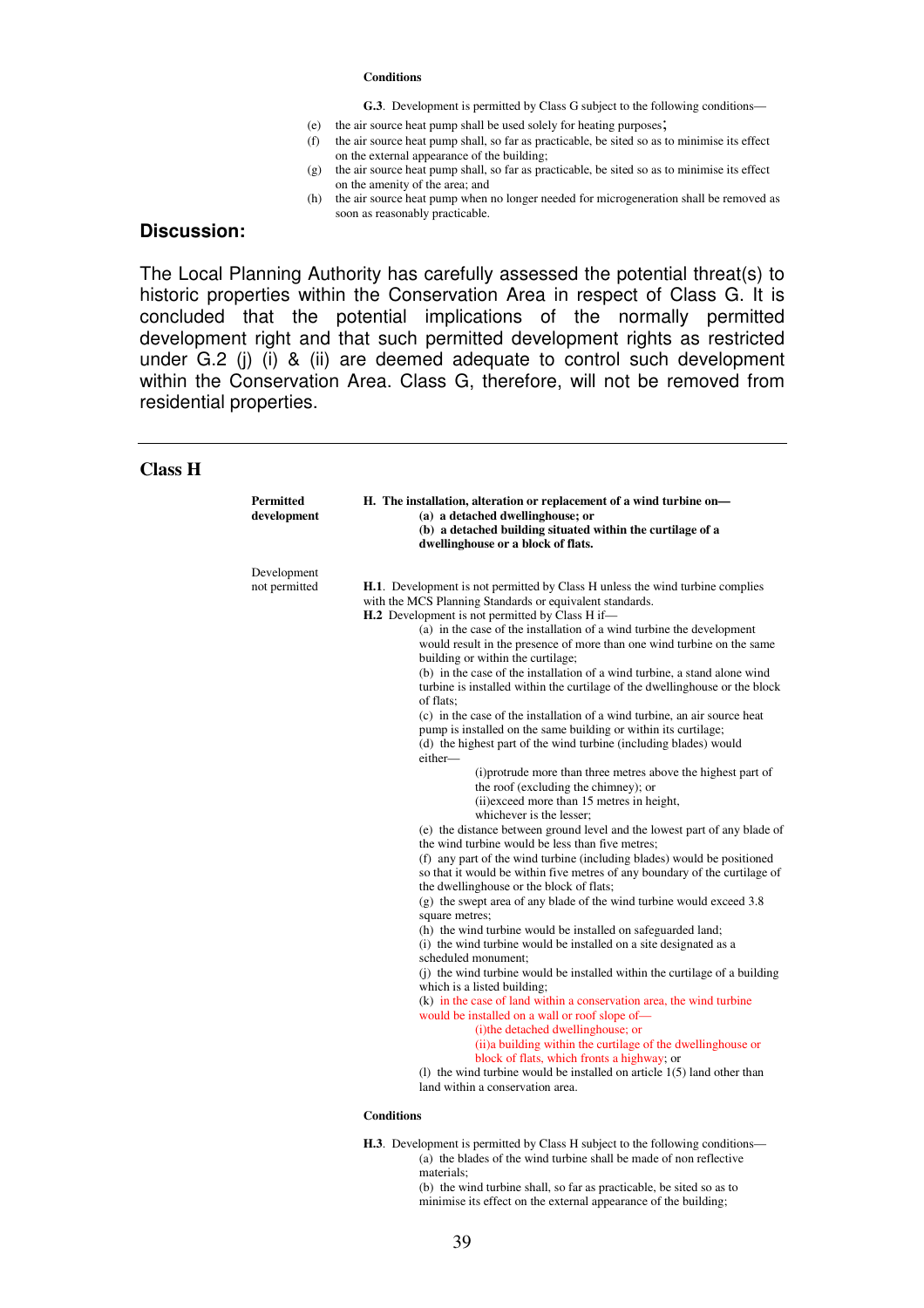(c) the wind turbine shall, so far as practicable, be sited so as to minimise its effect on the amenity of the area; and (d) the wind turbine when no longer needed for microgeneration shall be removed as soon as reasonably practicable.

#### **Discussion:**

The Local Planning Authority has carefully assessed the potential threat(s) to historic properties within the Conservation Area in respect of Class H. It is concluded that the potential implications of the normally permitted development right and that such permitted development rights as restricted under H.2 (k) (i) & (ii) are deemed adequate to control such development within the Conservation Area. Class H, therefore, will not be removed from residential properties.

#### **Class I**

| <b>Permitted</b><br>development | I. The installation, alteration or replacement of a stand alone wind turbine<br>within the curtilage of a dwellinghouse or a block of flats.                                                                                                                                                                                                                                                                                                                                                                                                                                                                                                                                                                                                                                                                                                                                                                                                                                                                                                                                                                                                                                                                                                                                                                                                                                                                                                                                                                                                                                                                                                                                                                                                                                                                                                                                                                                                                                                                                                                                                                                                                                                                                             |
|---------------------------------|------------------------------------------------------------------------------------------------------------------------------------------------------------------------------------------------------------------------------------------------------------------------------------------------------------------------------------------------------------------------------------------------------------------------------------------------------------------------------------------------------------------------------------------------------------------------------------------------------------------------------------------------------------------------------------------------------------------------------------------------------------------------------------------------------------------------------------------------------------------------------------------------------------------------------------------------------------------------------------------------------------------------------------------------------------------------------------------------------------------------------------------------------------------------------------------------------------------------------------------------------------------------------------------------------------------------------------------------------------------------------------------------------------------------------------------------------------------------------------------------------------------------------------------------------------------------------------------------------------------------------------------------------------------------------------------------------------------------------------------------------------------------------------------------------------------------------------------------------------------------------------------------------------------------------------------------------------------------------------------------------------------------------------------------------------------------------------------------------------------------------------------------------------------------------------------------------------------------------------------|
| Development<br>not permitted    | <b>I.1.</b> Development is not permitted by Class I unless the stand alone wind turbine<br>complies with the MCS Planning Standards or equivalent standards.<br><b>I.2</b> Development is not permitted by Class I if—<br>(a) in the case of the installation of a stand alone wind turbine, the<br>development would result in the presence of more than one stand alone<br>wind turbine within the curtilage of the dwellinghouse or block of flats;<br>(b) in the case of the installation of a stand alone wind turbine, a wind<br>turbine is installed on the dwellinghouse or on a building within the<br>curtilage of the dwellinghouse or the block of flats;<br>(c) in the case of the installation of a stand alone wind turbine, an air<br>source heat pump is installed on the dwellinghouse or block of flats or<br>within the curtilage of the dwellinghouse or block of flats;<br>(d) the highest part of the stand alone wind turbine would exceed 11.1<br>metres in height;<br>(e) the distance between ground level and the lowest part of any blade of<br>the stand alone wind turbine would be less than five metres;<br>(f) any part of the stand alone wind turbine (including blades) would be<br>located in a position which is less than a distance equivalent to the<br>overall height (including blades) of the stand alone wind turbine plus 10<br>% of its height when measured from any point along the boundary of the<br>curtilage;<br>(g) the swept area of any blade of the stand alone wind turbine exceeds<br>3.8 square metres;<br>(h) the stand alone wind turbine would be installed on safeguarded land;<br>(i) the stand alone wind turbine would be installed on a site designated<br>as a scheduled monument:<br>(j) the stand alone wind turbine would be installed within the curtilage<br>of a building which is a listed building;<br>(k) in the case of land within a conservation area, the stand alone wind<br>turbine would be installed so that it is nearer to any highway which<br>bounds the curtilage than the part of the dwellinghouse or block of flats<br>which is nearest to that highway; or<br>(1) the stand alone wind turbine would be installed on article $1(5)$ land |
|                                 | other than land within a conservation area.                                                                                                                                                                                                                                                                                                                                                                                                                                                                                                                                                                                                                                                                                                                                                                                                                                                                                                                                                                                                                                                                                                                                                                                                                                                                                                                                                                                                                                                                                                                                                                                                                                                                                                                                                                                                                                                                                                                                                                                                                                                                                                                                                                                              |
|                                 | <b>Conditions</b>                                                                                                                                                                                                                                                                                                                                                                                                                                                                                                                                                                                                                                                                                                                                                                                                                                                                                                                                                                                                                                                                                                                                                                                                                                                                                                                                                                                                                                                                                                                                                                                                                                                                                                                                                                                                                                                                                                                                                                                                                                                                                                                                                                                                                        |
|                                 | <b>I.3.</b> Development is permitted by Class I subject to the following conditions—<br>(a) the blades of the stand alone wind turbine shall be made of non<br>reflective materials;<br>(b) the stand alone wind turbine shall, so far as practicable, be sited so as                                                                                                                                                                                                                                                                                                                                                                                                                                                                                                                                                                                                                                                                                                                                                                                                                                                                                                                                                                                                                                                                                                                                                                                                                                                                                                                                                                                                                                                                                                                                                                                                                                                                                                                                                                                                                                                                                                                                                                    |

to minimise its effect on the amenity of the area; and (c) the stand alone wind turbine when no longer needed for

microgeneration shall be removed as soon as reasonably practicable.

#### **Discussion:**

The Local Planning Authority has carefully assessed the potential threat(s) to historic properties within the Conservation Area in respect of Class I. It is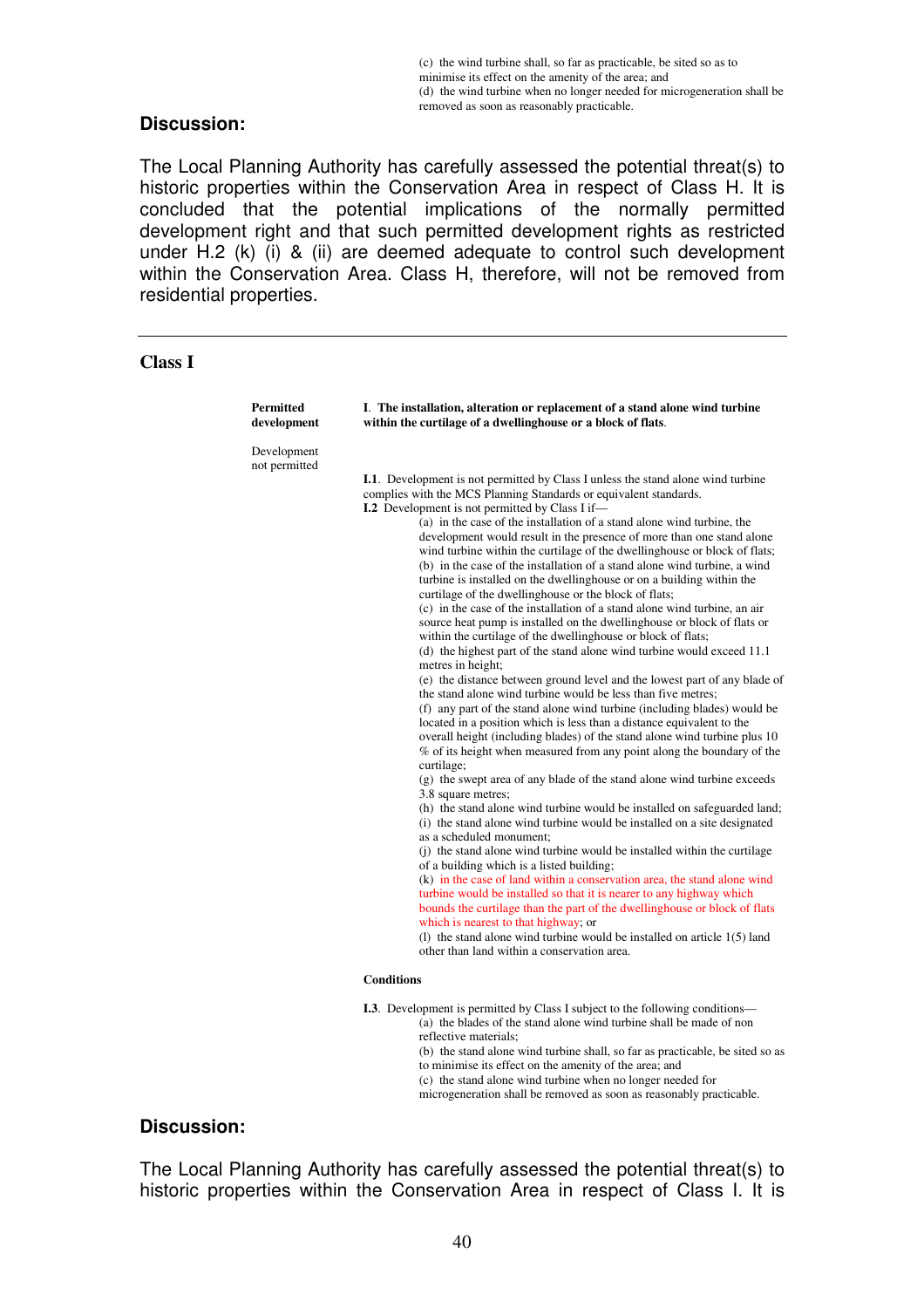concluded that the potential implications of the normally permitted development right and that such permitted development rights as restricted under I.2 (k) are deemed adequate to control such development within the Conservation Area. Class I, therefore, will not be removed from residential properties.

#### **COMMERCIAL PROPERTIES**

#### **TCPA (GPDO) (AMENDMENT) (ENGLAND) 2011 SCHEDULE 2, PART 43**

#### **INSTALLATION OF NON-DOMESTIC MICROGENERATION EQUIPMENT**

**Class A** 

| <b>Permitted</b><br>development | A. The installation, alteration or replacement of solar PV or solar thermal<br>equipment on a building other than a dwellinghouse or a block of flats.                                                                                                                                                                                                                                                                                                                                                                                                                                                                                                                                                                                                                                                                                                                                                                                                                                                                                                                                                                                                                                                                                                                                                                                                                           |
|---------------------------------|----------------------------------------------------------------------------------------------------------------------------------------------------------------------------------------------------------------------------------------------------------------------------------------------------------------------------------------------------------------------------------------------------------------------------------------------------------------------------------------------------------------------------------------------------------------------------------------------------------------------------------------------------------------------------------------------------------------------------------------------------------------------------------------------------------------------------------------------------------------------------------------------------------------------------------------------------------------------------------------------------------------------------------------------------------------------------------------------------------------------------------------------------------------------------------------------------------------------------------------------------------------------------------------------------------------------------------------------------------------------------------|
| Development<br>not permitted    |                                                                                                                                                                                                                                                                                                                                                                                                                                                                                                                                                                                                                                                                                                                                                                                                                                                                                                                                                                                                                                                                                                                                                                                                                                                                                                                                                                                  |
|                                 | A.1. Development is not permitted by Class A if—<br>(a) the solar PV or solar thermal equipment would be installed on a wall<br>or pitched roof and would protrude more than 200 millimetres beyond<br>the plane of the wall or the roof slope when measured from the<br>perpendicular with the external surface of the wall or roof slope;<br>(b) the solar PV or solar thermal equipment would be installed on a flat<br>roof, where the highest part of the solar PV or solar thermal equipment<br>would be higher than 1 metre above the highest part of the roof<br>(excluding any chimney);<br>(c) the solar PV or solar thermal equipment would be installed on a roof<br>and within 1 metre of the external edge of that roof;<br>(d) the solar PV or solar thermal equipment would be installed on a wall<br>and within 1 metre of a junction of that wall with another wall or with the<br>roof of the building;<br>(e) in the case of a building on article $1(5)$ land, the solar PV or solar<br>thermal equipment would be installed on a wall or roof slope which<br>fronts a highway;<br>(f) the solar PV or solar thermal equipment would be installed on a site<br>designated as a scheduled monument; or<br>(g) the solar PV or solar thermal equipment would be installed on a listed<br>building or on a building within the curtilage of a listed building. |
|                                 | <b>Conditions</b>                                                                                                                                                                                                                                                                                                                                                                                                                                                                                                                                                                                                                                                                                                                                                                                                                                                                                                                                                                                                                                                                                                                                                                                                                                                                                                                                                                |
|                                 | A.2. Development is permitted by Class A subject to the following conditions—<br>(a) solar PV or solar thermal equipment must, so far as practicable, be<br>sited so as to minimise its effect on the external appearance of the<br>building;<br>(b) solar PV or solar thermal equipment must, so far as practicable, be<br>sited so as to minimise its effect on the amenity of the area; and<br>(c) solar PV or thermal equipment no longer needed for microgeneration                                                                                                                                                                                                                                                                                                                                                                                                                                                                                                                                                                                                                                                                                                                                                                                                                                                                                                         |

must be removed as soon as reasonably practicable.

#### **Discussion:**

Recent government objectives in relation to renewable energy has led to a number of statutory instruments relating to permitted development rights on microgeneration. The current instrument (cited above) allows the installation of solar PV or solar thermal equipment on non-domestic buildings, but in the case of such properties being on land within a Conservation Area, such works are not permitted if the solar equipment is to be located on a "wall or roof slope which fronts a highway".

The above order, therefore, restricts the siting of solar equipment on a wall or roof slope of a property (which fronts a highway) within a Conservation Area. Whilst the Local Planning Authority accepts the principle of renewable energy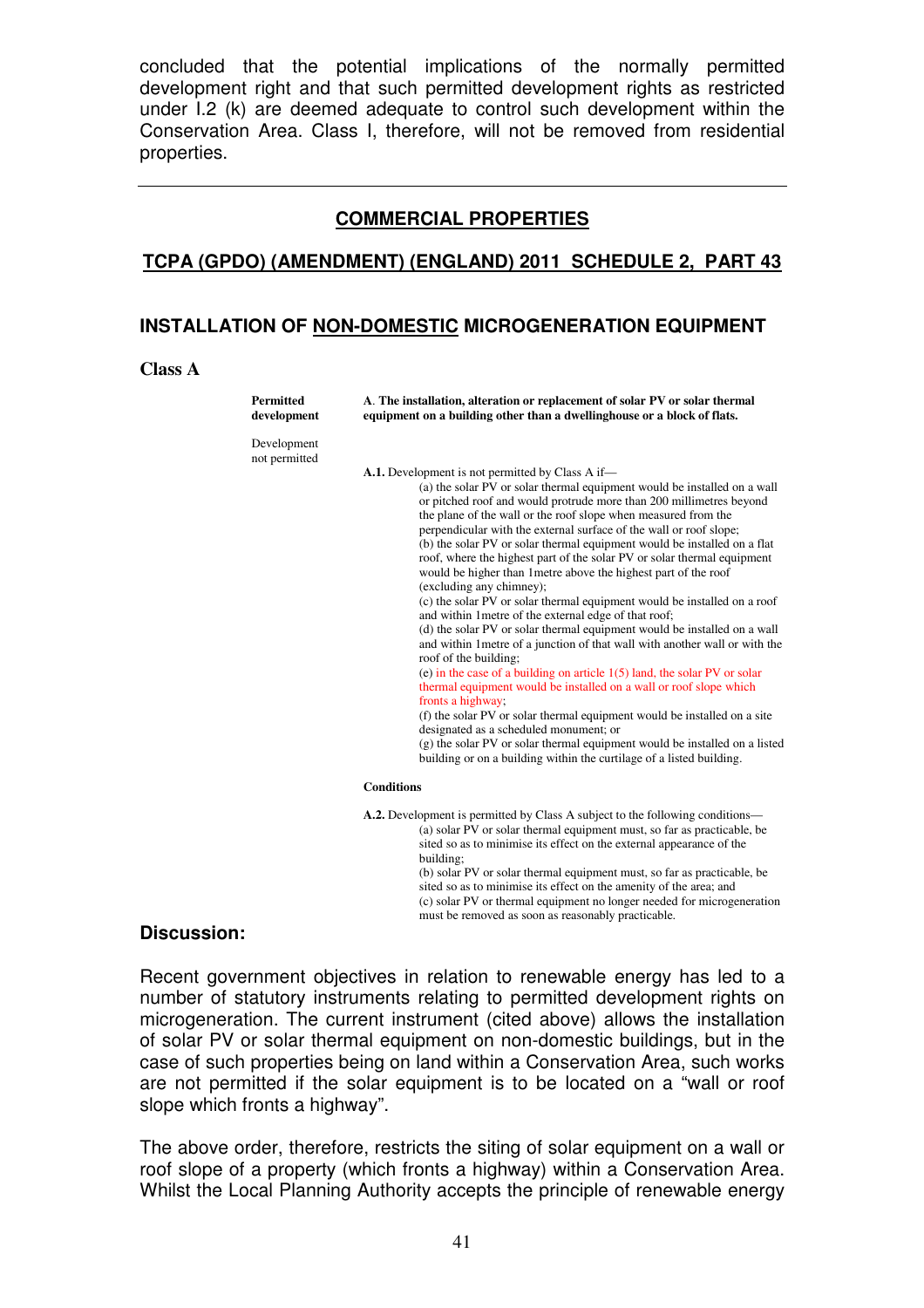equipment for non-domestic properties it has a number of concerns relating to their introduction within the historic environment. These concerns relate to: the potential visual (and sometimes physical) impact that solar equipment could have on a particular property and, cumulatively on a group of properties and the wider Conservation Area.

The topography of Wirksworth allows views & vistas of its roofscape to a significant degree. Historically, roofs were generally uninterrupted by any element, apart from chimneystacks, and therefore form an important part of the distinctive special character and appearance of an area. Under Schedule 2, Part 1, Class C, alterations to a roof that may diminish its character, such as rooflights, have been restricted since 1992 on all the properties covered by the Article 4 Direction. As stated in the 'discussion' relating to that particular Class, the Local Planning Authority considers that the inclusion of rooflights (as an example) could diminish the special character and appearance of the roofscape of the Conservation Area. In following that concern through to solar equipment (i.e. solar panels) on roofs, and indeed on the walls of a property, the Local Planning Authority considers that such equipment could present a harmful, visual, impact on the special character and appearance of the Conservation Area. That 'visual' impact can be defined in a number of ways –

- the glass/reflective nature of the solar equipment
- the number and extent of panels required/proposed on a roof plane(s)
- the pattern of the array over the roof plane(s)
- the quality (of construction/detailing) of the solar equipment
- the loss of view of the roofing material
- the cumulative impact of solar equipment on the roofscape of the Conservation Area (or parts thereof)

Some, or all, of the above can contribute to the visual inappropriateness of installing such equipment on a particular building, and the cumulative effect of a number of adjacent properties having such equipment on their roofs. Similar concerns would also relate to the installation of such equipment on the walls of a property, however, this is currently not permitted on properties within a Conservation Area where that equipment is sited on an elevation which "fronts a highway". The Local Planning Authority has a concern that such equipment could, however, be sited on a side, or rear wall of a property. Whilst such locations may not technically be fronting a highway such equipment may be overtly on-view as a consequence of the form, position and orientation of the property.

Solar equipment can also take the form of solar tiles. These do not sit on top of an existing roof covering but require the existing roof covering to be removed and replaced with solar tiles (laid in a similar way to roofing tiles or slates). This particular solar equipment has a glass/reflective finish and does require the loss of the existing roof covering material. Whilst their visual impact is considered to be less than solar panels they can still constitute a significant change to character and appearance which could be deemed harmful to the Conservation Area, or that part of it.

On the basis of the above, the Local Planning Authority considers that the potential individual, and cumulative, impact and effect on the special character and appearance of the Conservation Area relating to the siting/installation of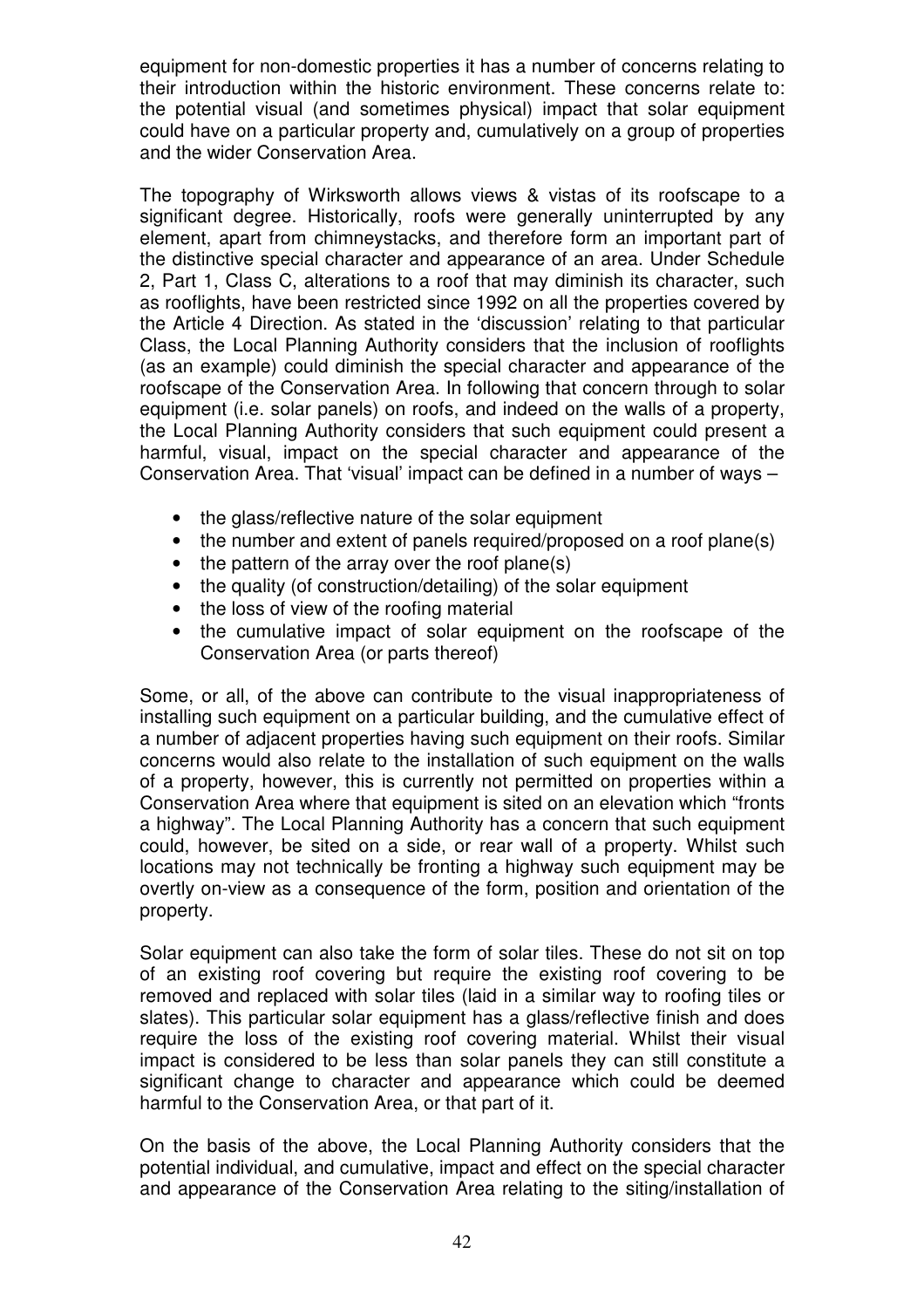solar equipment on any part of the roof, or on any walls, visible from the public realm should be restricted to safeguard the future character and appearance of the Conservation Area.

#### Advice and Guidance:

- 1. The Local Planning Authority will consider and assess each proposal for solar equipment (panels) on a roof, or wall, of a non-domestic property on a case-by-case basis. This will allow the potential impact (both physical and visual) of the proposed equipment to be carefully considered in this regard. Where the Local Planning Authority deems a proposed installation would not be detrimental to the special character and appearance of the Conservation Area, approval would be granted.
- 2. Where deemed acceptable, on a particular property, careful consideration will need to be given with regard to the type of panels to be used and their arrangement on the roof slope(s) or wall(s). The Local Planning Authority considers that the solar panels which have black edging strips (and black-finished fixing brackets) are currently the most appropriate type of panel in terms of their visual impact. Furthermore, where such panels are butted closely together to form a logical/unified block of panels this can also reduce their visual impact.
- 3. Solar panels generally have a black colouring. Where these are intended to be located on the wall of a building it is likely that a block of black coloured panels will be visually uncomfortable on/against a stone, brick or rendered wall. The Local Planning Authority will consider such, potential, visual impact and visual discomfort as part of their assessment for any proposal for locating solar panels on the walls of a property.
- 4. The proposed installation of solar tiles will inevitably mean the removal of the current roof covering. This roof covering (stone slates, Welsh slates, clay tiles etc.) may form an important part of the character and appearance of the property, and contribute to the character and appearance of a group of buildings and the wider Conservation Area. The potential loss of character and appearance will be considered and assessed by the Local Planning Authority on a case-by-case basis.

 Where the existing roof covering is a modern material (concrete tiles or fibre-cement tiles, for example) its visual loss may not be deemed significant, in terms of character and appearance, to replace them with solar tiles. However, in terms of the character and appearance of the property, its grouping and the wider Conservation Area, the Local Planning Authority will consider such proposals on a case-by-case basis.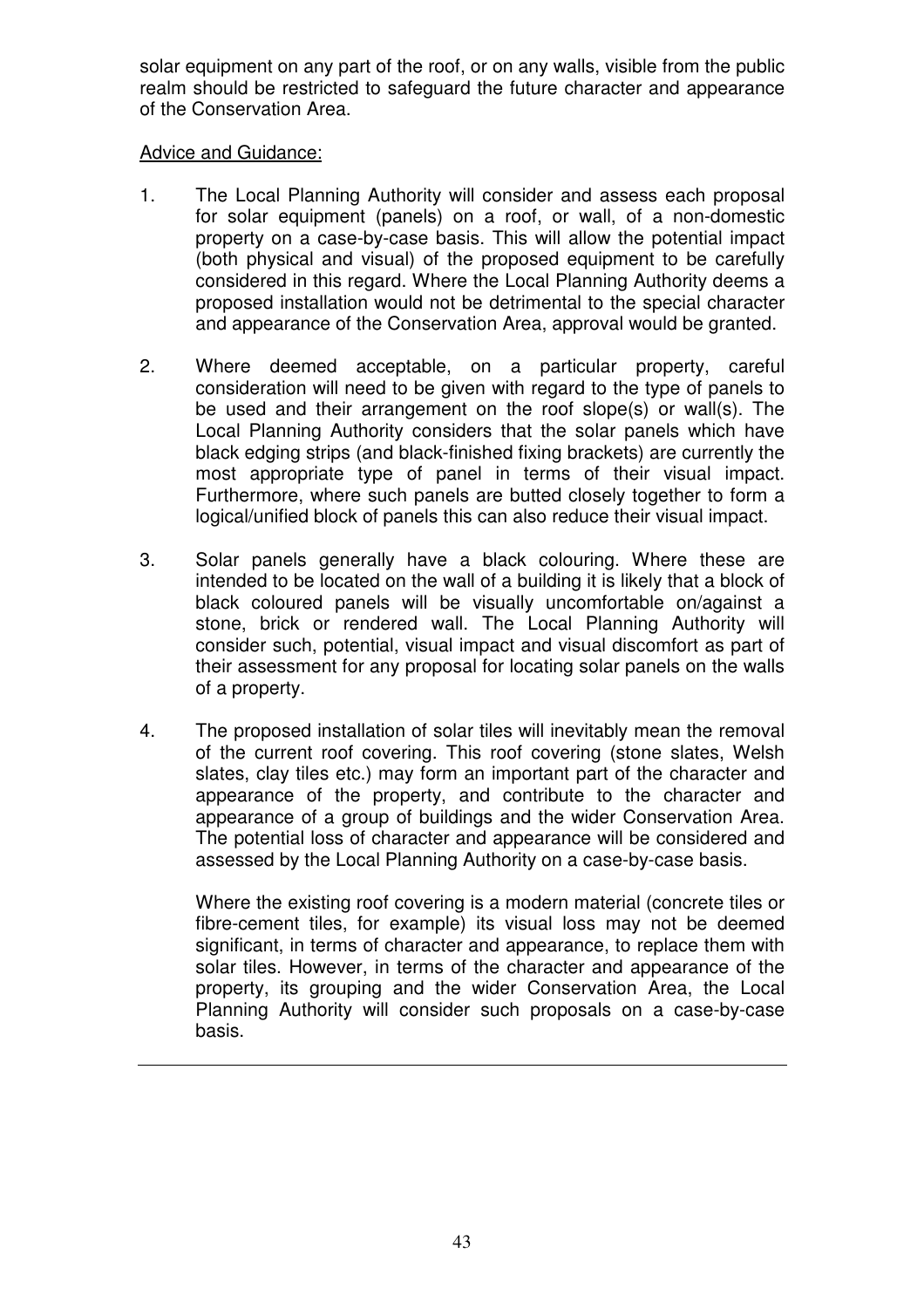#### **Class B**

| <b>Permitted</b><br>development | B. The installation, alteration or replacement of stand alone solar within the<br>curtilage of a building other than a dwellinghouse or a block of flats.                                                                                                                                  |
|---------------------------------|--------------------------------------------------------------------------------------------------------------------------------------------------------------------------------------------------------------------------------------------------------------------------------------------|
| Development<br>not permitted    |                                                                                                                                                                                                                                                                                            |
|                                 | <b>B.1.</b> Development is not permitted by Class B if—                                                                                                                                                                                                                                    |
|                                 | (a) in the case of the installation of stand alone solar, the development<br>would result in the presence within the curtilage of more than one stand<br>alone solar;                                                                                                                      |
|                                 | (b) any part of the stand alone solar—                                                                                                                                                                                                                                                     |
|                                 | (i) would exceed four metres in height;                                                                                                                                                                                                                                                    |
|                                 | (ii) would, if installed on any article $1(5)$ land, be installed so<br>that it is nearer to any highway which bounds the curtilage<br>than the part of the building which is nearest to that highway;<br>(iii) would be installed within five metres of the boundary of<br>the curtilage; |
|                                 | (iv) would be installed within the curtilage of a listed<br>building; or                                                                                                                                                                                                                   |
|                                 | (v) would be installed on a site designated as a scheduled<br>monument; or                                                                                                                                                                                                                 |
|                                 | (c) the surface area of the solar panels forming part of the stand alone<br>solar would exceed nine square metres or any dimension of its array<br>(including any housing) would exceed three metres.                                                                                      |
|                                 | <b>Conditions</b>                                                                                                                                                                                                                                                                          |
|                                 | <b>B.2.</b> Development is permitted by Class B subject to the following<br>conditions-                                                                                                                                                                                                    |
|                                 | (a) stand alone solar must, so far as practicable, be sited so as                                                                                                                                                                                                                          |

olar must, so far as practicable, be sited so as to minimise its effect on the amenity of the area; and (b) stand alone solar which is no longer needed for microgeneration must be removed as soon as reasonably practicable.

#### **Discussion:**

The Local Planning Authority has carefully assessed the potential threat(s) to historic properties within the Conservation Area in respect of Class B. It is concluded that the potential implications of the normally permitted development right and that such permitted development rights as restricted under B.1 (b) (ii) are deemed adequate to control such development within the Conservation Area. Class B, therefore, will not be removed from commercial properties.

#### **Class C**

| <b>Permitted</b><br>development | C. The installation, alteration or replacement of a ground source heat pump<br>within the curtilage of a building other than a dwellinghouse or a block of flats. |
|---------------------------------|-------------------------------------------------------------------------------------------------------------------------------------------------------------------|
| <b>Conditions</b>               |                                                                                                                                                                   |
|                                 | <b>C.1.</b> Development is permitted by Class C subject to the following conditions—                                                                              |
|                                 | (a) the total area of excavation must not exceed 0.5 hectares;                                                                                                    |
|                                 | (b) the development must not result in the presence within the curtilage of more than                                                                             |
|                                 | one ground source heat pump; and                                                                                                                                  |
| (c)                             | a pump which is no longer needed for microgeneration must be removed as soon as                                                                                   |
|                                 | reasonably practicable and the land shall, as far as reasonably practicable, be restored to                                                                       |
|                                 | its condition before the development took place, or to such condition as may have been                                                                            |
|                                 | agreed in writing between the local planning authority and the developer.                                                                                         |

#### **Discussion:**

The Local Planning Authority has carefully assessed the potential threat(s) to historic properties within the Conservation Area in respect of Class C. It is concluded that the potential implications of the normally permitted development right will not adversely affect the special character and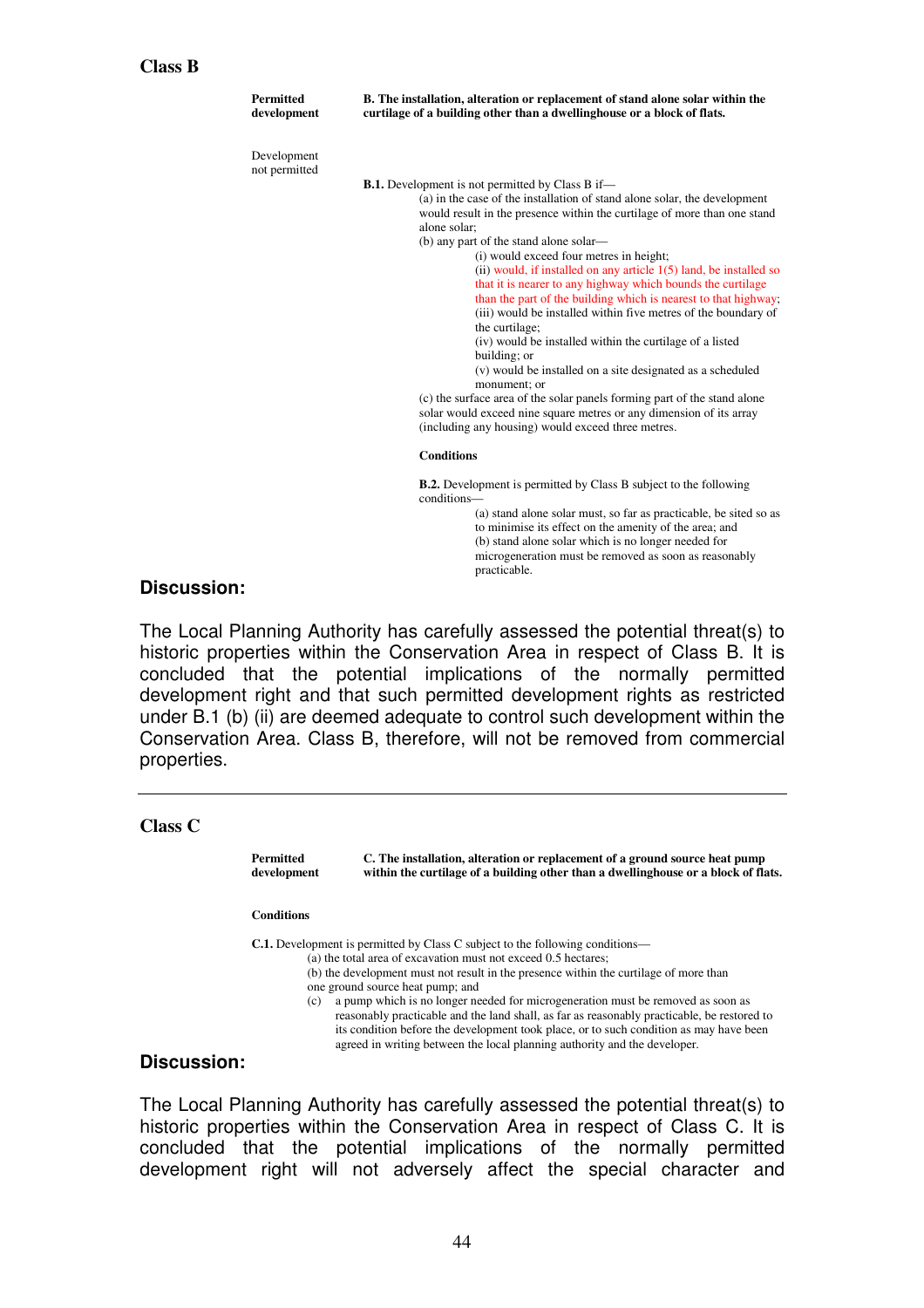appearance of the Conservation Area. Class C, therefore, will not be removed from commercial properties.

#### **Class D**

**Permitted 12.1 D. The installation, alteration or replacement of a water source heat pump development within the curtilage of a building other than a dwellinghouse or a block of f** within the curtilage of a building other than a dwellinghouse or a block of flats.

**Conditions** 

**D.1.** Development is permitted by Class D subject to the condition that the total surface area covered by the water source heat pump (including any pipes) must not exceed 0.5 hectares.

#### **Discussion:**

The Local Planning Authority has carefully assessed the potential threat(s) to historic properties within the Conservation Area in respect of Class D. It is concluded that the potential implications of the normally permitted development right will not adversely affect the special character and appearance of the Conservation Area. Class D, therefore, will not be removed from commercial properties.

#### **Class E**

| <b>Permitted</b><br>development | E. The installation, alteration or replacement of a flue, forming part of a<br>biomass heating system, on a building other than—<br>(a) a dwellinghouse or a block of flats; or<br>(b) a building situated within the curtilage of a dwellinghouse or a<br>block of flats. |
|---------------------------------|----------------------------------------------------------------------------------------------------------------------------------------------------------------------------------------------------------------------------------------------------------------------------|
| Development<br>not permitted    |                                                                                                                                                                                                                                                                            |
|                                 | <b>E.1.</b> Development is not permitted by Class E if—                                                                                                                                                                                                                    |
|                                 | (a) the capacity of the system that the flue would serve exceeds 45                                                                                                                                                                                                        |
|                                 | kilowatts thermal:                                                                                                                                                                                                                                                         |
|                                 | (b) the height of the flue would exceed either—                                                                                                                                                                                                                            |
|                                 | (i) the highest part of the roof by one metre or more, or                                                                                                                                                                                                                  |
|                                 | (ii) the height of an existing flue which is being replaced,<br>whichever is the highest;                                                                                                                                                                                  |
|                                 | (c) the installation of the flue would result in the installation on the same                                                                                                                                                                                              |
|                                 | building of more than one flue forming part of either a biomass heating                                                                                                                                                                                                    |
|                                 | system or a combined heat and power system;                                                                                                                                                                                                                                |
|                                 | (d) the flue would be installed on a listed building, within the curtilage of                                                                                                                                                                                              |
|                                 | a listed building or on a site designated as a scheduled monument; or                                                                                                                                                                                                      |
|                                 | (e) in the case of a building on article $1(5)$ land, the flue would be                                                                                                                                                                                                    |
|                                 | installed on a wall or roof slope which fronts a highway.                                                                                                                                                                                                                  |

#### **Discussion:**

The Local Planning Authority has carefully assessed the potential threat(s) to historic properties within the Conservation Area in respect of Class E. It is concluded that the potential implications of the normally permitted development right and that such permitted development rights as restricted under E.1 (e) are deemed adequate to control such development within the Conservation Area. Class E, therefore, will not be removed from commercial properties.

**Class F** 

| Permitted   | F. The installation, alteration or replacement of a flue, forming part of a |
|-------------|-----------------------------------------------------------------------------|
| development | combined heat and power system, on a building other than—                   |
|             | (a) a dwellinghouse or a block of flats; or                                 |
|             | (b) a building situated within the curtilage of a dwellinghouse or a        |
|             | block of flats.                                                             |
|             |                                                                             |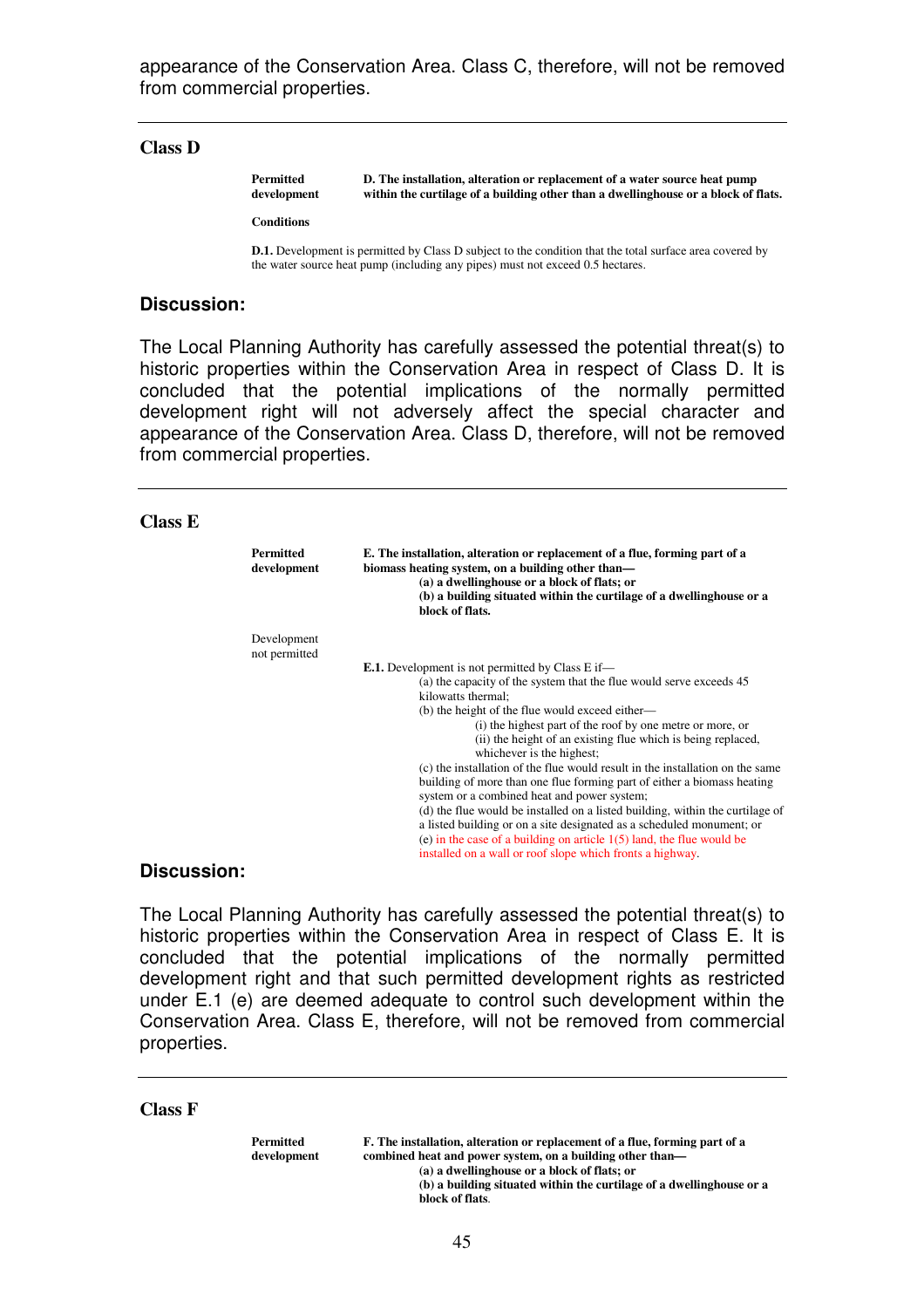Development not permitted

**F.1.** Development is not permitted by Class F if—

(a) the capacity of the system that the flue would serve exceeds 45 kilowatts thermal;

(b) the height of the flue would exceed either—

(i) the highest part of the roof by one metre or more, or (ii) the height of an existing flue which is being replaced, whichever is the highest;

(c) the installation of the flue would result in the installation on the same building of more than one flue forming part of either a biomass heating system or a combined heat and power system; (d) the flue would be installed on a listed building, within the curtilage of a listed building, or on a site designated as a scheduled monument; or

(e) in the case of a building on article 1(5) land, the flue would be installed on a wall or roof slope which fronts a highway.

#### **Discussion:**

The Local Planning Authority has carefully assessed the potential threat(s) to historic properties within the Conservation Area in respect of Class F. It is concluded that the potential implications of the normally permitted development right and that such permitted development rights as restricted under F.1 (e) are deemed adequate to control such development within the Conservation Area. Class F, therefore, will not be removed from commercial properties.

#### **5). Future Amendments to the Direction & Reviewing:**

This Direction is based on the up-to-date (as of July 2014) amendments, and new classes, to the 1995 GPDO via a number of Statutory Instruments & Circulars issued by government.

With regard to future amendments/inclusions to the GPDO, the District Council will operate the following procedure in respect of the Wirksworth Article 4 Direction:

#### (a). **Amendments made to existing Classes (via Statutory Instruments or Circulars):**

 Where government makes an amendment to an existing Class (which has been removed as part of the Wirksworth Article 4 Direction) the Council will, where it considers that that amendment(s) is relevant & pertinent, absorb those amendments into the existing Direction.

#### (b). **New Classes introduced into the GPDO (via Statutory Instruments or Circulars):**

Where government introduces a new Class the Council will consider if that Class should be removed from properties included within the Wirksworth Article 4 Direction. If it considers that the new Class (or part(s) of that new class) should be removed then it will undertake a public consultation exercise (6 weeks), in accordance with the governments approved procedure, specifically relating to the removal of the new Class.

 The outcome of that public consultation, and any representations received in writing, will be considered by the Council who will make a decision as to whether to remove that particular Class under the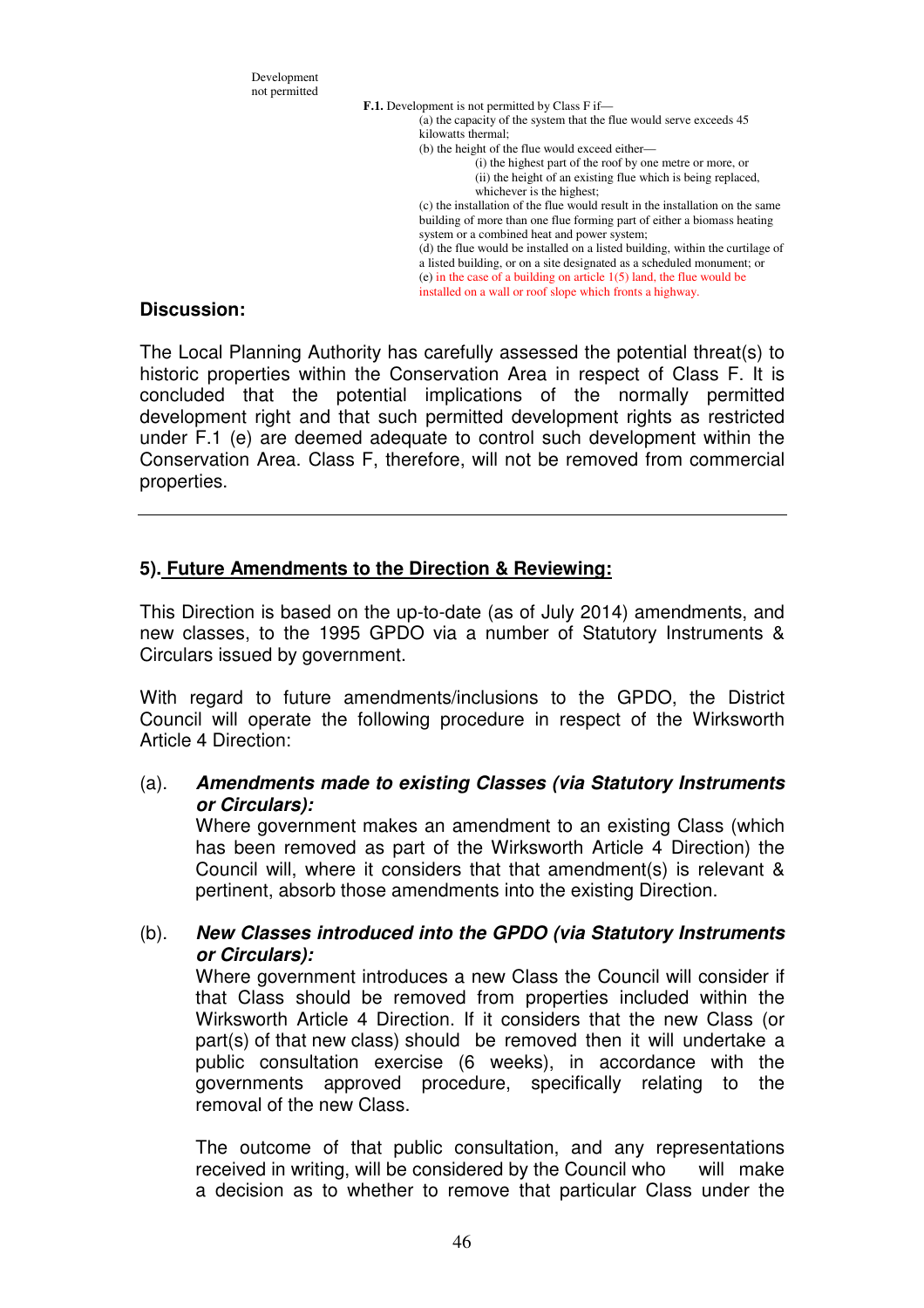Wirksworth Article 4 Direction. If the Class (or part(s) thereof) is to be removed, all property owners will be informed by letter of the change to the Direction and the implications of the removal of the Class.

#### Reviewing the Direction:

The Wirksworth Article 4 Direction will be reviewed/up-dated periodically to correspond with the time period currently allowed whereby works which would need Planning Permission, and have been undertaken without such permission, would be exempt from enforcement/prosecution if they had been in place for over 4 years. The burden of providing proof of such a work being in place for over 4 years lies with the building owner/occupier.

Periodically the Local Planning Authority will check for potential un-authorised works to the properties covered by the Direction and where any un-authorised works are discovered these will be investigated, by the Council, with the building owner/occupier. Whilst it is anticipated that there are likely to be few instances, the Local Planning Authority will also check building addresses/numbers to ensure that the 'Schedule of Properties' is kept up to date.

#### **6). Planning Policies**

The Article 4 Direction for Wirksworth Conservation Area will enable the District Council to be more effective in implementing the overall policies, which it has adopted (and aims to adopt in the emerging Local Plan) to promote, preserve, protect and enhance the traditional built environment within the Derbyshire Dales Area which is an important and distinctive characteristic & quality of the area.

This will enable the District Council to support the local community in protecting & enhancing the built heritage within the locality so preserving & protecting a valuable cultural asset for future generations.

#### **National Planning Policy Framework & National Planning Policy Guidance**

The National Planning Policy Framework (NPPF) came in to force on **27 March 2012**. Policy 200 states that "the use of Article 4 Directions to remove national permitted development rights should be limited to situations where this is necessary to protect local amenity or the wellbeing of the area".

The heritage value and significance of the historic environment is deemed to be a local amenity and its protection is, therefore, recognised by the NPPF. On that basis, it is considered that the removal of certain permitted development rights to protect and safeguard that local amenity of the area warrants the imposition of an Article 4 Direction as justified in this 'Case for the Direction'.

The National Planning Policy Guidance (NPPG) came into force in August 2013 with amendments made, and published, on 6 March 2014.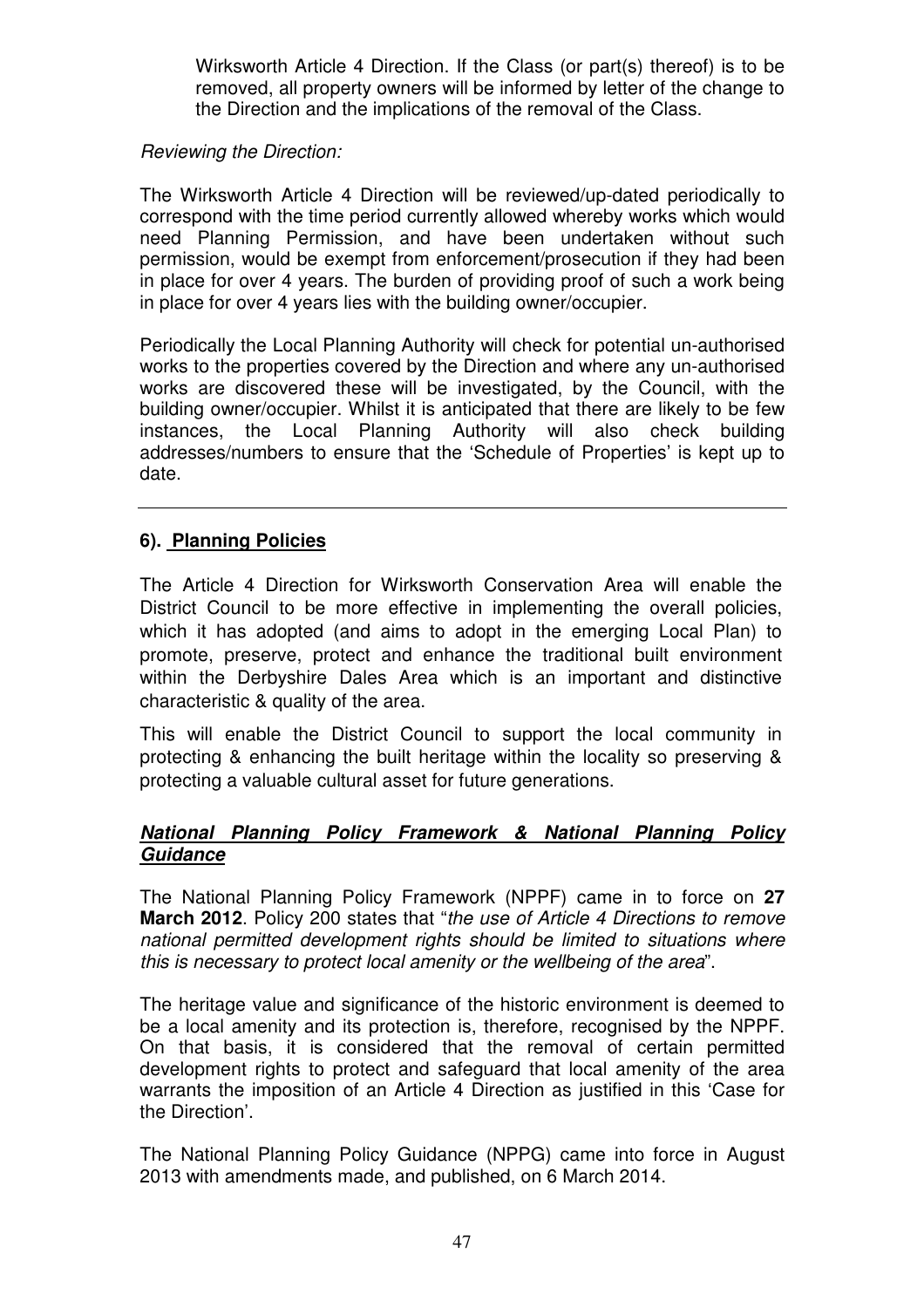#### **Emerging Derbyshire Dales Local Plan (2013/14)**

The District Council has prepared its new Local Plan which is currently pending consideration. The emerging plan contains both 'Strategic' and 'Development Management' policies.

The emerging (draft) policies relating to the historic environment are:

- **Strategic Policy 3 (SP3) Protecting & Enhancing the Natural and Historic Environment** and
- **Development Management Policy 8 (DM8) The Historic Environment**

and in terms of the design & appearance of development:

• **Development Management Policy 9 (DM9) – Design & Appearance of Development**

The above draft policies enshrine the District Council's commitment to the protection and enhancement of its historic environment. These three policies will allow the District Council to make sound decisions on proposals affecting the historic environment and their intent absorbs the following policies of the current Local Plan – namely NBE21, NBE22, S1 and S6.

The District Council's adopted supplementary planning document – **Shop Fronts and Commercial Properties** (approved 2006, modified 2012) remains in force.

#### **Current Derbyshire Dales Local Plan (2005)**

The current Derbyshire Dales Local Plan was adopted on **24 November 2005**. It has already been established that Derbyshire Dales District Council is committed to the protection and enhancement of conservation assets in Wirksworth. The Council currently has policies for protecting its Conservation Areas in the:

#### **Policy NBE 21: Development Affecting a Conservation Area**

Criteria in this policy indicates that where it appears to the Council that there is a particular threat to the character or appearance of a conservation area, from inappropriate alterations to residential properties that would not normally require planning permission, consideration will be given to the making of an Article 4 Direction, the effect of which is to bring these works under planning control. Once in force, planning permission will only be given to works that would not have a detrimental impact on the character or appearance of the Conservation Area. Other Article 4 (1) Directions are in place in Osmaston, Matlock Bridge and Matlock Bath Conservation Areas. Planning Permission for development proposals within or adjacent to a Conservation Area will be granted provided that they preserve or enhance the character or appearance of the Area.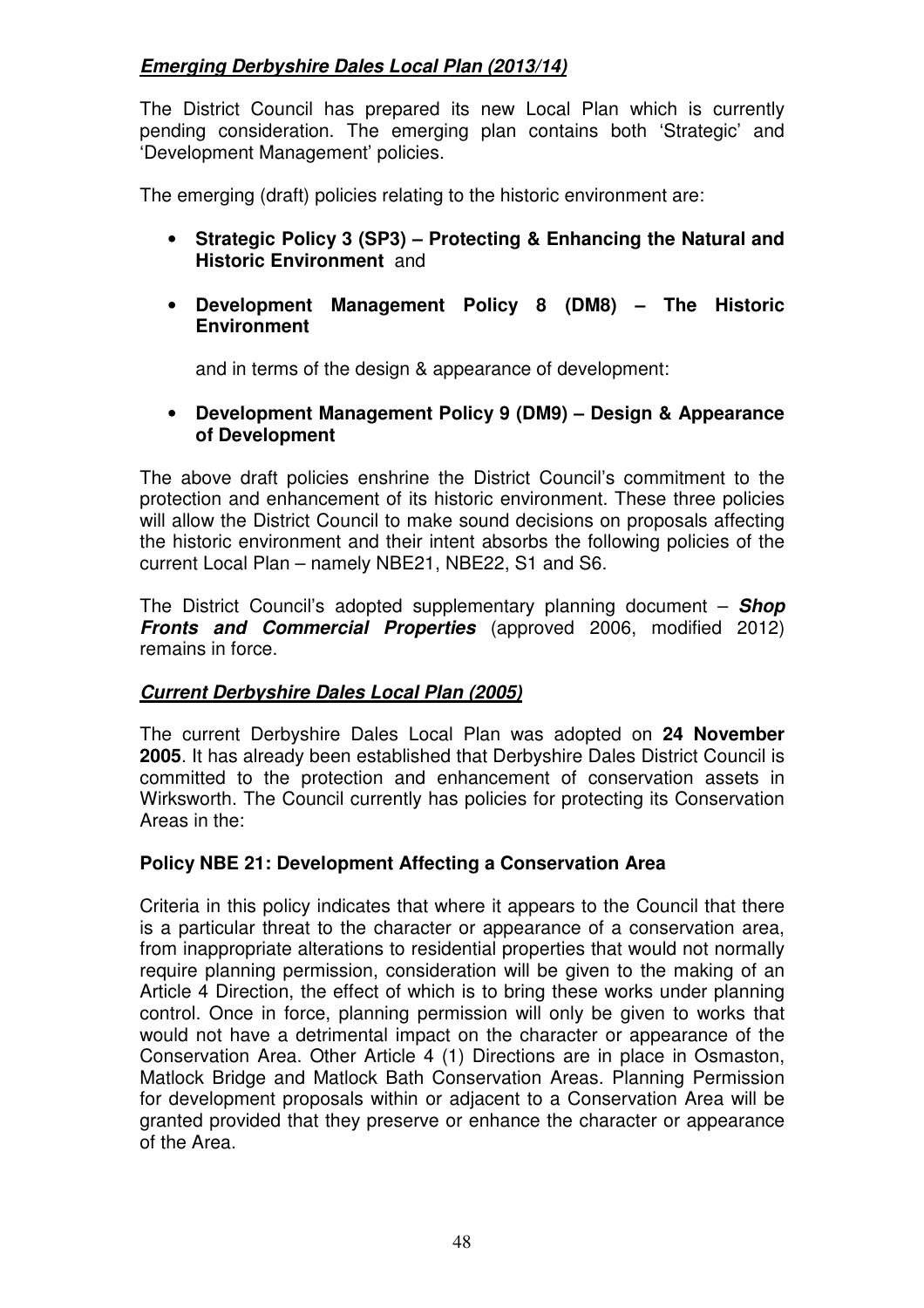#### **Policy NBE 22: Shop Fronts in Conservation Areas**

This policy indicates that wherever shop fronts of merit survive they should be retained. The removal of traditional shop fronts within conservation areas will therefore be resisted if they are of architectural and/or historic value and contribute to the special character of the area. The Council will seek the restoration and repair of such features in preference to replacement. Where proposals for new shop fronts within conservation areas are considered acceptable they should respect the architectural elements of the building within which they are sited.

Planning Permission for the replacement of a shop front within a Conservation Area will only be granted where:

(a) the existing shop front has little or no architectural and/or historic value or does not make a contribution to the character of the Conservation Area

or:

(b) it can be demonstrated that a shop front of architectural and/or historic value or that makes a contribution to the character of the Conservation Area is wholly beyond repair and restoration

and:

(c) the design and appearance of the new shop front preserves or enhances the character or appearance of the Conservation Area.

#### **Policy S1: Retail Development in the Town Centres**

Planning Permission for retail development and other uses appropriate within a town centre (as defined on the Proposals Map) will be granted if it:

- (a) is in scale and character with the town centre; and
- (b) is well related or capable of being well related to the public transport network: and
- (c) does not have an adverse impact upon the character and appearance of the town centre.

#### **Policy S6: The Design & Appearance of Shops and Commercial Properties**

Planning Permission for development affecting the external appearance of retail and commercial premises, will only be granted where the design and appearance does not have an adverse impact upon the character and appearance of the building and the surrounding area.

There are over 300 shops in the Derbyshire Dales. The District Council has prepared and adopted (approved May 2006, modified June 2012) a Supplementary Planning Document entitled '**Shop Fronts & Commercial Properties'.** This document is supplementary to Local Plan policies SF5,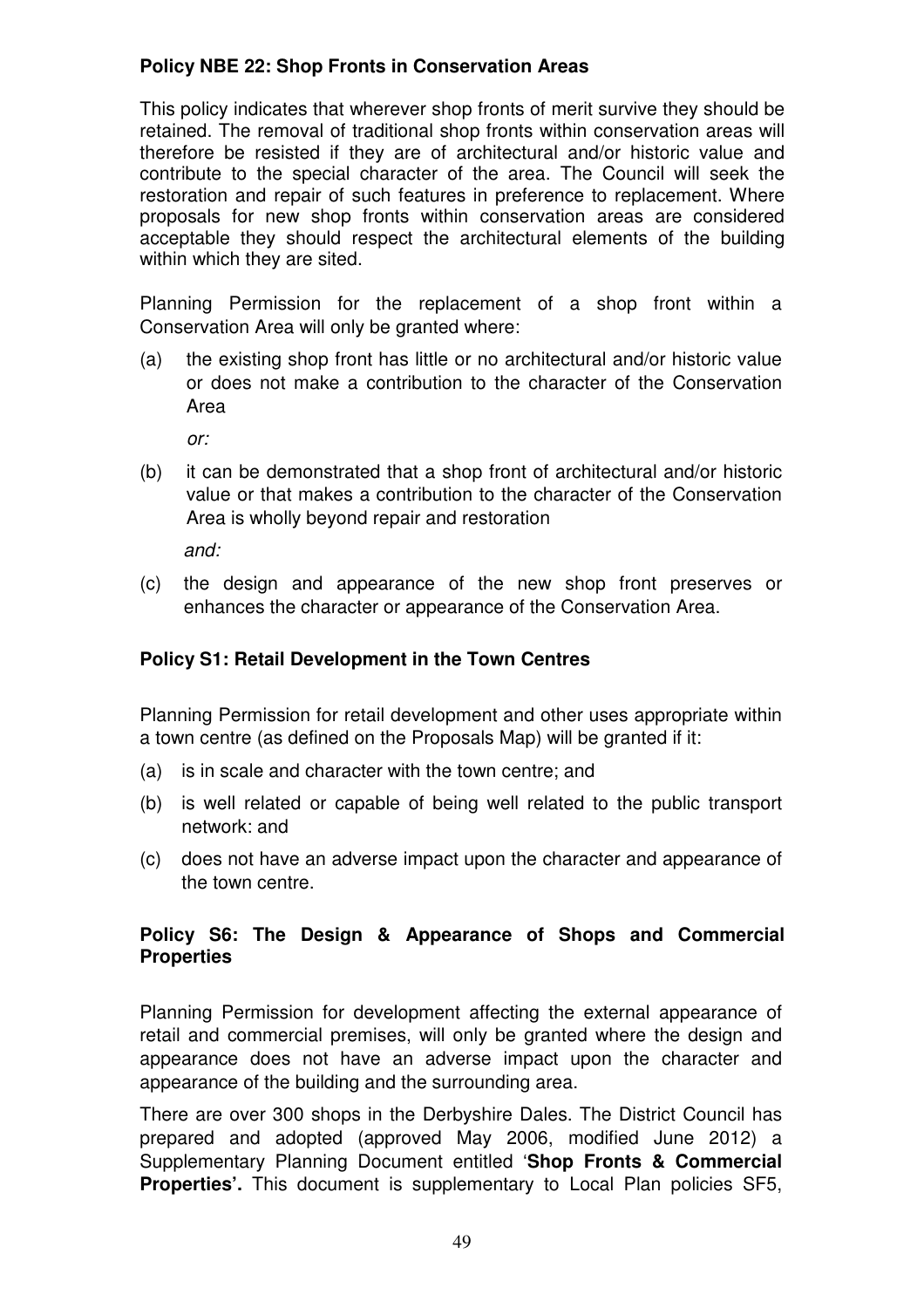NBE21, NBE22, S6 and S7. The objectives of the SPD are:

- to achieve high quality shop front and advertisement design that is appropriate to the building and local context
- to preserve and enhance the character and appearance of the District's environment
- to reduce the number of unauthorised and unsuitable shop fronts and advertisements
- to ensure new shop fronts are accessible to all through inclusive design
- to provide design guidance for shop fronts and advertisements in Conservation Areas and/or adjacent to a listed building.

The SPD also includes a comprehensive Sustainability Checklist.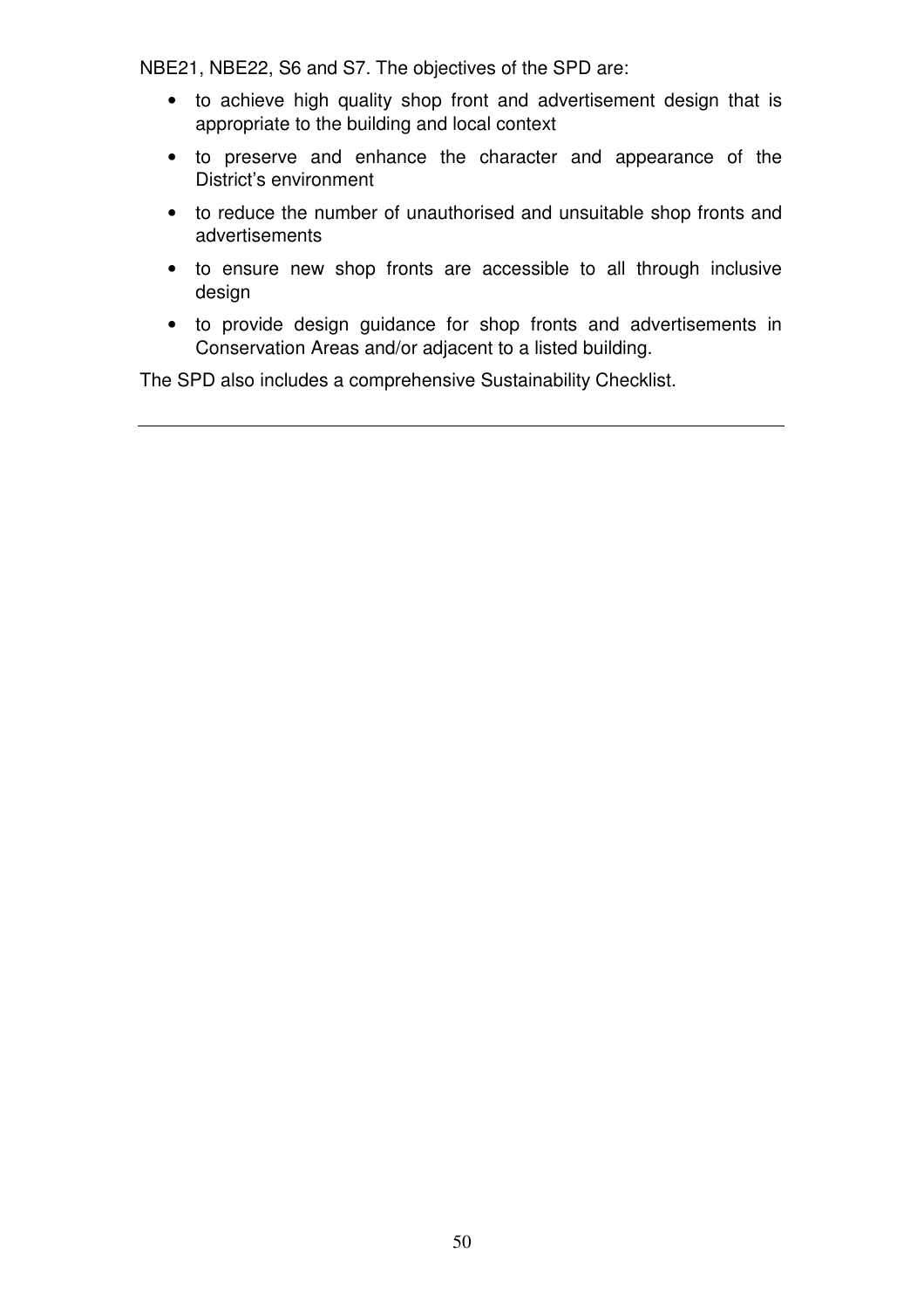# **Appendix A:**

## **Properties proposed to be included in the Direction:**

| 11 Bowling Green Lane                      |
|--------------------------------------------|
| 12 Bowling Green Lane - 'New Road Cottage' |
| 13 Bowling Green Lane                      |
| <b>Baptist Chapel, Coldwell Street</b>     |
| 1 Cavendish Cottages, Cromford Road        |
| 2 Cavendish Cottages, Cromford Road        |
| 4 Cromford Road                            |
| 28 The Dale - 'Dale Cottage'               |
| The Barn, Greenhill                        |
| 2a North End - 'Mays Bakery and Tea Room'  |
| 30 North End - (3 Units)                   |
| 44 North End                               |
| 45 North End                               |
| Methodist Church, St John St.              |
| 44 St John Street - 'Warmbrook House'      |
| 16 St. Mary's Gate                         |
| 17 St. Mary's Gate                         |
| 20 St. Mary's Gate                         |
| 7A 'Cooks Yard', West End                  |
| 30 West End                                |
| 'Snufffless Dip' West End                  |
| 53 West End                                |
| Yokecliffe Cottage, West End               |